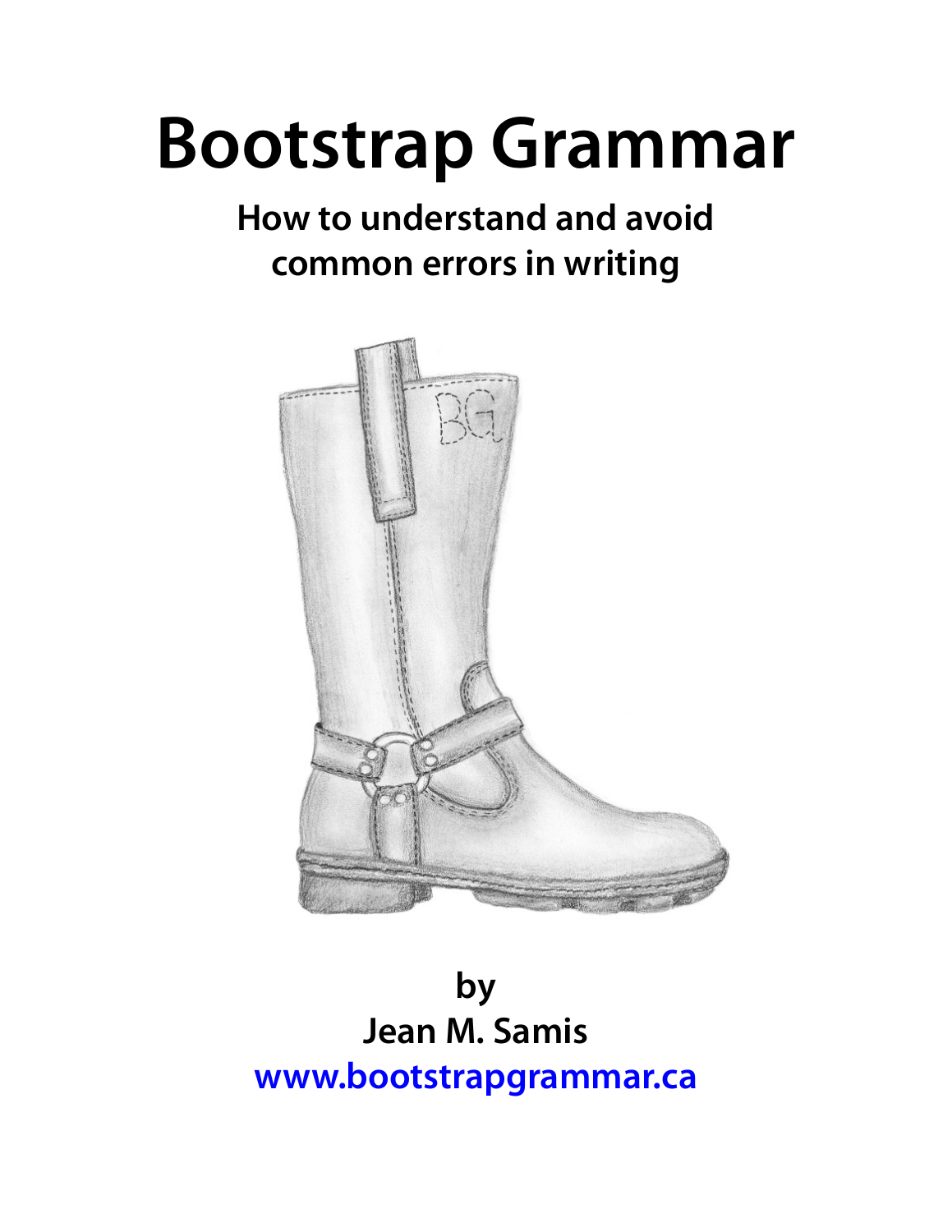# **Dedicated to:**

Sister Mary Frances Shafer, B.V.M., my teacher, and the memory of Lois M. Tracy, my mother.

# **Special thanks to:**

Benjamin, Krista, Samantha and Christopher Levisay, as well as Scarlett Maynard, for their invaluable help in developing this manuscript.

# **Introduction**

Many words in English sound the same but have different spellings and different meanings. If you have ever hesitated about whether to write *pizza*'*s* or *pizzas, you're* or *your*, *their* or *there*, *to* or *too*, this book is for you. Get ready to pull yourself up by your bootstraps and learn the grammatical difference between these and other troublesome English words so that you never have to hesitate again.

> Jean M. Samis Cranbrook, BC August 2010

ieansamis@gmail.com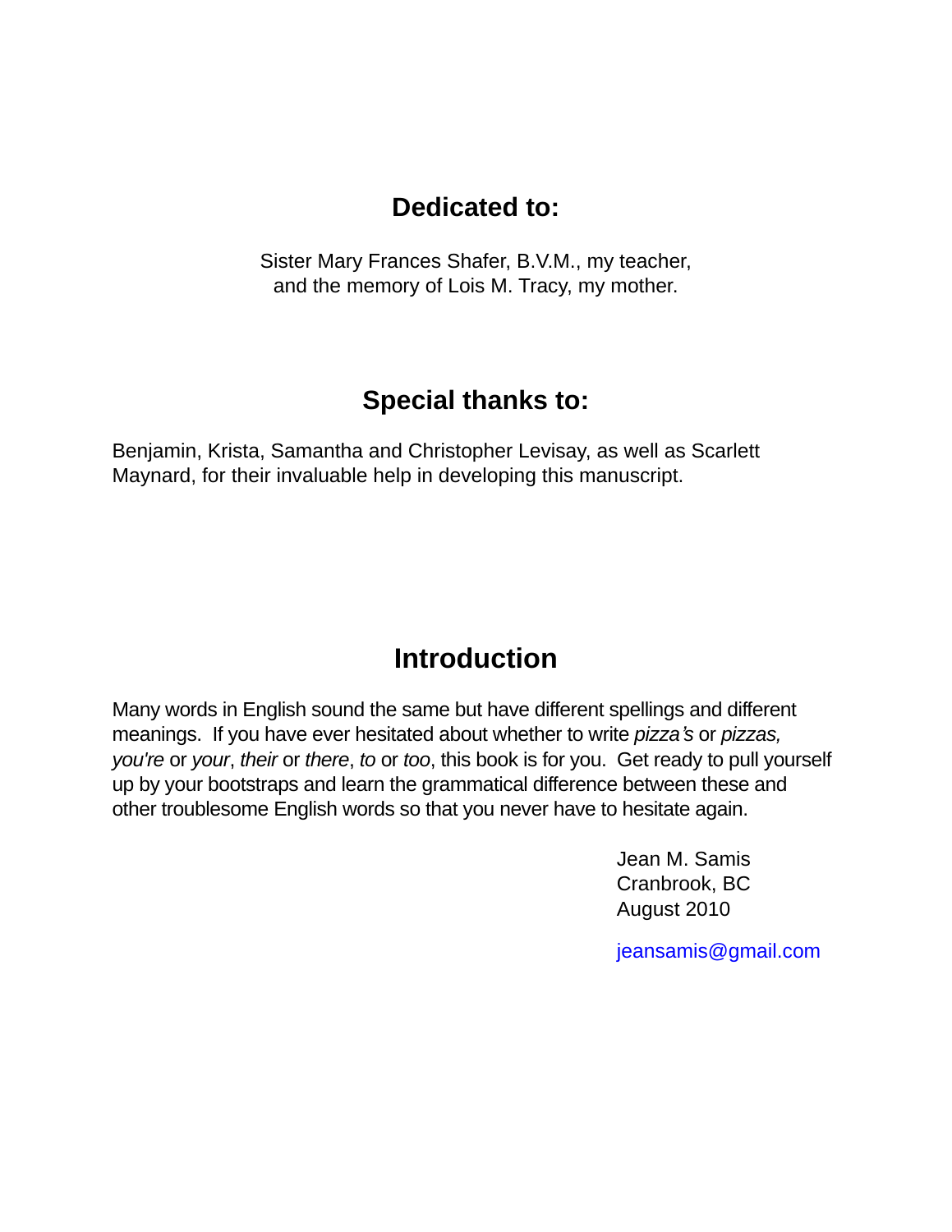# **Table of Contents**

| <b>Chapter 1: Sentences with "action" verbs</b><br><b>Subject-Verb</b><br><b>Subject-Verb-Direct Object</b><br>Subject and object pronouns | 1<br>$\overline{2}$<br>$\overline{3}$<br>$\overline{4}$ |
|--------------------------------------------------------------------------------------------------------------------------------------------|---------------------------------------------------------|
| <b>Chapter 2: Adjectives</b>                                                                                                               | 6                                                       |
| <b>Description</b>                                                                                                                         | $\overline{7}$                                          |
| Finding the VIPs--subject, verb, direct object                                                                                             | 9                                                       |
| <b>Possession</b>                                                                                                                          | 11                                                      |
| <b>Possessive adjectives</b>                                                                                                               | 11                                                      |
| Possessive nouns with apostrophes                                                                                                          | 13                                                      |
| <b>Possessive pronouns</b>                                                                                                                 | 14<br>16                                                |
| Possessive vs. plural nouns                                                                                                                |                                                         |
| <b>Chapter 3: Sentences with "being" verbs</b>                                                                                             | 19                                                      |
| <b>Subject-Verb-Noun Complement</b>                                                                                                        | 20                                                      |
| <b>Subject-Verb-Adjective Complement</b>                                                                                                   | 22                                                      |
| <b>Contractions</b>                                                                                                                        | 24                                                      |
| <b>Chapter 4: Adverbs</b>                                                                                                                  | 25                                                      |
| <b>Modifying verbs</b>                                                                                                                     | 26                                                      |
| When, where and how                                                                                                                        | 26                                                      |
| Good vs. well                                                                                                                              | 28                                                      |
| <b>Modifying adjectives</b>                                                                                                                | 29                                                      |
| <b>Modifying other adverbs</b>                                                                                                             | 31                                                      |
| Real vs. really                                                                                                                            | 32                                                      |
| Their, they're and there                                                                                                                   | 33                                                      |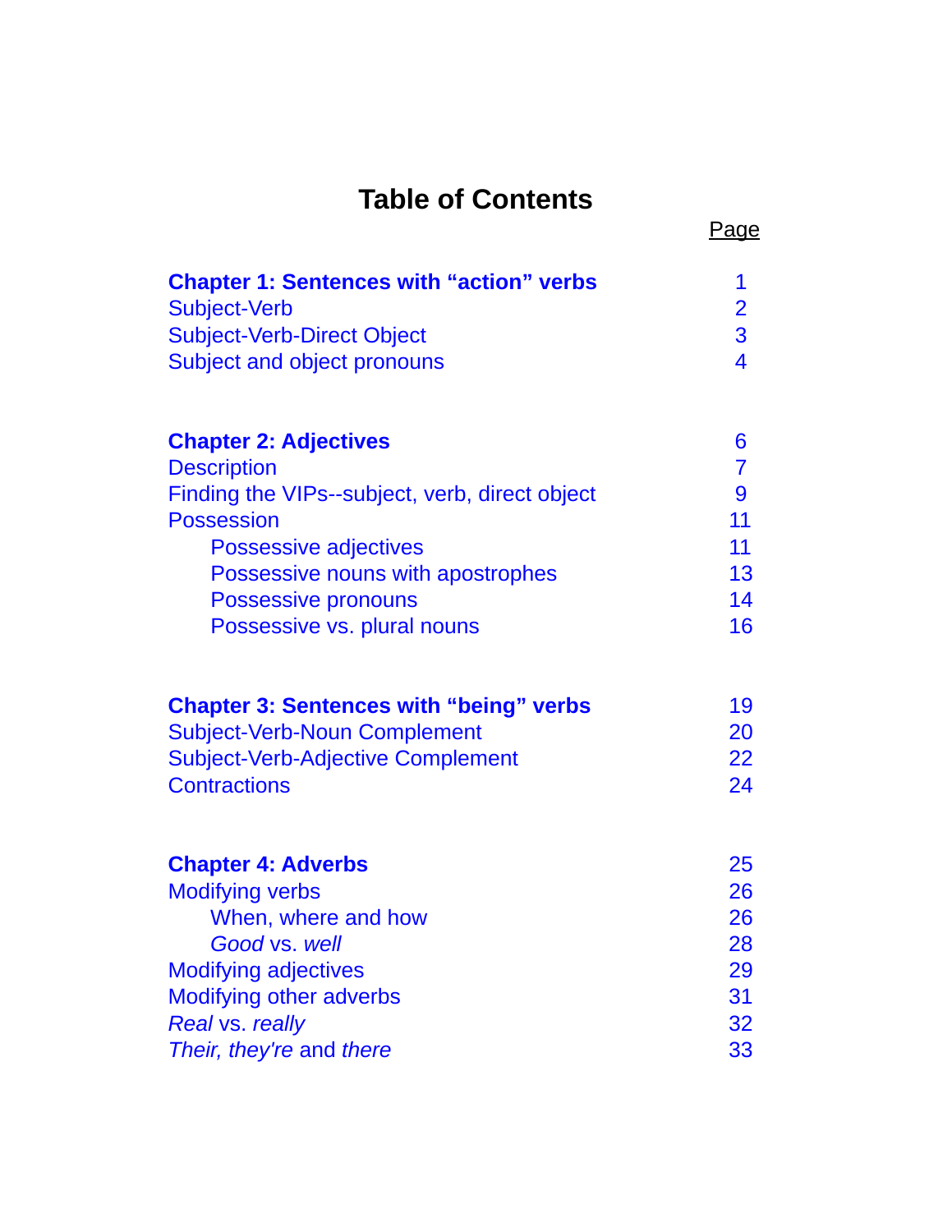| <b>Chapter 5: Phrases</b> | 35 |
|---------------------------|----|
| <b>Prepositions</b>       | 36 |
| As adverbs                | 36 |
| As adjectives             | 38 |
| Subject-verb agreement    | 39 |
| There <i>is/are</i>       | 40 |
| <b>Indirect objects</b>   | 41 |
| <b>Infinitives</b>        | 42 |
| To and too                | 43 |
| Of and 've                | 43 |

| 44 |
|----|
| 45 |
| 45 |
| 46 |
| 47 |
| 49 |
| 49 |
| 50 |
| 51 |
|    |

# **Answer Key 2008 19:30 19:30 19:30 19:30 19:30 19:30 19:30 19:30 19:30 19:30 19:30 19:30 19:30 19:30 19:30 19:30 19:30 19:30 19:30 19:30 19:30 19:30 19:30 19:30 19:30 19:30 19:30 19:30 19:30 19:30 19:30 19:30 19:30 19:30 1**

# **List of Charts**

| <b>Chart 1: Subject Pronouns</b>         | $\mathbf{b}$ |
|------------------------------------------|--------------|
| <b>Chart 2: Object Pronouns</b>          | 5            |
| <b>Chart 3: Possessive Adjectives</b>    | 11           |
| <b>Chart 4: Possessive Pronouns</b>      | 14           |
| <b>Chart 5: Apostrophes and Pronouns</b> | 24           |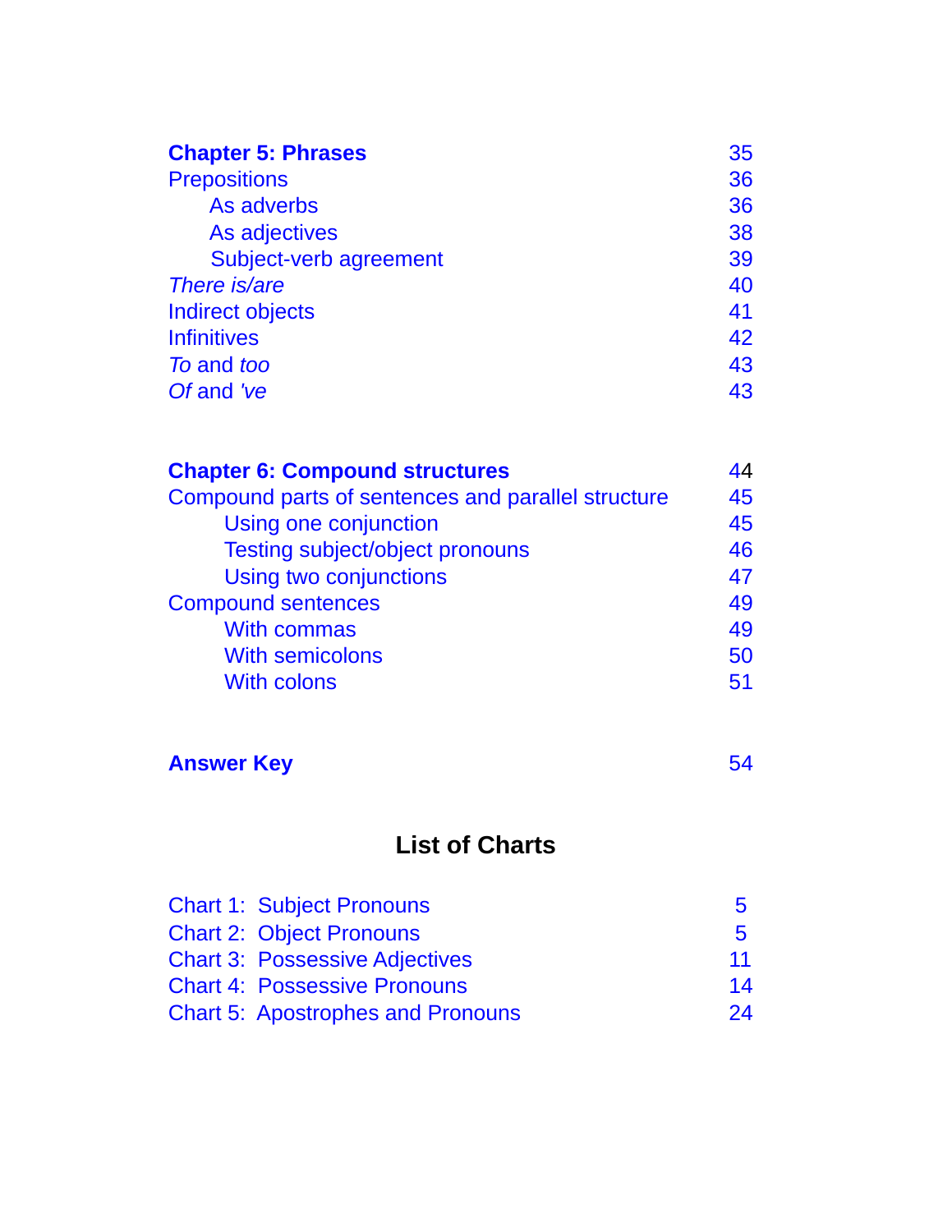**Chapter 1**

# <span id="page-4-0"></span>**Sentences with "action" verbs**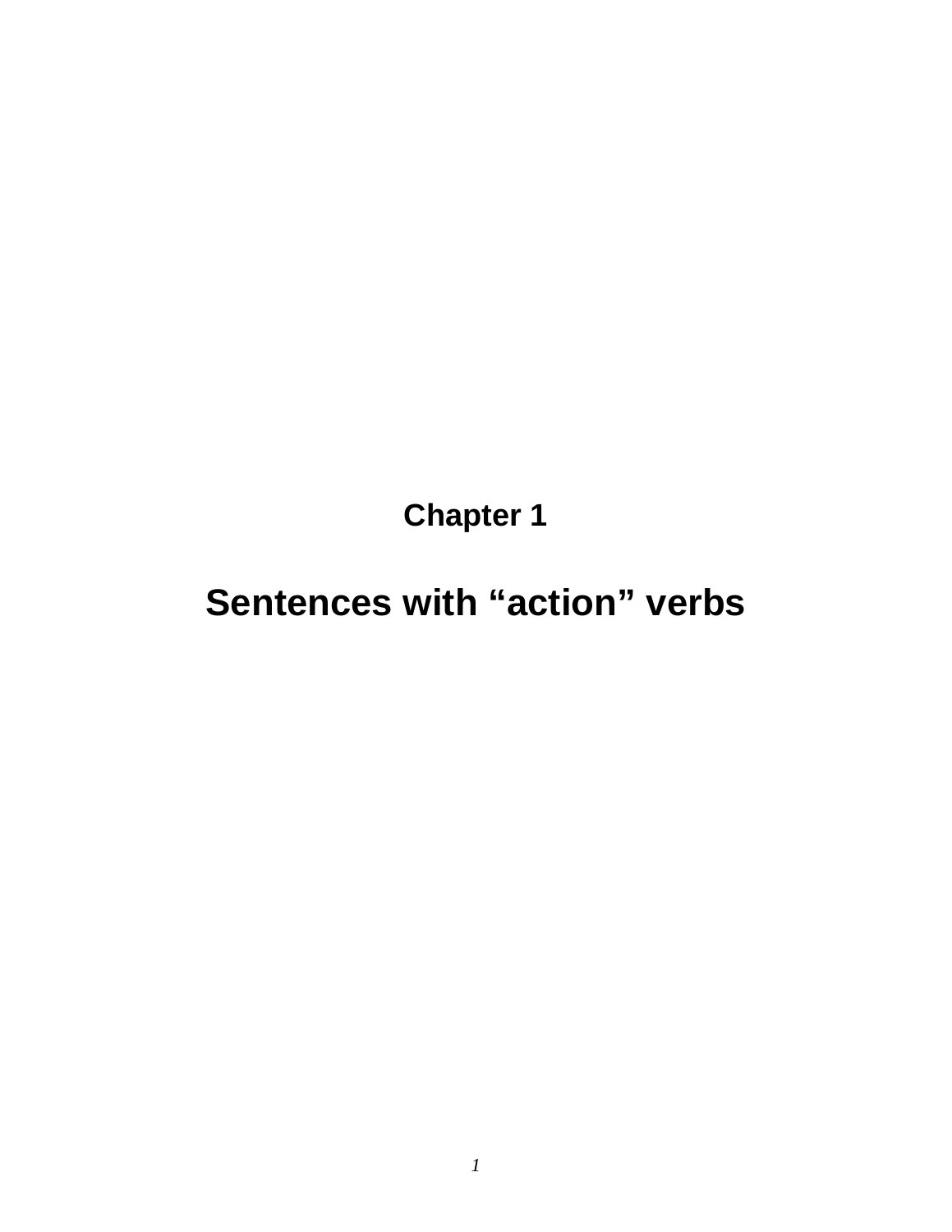# <span id="page-5-0"></span>**Sentence Pattern 1: Subject-Verb**

To make a sentence you need two words: a **subject** and a **verb***.* A subject is a noun (person, place or thing) that performs the action of the verb*.* Therefore, a sentence tells us that **somebody does something.**

For example: Birds fly. Fish swim. Wolves howl.



Exercise 1

What other two-word, subject-verb sentences can you think of? See some examples in the Answer Key.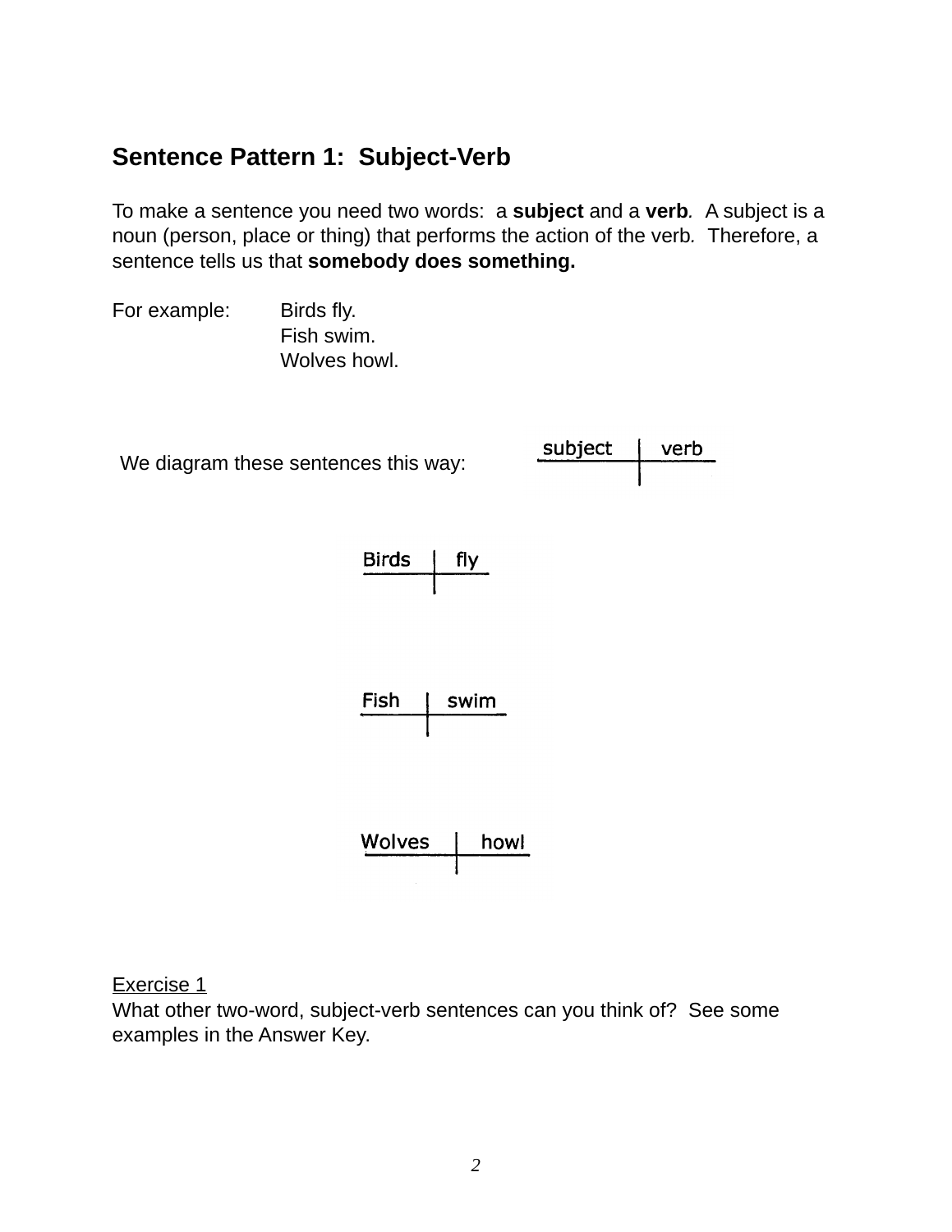# <span id="page-6-0"></span>**Sentence Pattern 2: Subject-Verb-Direct Object**

Many sentences have three parts: a **subject**, a **verb** and a **direct object.** The direct object is a noun that comes after the verb and receives the action produced by the subject and verb.

For example: Monkeys eat bananas. Cats climb trees. Kids like candy.

We diagram these sentences this way:

subject verb | dir. object

| <b>Monkeys</b> | eat | I bananas |
|----------------|-----|-----------|
|                |     |           |

| Cats | climb | trees |
|------|-------|-------|
|      |       |       |

| <b>Kids</b> | like | candy |
|-------------|------|-------|
|             |      |       |

Exercise 2

What other sentences contain a subject, verb and direct object? See some examples in the Answer Key.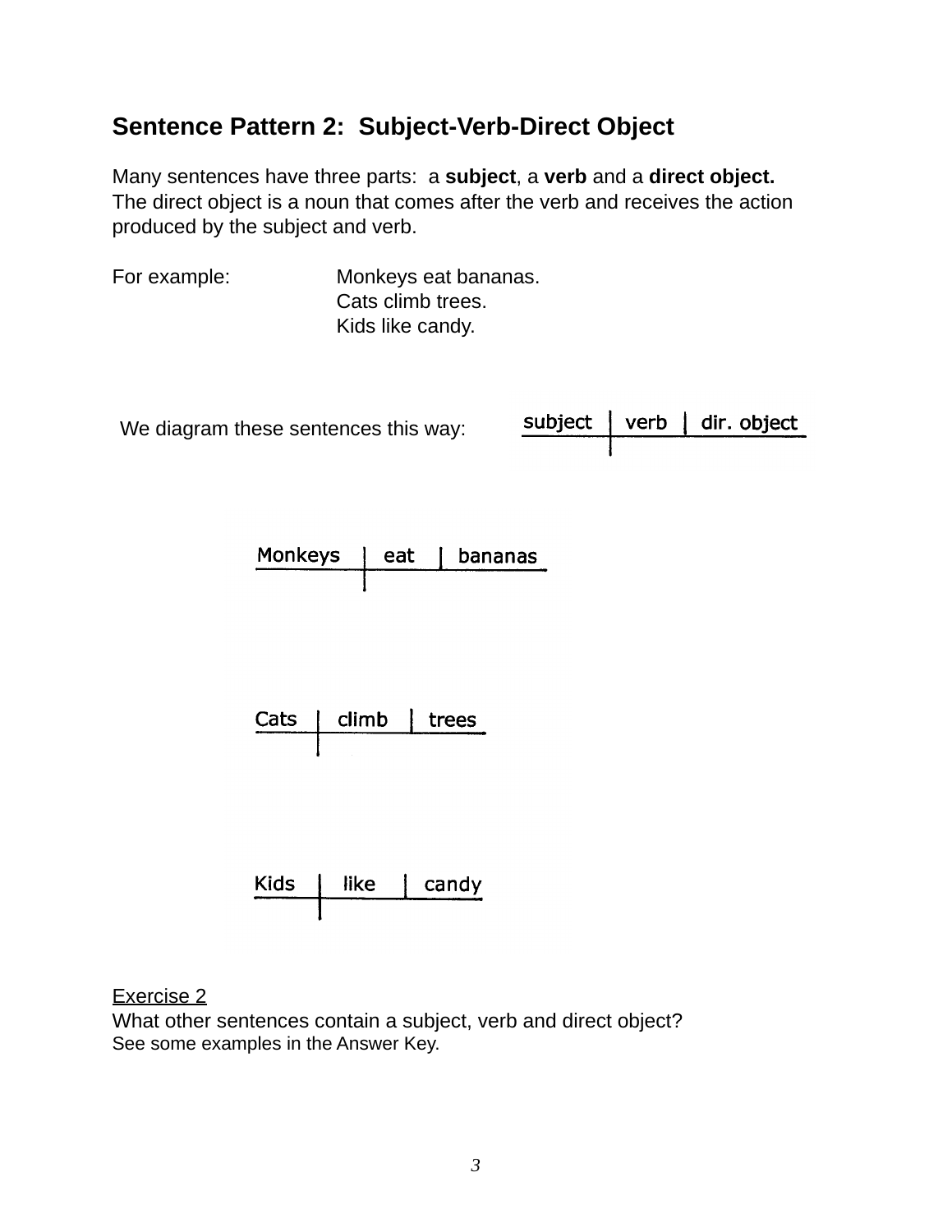## <span id="page-7-0"></span>**Pronouns**

Sometimes **pronouns** take the place of nouns in a sentence. Instead of saying "Jack likes Jill" we might say "He likes her."

Example 1:



Hopefully, we could also say "Jill likes Jack" and "She likes him."

Example 2:



**Notice:** In Example 1, the pronoun for Jack is *He.* However, in Example 2, the pronoun for Jack is *him. He* is a subject pronoun and *him* is an object pronoun.

Likewise, in Example 1, the pronoun for Jill is *her.* However, in Example 2, the pronoun for Jill is *She. She* is a subject pronoun and *her* is an object pronoun.

Most pronouns have a **subject form** and an **object form**. See Charts 1 and 2.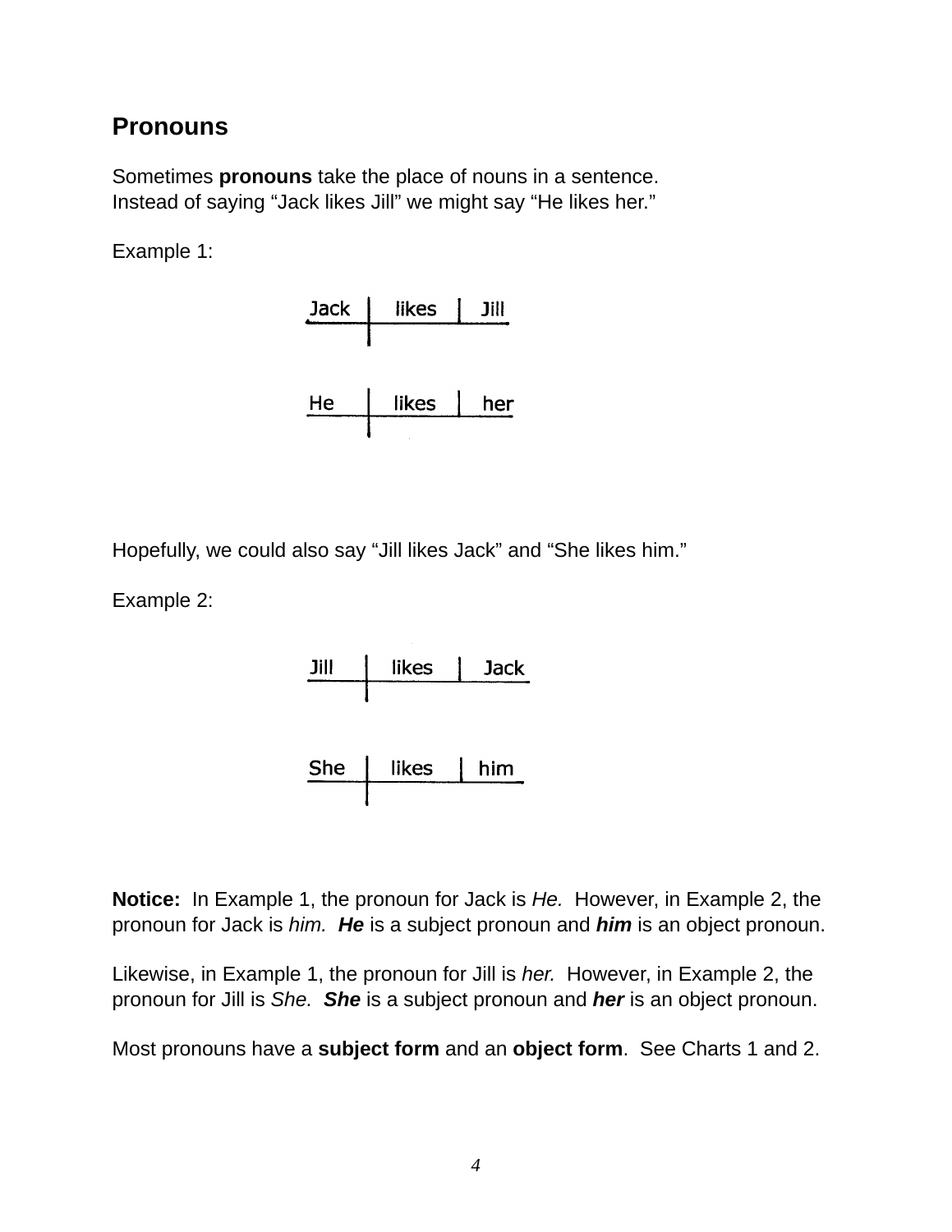# **Chart 1: Subject Pronouns**

<span id="page-8-0"></span>

|                | <b>Singular</b> | <b>Plural</b> |
|----------------|-----------------|---------------|
| 1st person     |                 |               |
| (speaking)     |                 | we            |
| 2nd person     |                 |               |
| (spoken to)    | you             | you           |
| 3rd person     |                 |               |
| (spoken about) | he/she/it       | they          |

**Chart 2: Object Pronouns**

|                              | <b>Singular</b> | <b>Plural</b> |
|------------------------------|-----------------|---------------|
| 1st person<br>(speaking)     | me              | us            |
| 2nd person<br>(spoken to)    | you             | you           |
| 3rd person<br>(spoken about) | him/her/it      | them          |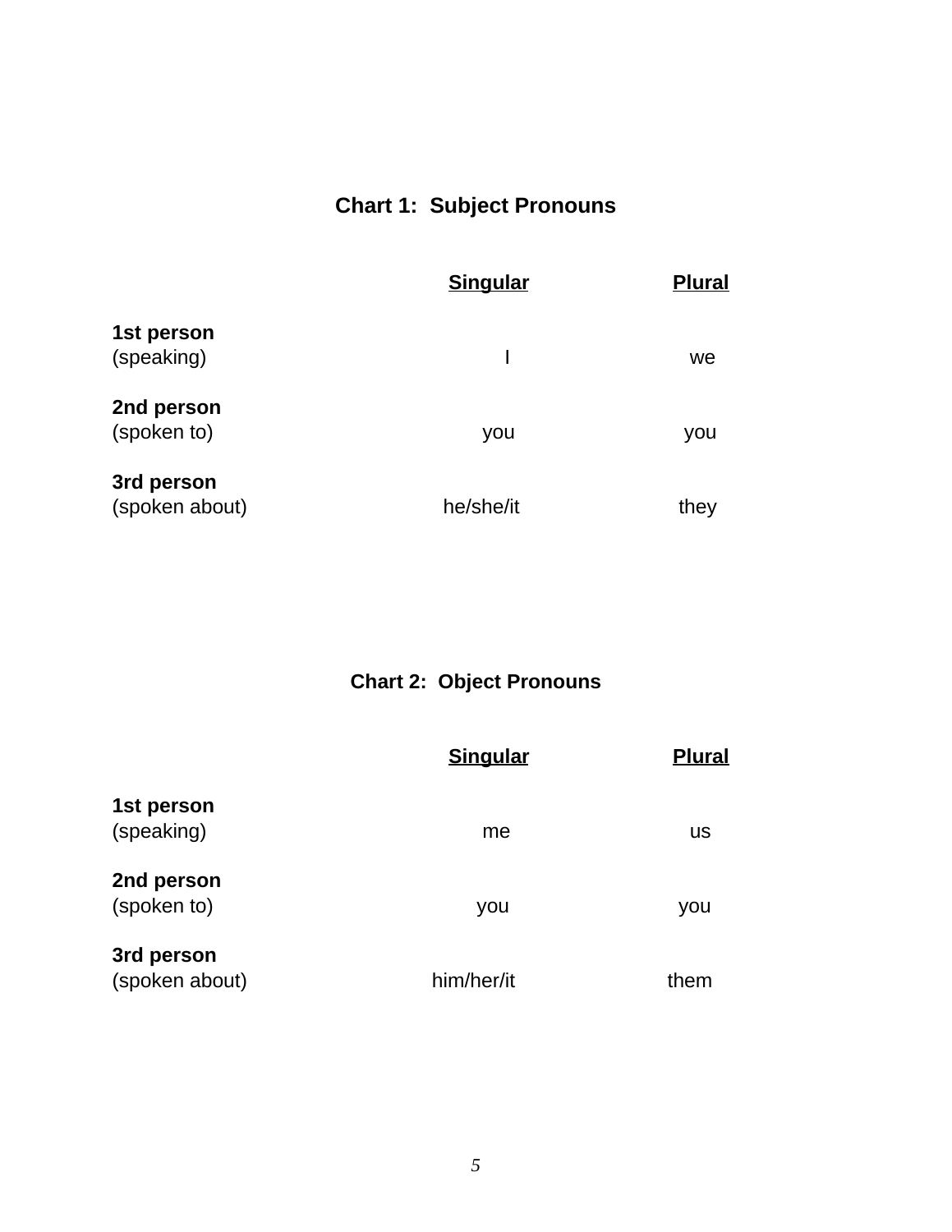<span id="page-9-0"></span>**Chapter 2**

**Adjectives**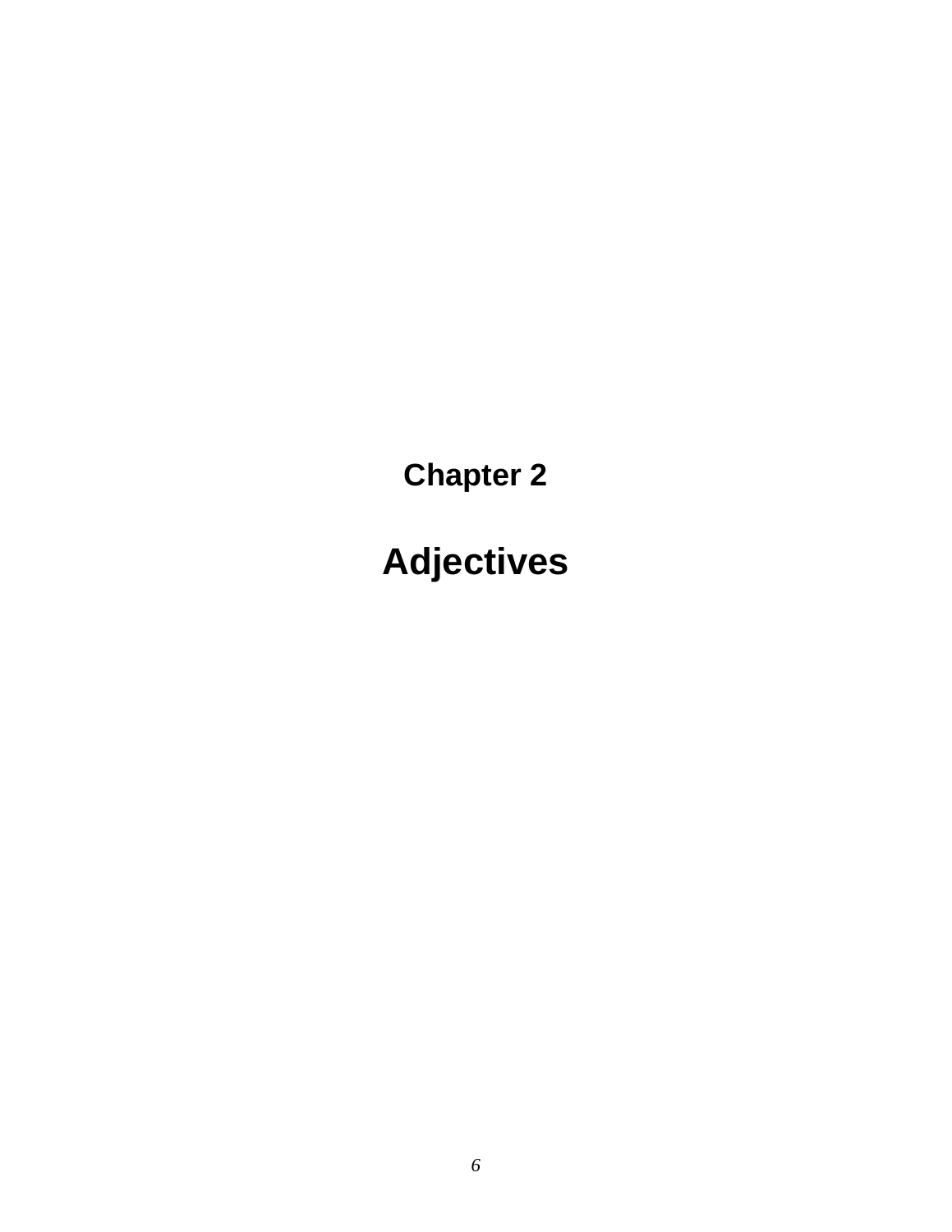# <span id="page-10-0"></span>**Description**

**Adjectives** describe nouns by answering such questions as: *What kind? How many?*

For example: **Hungry** babies cry. ! ! ! Wolves hunt **weak** prey. All girls like **new** clothes.

When we diagram these sentences, we place each adjective below the noun it is describing. Remember, both the subject and the direct object are nouns.

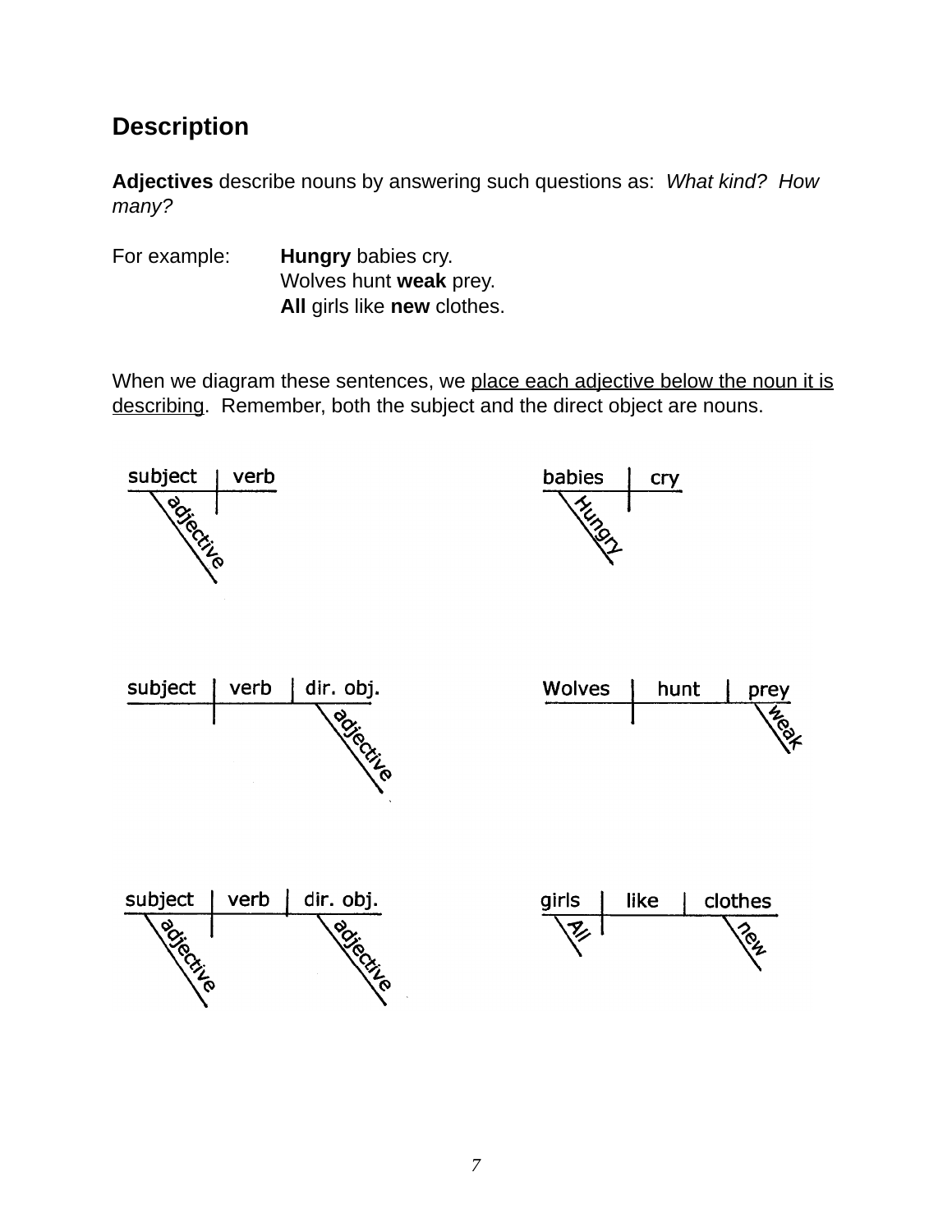It's possible to have more than one adjective describing a noun. The articles *a, an* and *the* act as adjectives.

Examples: Everyone wants **a good** friend. !!! **A baseball** team has **nine** players. **!!! The woodland** Indians invented **the birchbark** canoe.



**Note:** Many nouns such as "baseball" and "birchbark" can function as adjectives. In the sentences above, they tell us what kind of team and what kind of canoe.

Exercise 3: Diagram the following sentences.

- 1. Teenagers like rock music.
- 2. Elementary students enjoy recess.
- 3. Young children love furry animals.
- 4. Old people take afternoon naps.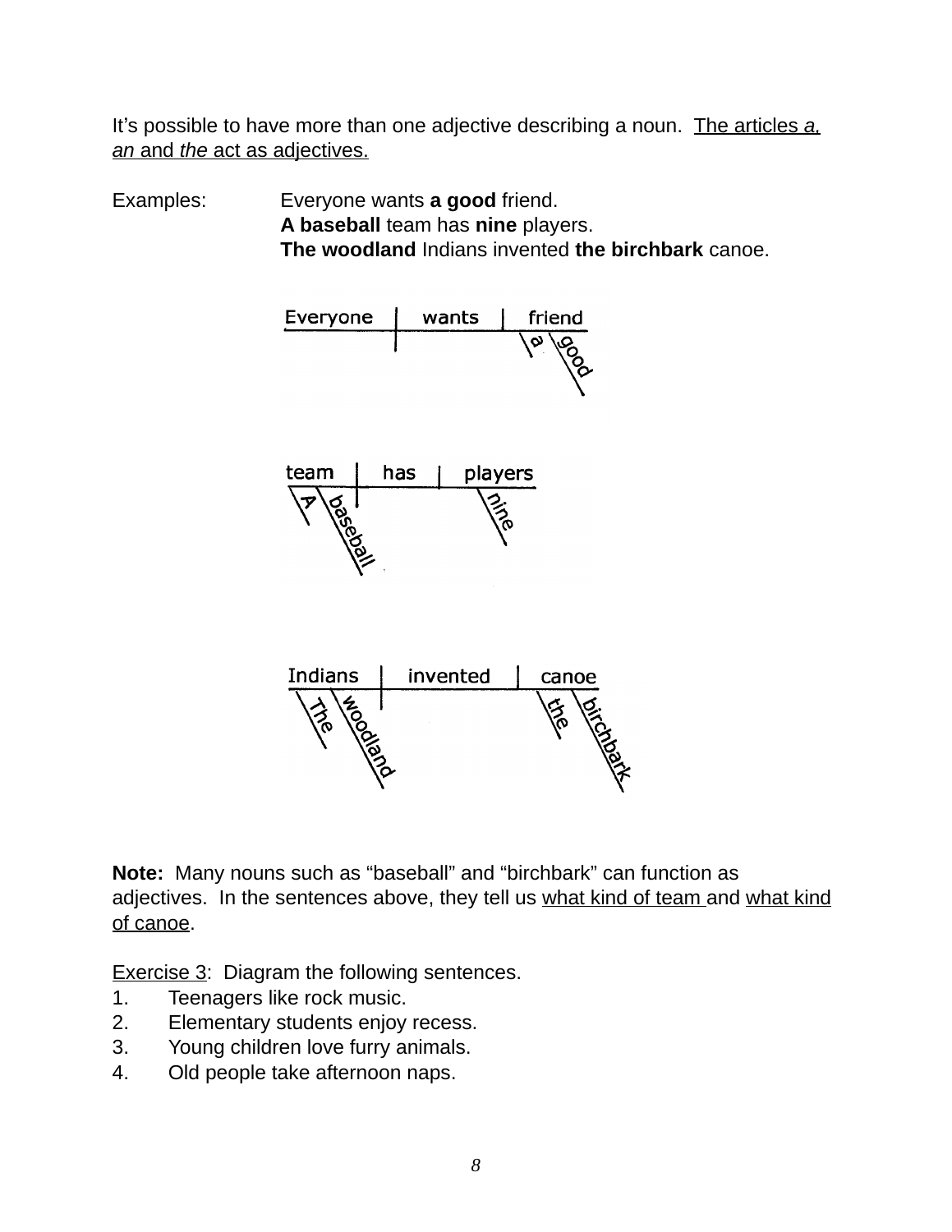#### <span id="page-12-0"></span>**FINDING THE VIPs (very important parts) of a sentence--SUBJECT, VERB AND DIRECT OBJECT.**

As sentences become longer, it's not always obvious which words are the subject, verb and direct object. To find these 3 essential words, let's analyze the following sentence in 3 steps:

#### **The new neighbours threw a huge Halloween party.**

1. To find the **verb**, change the time/tense of the sentence, and the word that changes will be the verb. This sentence is in past tense--it happened in the past--so let's change it to make it happen now, in the present. To do that, we need to change *threw* to *throw.* Therefore, **threw** is the verb.



2. To find the **subject**, we need to ask, "Who or what threw?" Answer: neighbours threw. Therefore, **neighbours** is the subject.

neighbours threw

3. Finally, to find the **direct object** we need to ask: "Neighbours threw what?" Answer: neighbours threw party. Therefore, **party** is the direct object.

| neighbours | threw | party |
|------------|-------|-------|
|            |       |       |

Now we can place the adjectives under the nouns (subject and direct object).

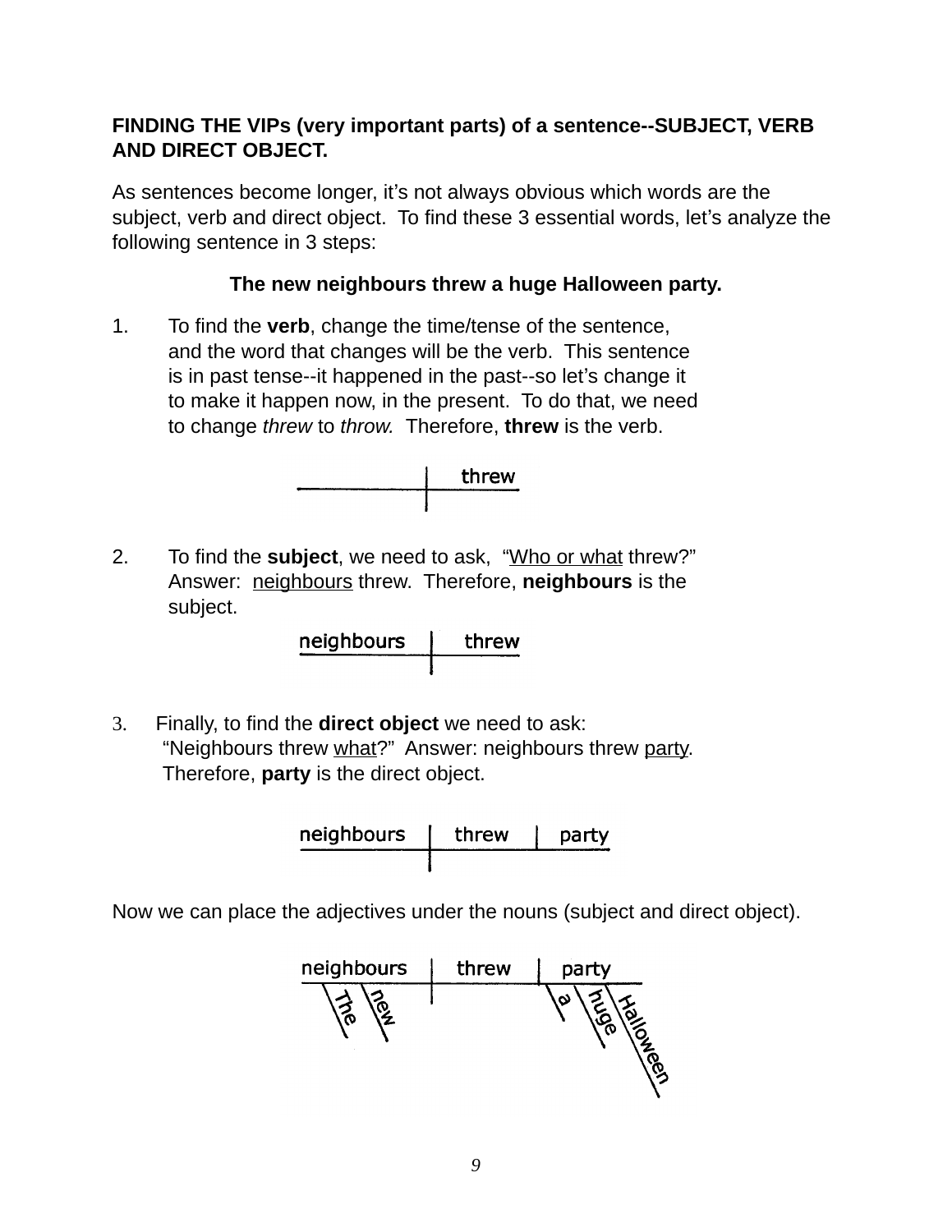Remember that some sentences, such as "Hungry babies cry" have no direct object. However, all sentences must have a subject and verb.

Exercise 4: Diagram these sentences and check your answers.

- 1. I have a big old dog.
- 2. The couple built a new log house.
- 3. The young lady wants a pink sports car.
- 4. The Canadian hockey team won an Olympic gold medal.

**Note:** Every adjective must describe the noun it comes under. Consider the following sentence:

#### We have a two storey house.

Let's diagram it as it's written:



Now let's test each adjective with the noun *house.* 

- 1. **a** house
- 2. **two** house
- 3. **storey** house

The article "a" is fine, but what is a "two house" or a "storey house"? To make sense, *two* and *storey* need to go together, so we put a hyphen between them to make one big adjective, **two-storey.** The correct diagramming of this sentence is:

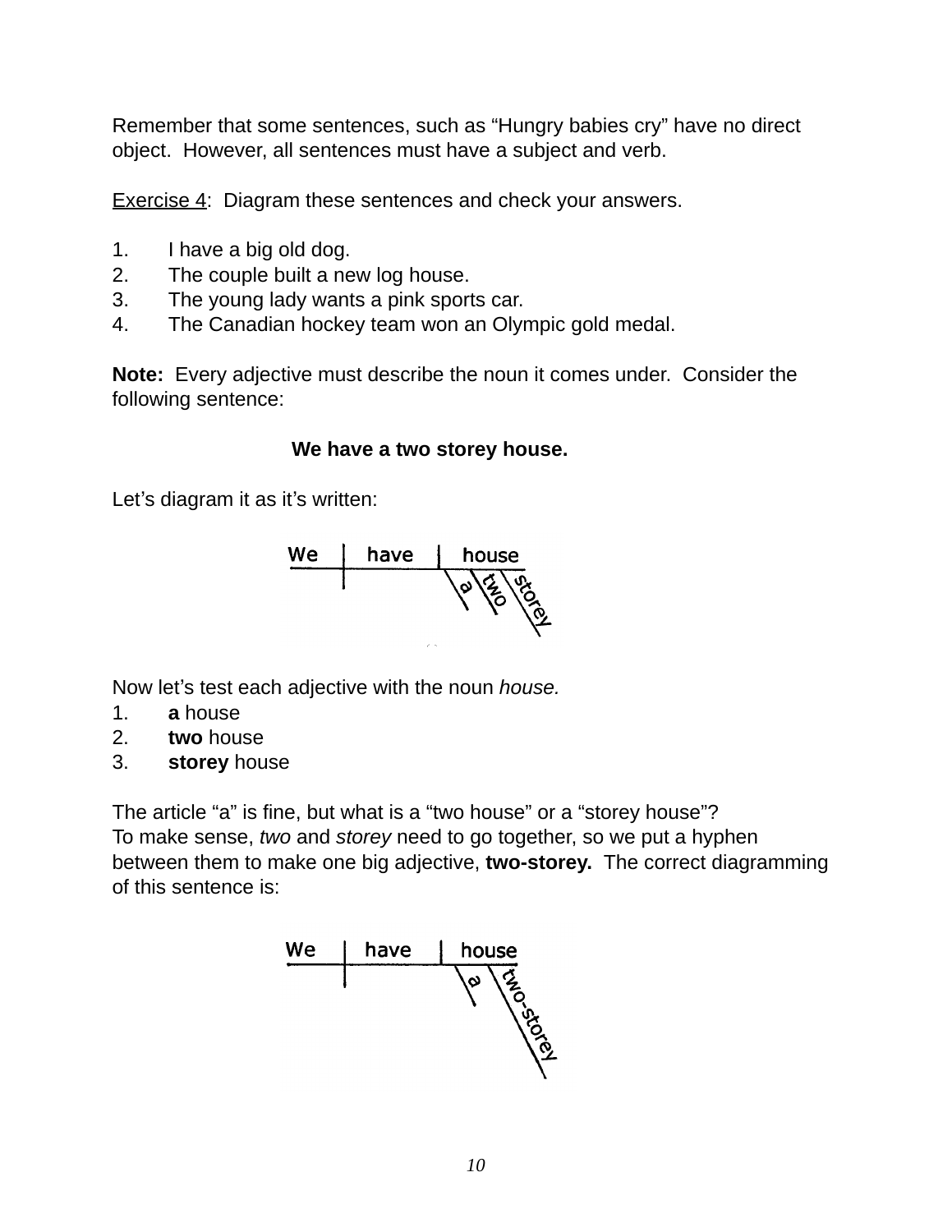<span id="page-14-0"></span>Sometimes we need to combine 3 adjectives with hyphens.

Example: Terry has a 20-year-old cat.

Many hyphenated adjectives include numbers. Watch for adjectives that need to be combined with a hyphen in the following exercise.

Exercise 5: Diagram these sentences and check your answers.

- 1. Shakespeare wrote many five act plays.
- 2. The 6 year old girl has a cellphone.
- 3. I need a one way bus ticket.
- 4. We took a three day canoe trip.
- 5. Ben caught three big fish.

## **Possession**

Other adjectives show possession/ownership by answering the question *whose?*

|  | <b>Chart 3: Possessive Adjectives</b> |  |
|--|---------------------------------------|--|
|--|---------------------------------------|--|

|                | <b>Singular</b> | <b>Plural</b> |
|----------------|-----------------|---------------|
| 1st person     |                 |               |
| (speaking)     | my              | our           |
| 2nd person     |                 |               |
| (spoken to)    | your            | your          |
| 3rd person     |                 |               |
| (spoken about) | his/her/its     | their         |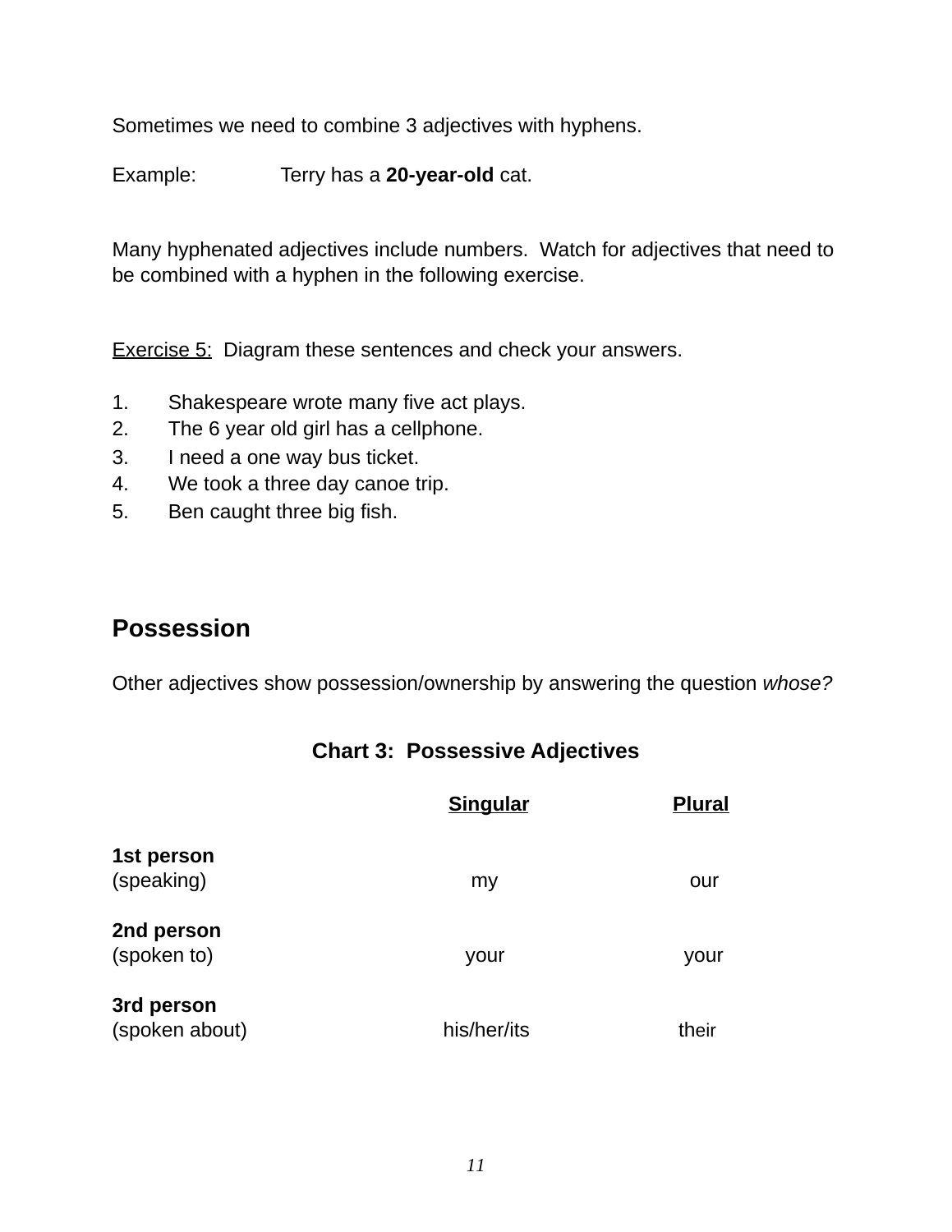Examples: **Krista needs her** car keys. **My** kids love their video games. Your dog wants his bone. **Our** house lost its roof.



**Note:** NEVER add an apostrophe to a possessive adjective, including **its**. *It***'***s* means *it is.* (See contractions in Chapter 3.)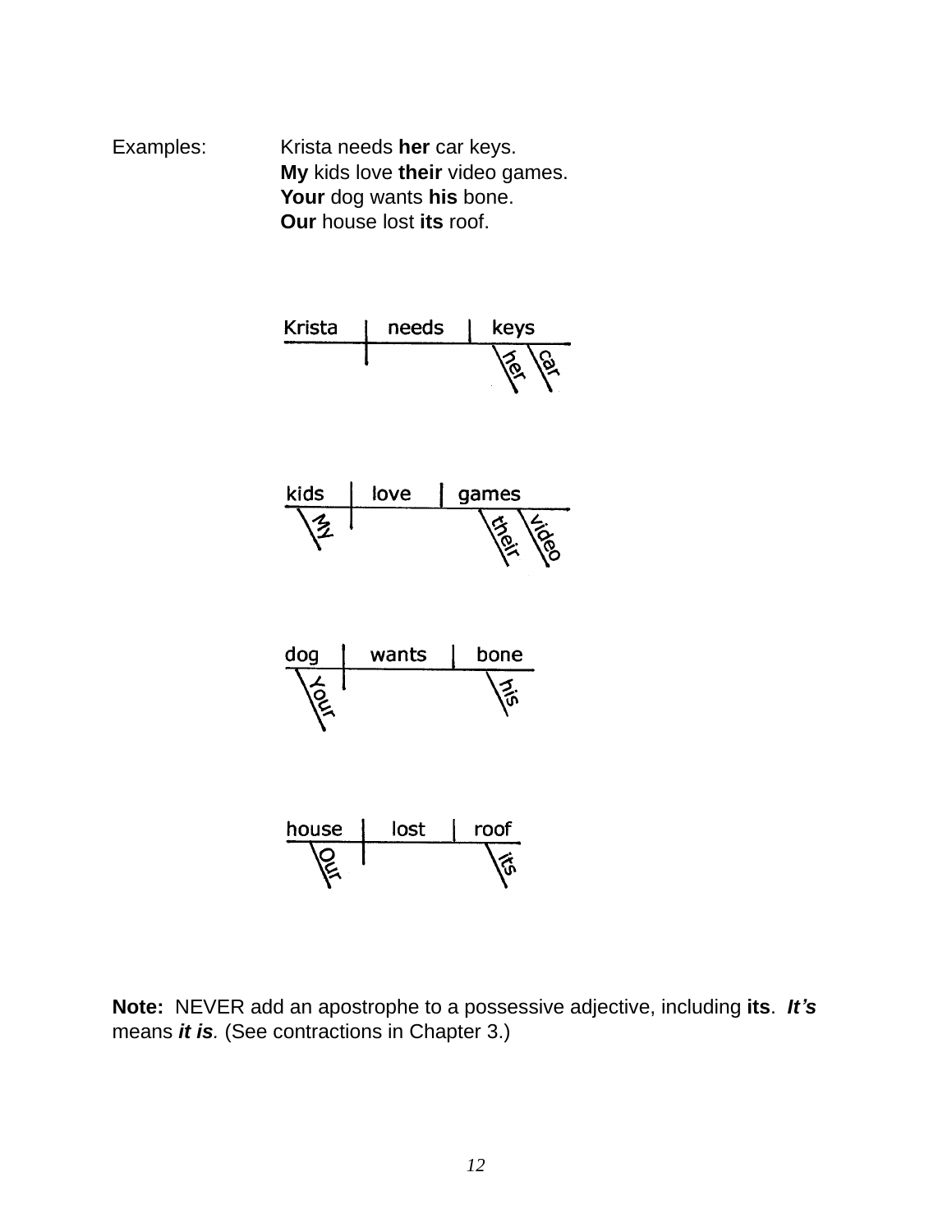#### <span id="page-16-0"></span>**Apostrophes**

Nouns may become possessive by adding either **ʻ** or **ʻs**. In the following sentences, you can see that these possessive words function as adjectives, answering the question *whose?*

Examples:! ! Someone took the **teacher's** apple. ! ! ! Judy made **Jean's** dress. !!! The **boys'** bikes need repair. !!! **Chris'** brother collects bugs.

In the first two sentences above, we added **ʻs** to **teacher** and **Jean** to make them possessive. In the last two sentences, we added only **ʻ** to **boys** and **Chris** because both words end in **s**.

So the rules for making a word possessive are:

- **1.** If the word ends in **s**, add **ʻ**.
- **2.** If the word ends in any other letter, add **ʻs**.

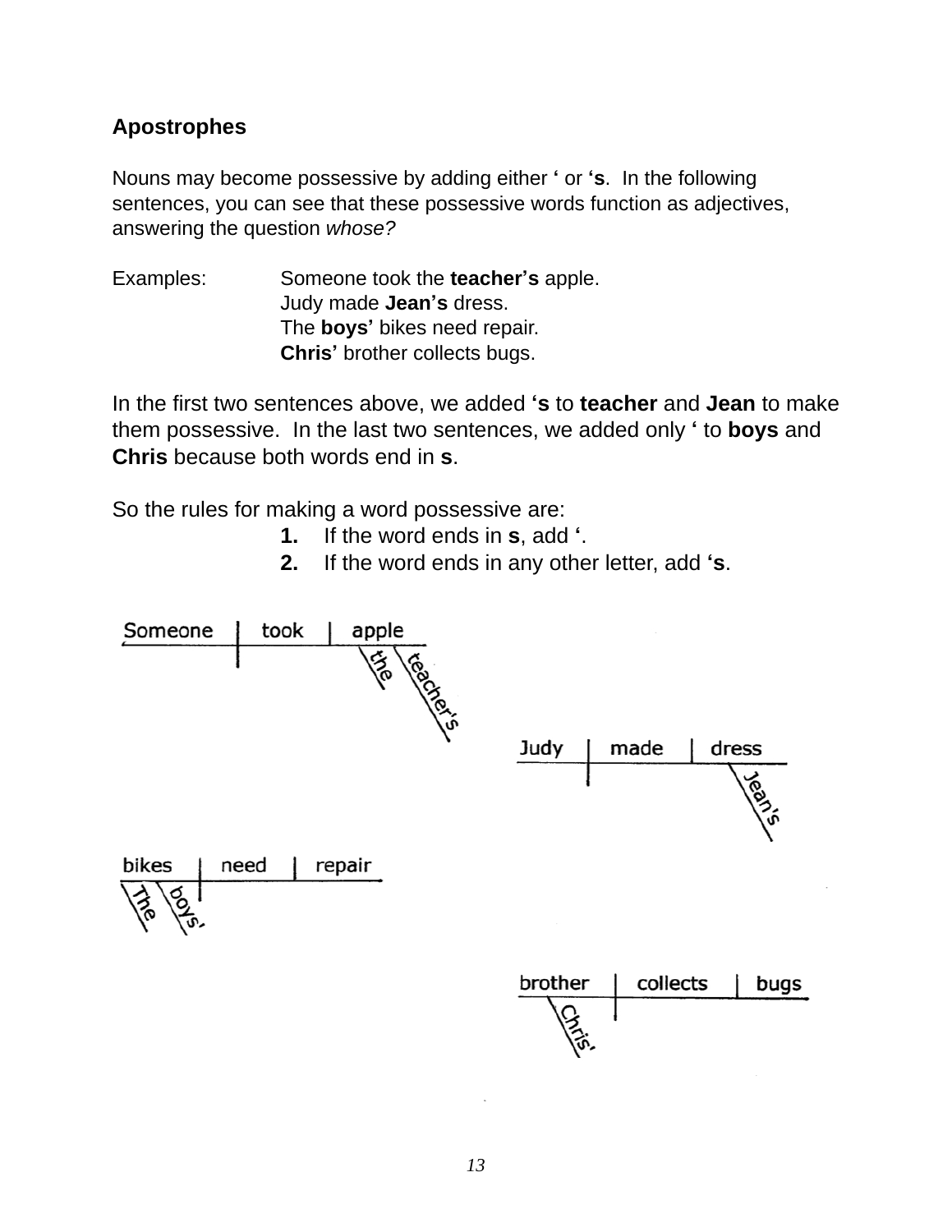<span id="page-17-0"></span>**Note**: If you can substitute a possessive adjective in Chart 3 for a noun, then that noun needs **ʻ** or **ʻs**. Remember that adding **ʻs** does NOT make a noun plural.

Exercise 6: Diagram these sentences and add **ʻ** or **ʻs** where necessary.

- 1. My brothers have a messy room.
- 2. We bought Marys house.
- 3. James son plays soccer.
- 4. The team announced its new captain.
- 5. Good coaches encourage their players.
- 6. Dads workshop needs better organization.

#### **Chart 4: Possessive Pronouns**

|                              | <b>Singular</b> | <b>Plural</b> |
|------------------------------|-----------------|---------------|
| 1st person<br>(speaking)     | mine            | ours          |
| 2nd person<br>(spoken to)    | yours           | yours         |
| 3rd person<br>(spoken about) | his/hers/its    | theirs        |

Possessive pronouns are used in place of a possessive adjective + noun. For example: Instead of saying "She has **her book**" we can say "She has **hers**" if we know that we are talking about the noun *book.*

Like possessive adjectives, possessive pronouns NEVER include an apostrophe.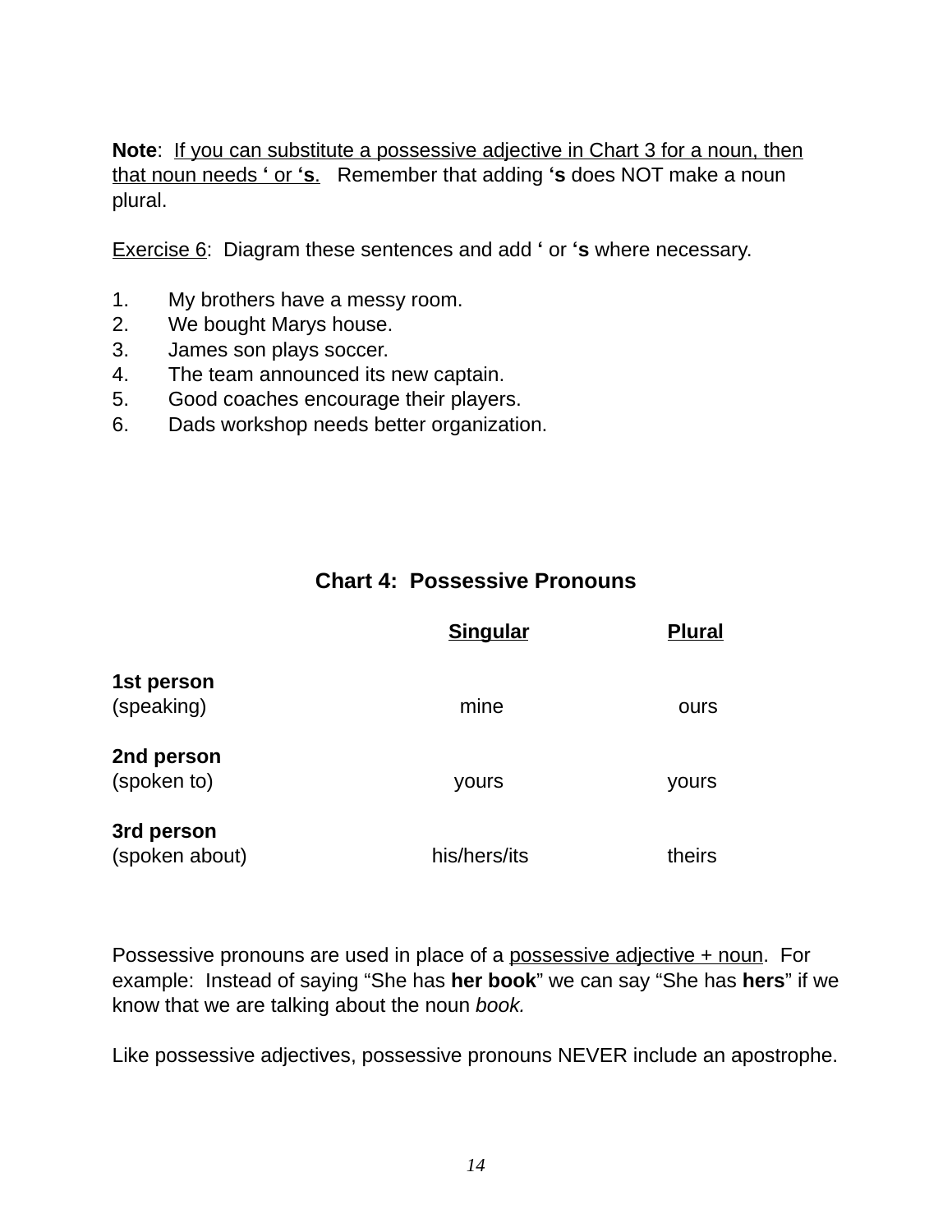#### However, if we use a noun in place of a possessive pronoun (Chart 4), we must add **ʻ** or **ʻs**.

For example: If we know we are talking about backpacks, instead of saying "Dad has Scarlett's backpack," we can shorten the sentence to:

#### Dad has **hers**. ! ! ! or Dad has **Scarlett's.**

Exercise 7: In the following sentences, substitute a possessive adjective (Chart 3) or a possessive pronoun (Chart 4) for the words containing apostrophes.

- 1. I like **Grandma's** kitchen.
- 2. **Grandma's** has a breakfast nook.
- 3. **My boyfriend's** house has three storeys.
- 4. **The house's** top storey contains a theatre.
- 5. Nobody likes **the neighbours'** dog.
- 6. **The neighbours'** bites.

#### **Summary of rules for possessive words:**

- 1. Add an **ʻ** or **ʻs** to a noun ONLY IF:
	- a. The noun answers the question "whose?" and
	- b. The noun can be replaced by a possessive adjective (Chart 3) or a possessive pronoun (Chart 4).
- 2. NEVER add an **ʻ** or **ʻs** to possessive adjectives or possessive pronouns. They already show possession/ownership.
- 3. You cannot make a word plural by adding **ʻs**.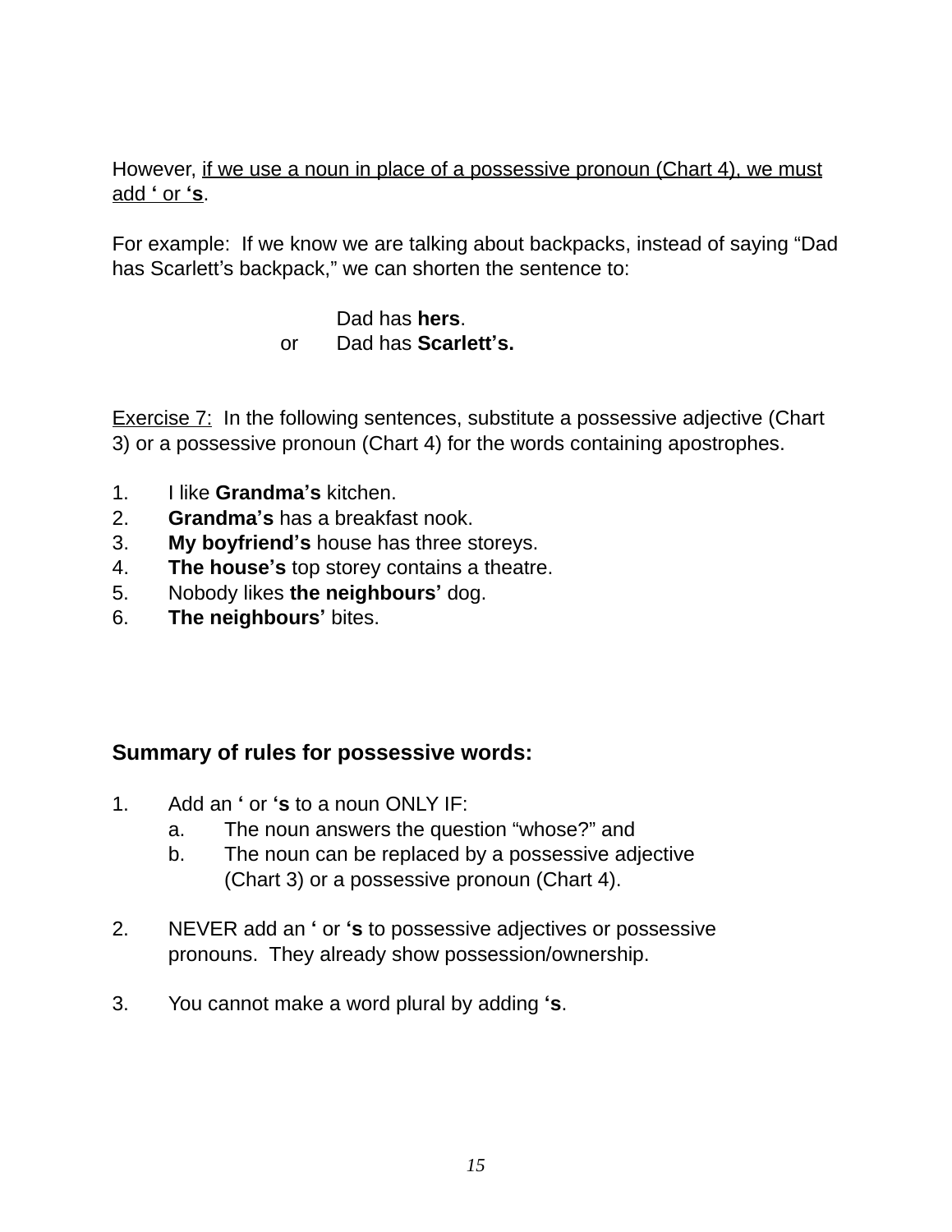#### <span id="page-19-0"></span>**Possessive vs. Plural**

Because possessive nouns and plural nouns both end with the "s" sound, writers are often confused about whether to add an apostrophe or not.

Pronouns can help.

- Example 1: **The Murphys** have 5 nice kids. **They** have 5 nice kids.
- Example 2: Everybody likes **the Murphys**. Everybody likes *them*.

Notice that we can substitute the plural subject pronoun *they* (Chart 1) for *the Murphys* in Example 1. Likewise we can substitute the plural object pronoun *them* (Chart 2) for *the Murphys* in Example 2. Therefore, in both sentences, *Murphys* is simply a plural noun, indicating more than one Murphy--in this case, Mr. and Mrs. Murphy. NO APOSTROPHE can be added.

In the following sentences, however, we do need apostrophes.

- Example 3: **The Murphys'** house has a large deck. **Their** house has a large deck.
- Example 4: **The Murphys'** is a popular house. **Theirs** is a popular house.

In Example 3 we substitute the possessive adjective *their* (Chart 3), and in Example 4 we substitute the possessive pronoun *theirs* (Chart 4) for *the Murphys*'*.* Therefore, we have correctly added an **ʻ** to *Murphys,* the owners of the house.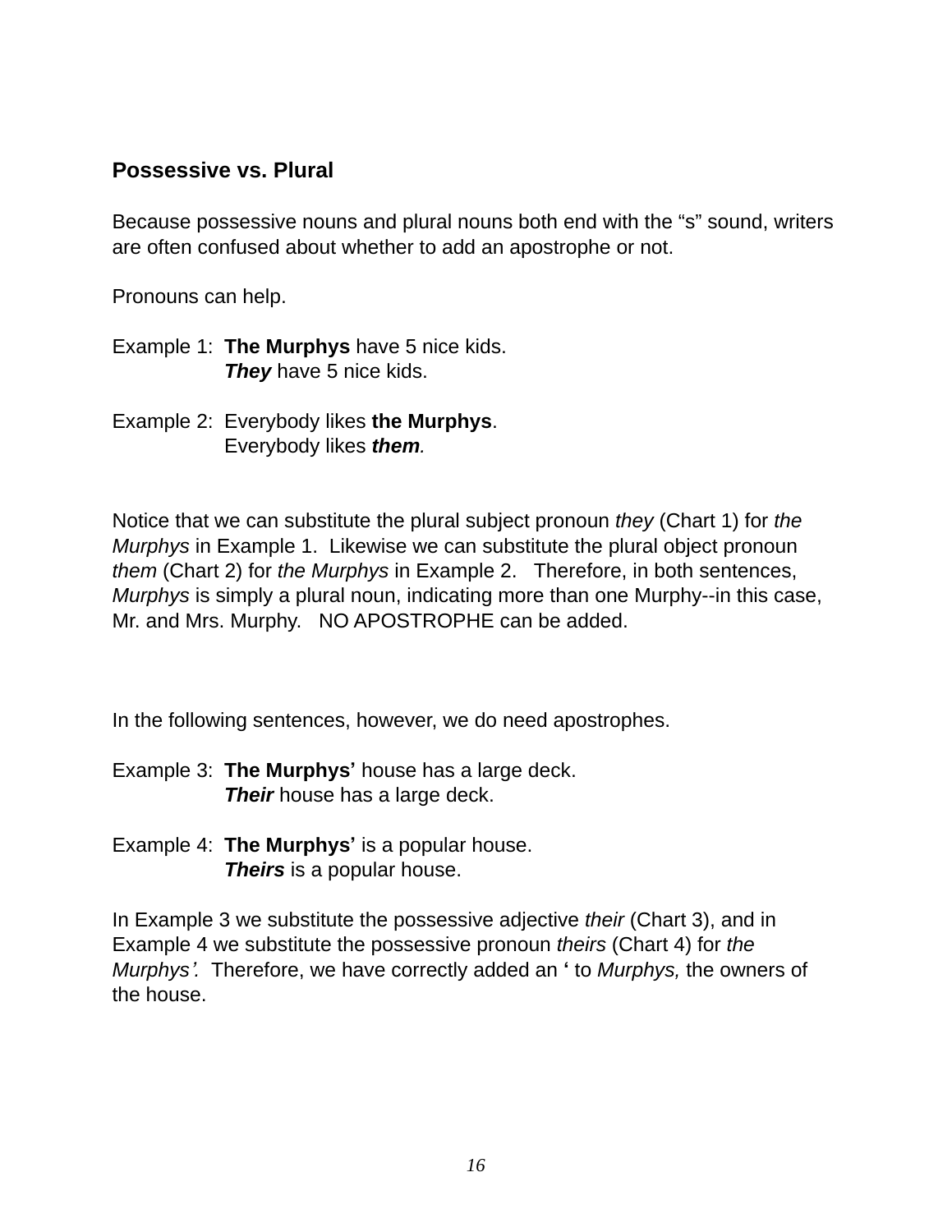Exercise 8: Use pronouns to help you choose the correct word in the following sentences. Remember:

- a. If you can substitute the pronoun *they* or *them* from Chart 1 or 2, then your word is simply **plural ! !** and MUST NOT contain an apostrophe.
- b. If you can substitute a possessive adjective/pronoun ! ! from Chart 3 or 4, then your word is **possessive** and ! ! needs an **ʻ** or **ʻs** added to the owner(s).
- 1. The Staals/Staal's have 3 sons in the NHL.
- 2. My friends like to hang out in my mothers/mother's kitchen.
- 3. Did you order the pizza's/pizzas?
- 4. The staff will meet in the bosses/boss' office.
- 5. Husky's/Huskies can howl like wolves.
- 6. Have you seen the golf courses/course's deer?
- 7. My sister bought the Smith's/Smiths' house.
- 8. The student's/students' desks are new.
- 9. Our city's/cities streets are full of potholes.
- 10. The boy's/boys' bedroom is too small for them.

#### **Recapping Chapters 1 and 2:**

So far you have learned two sentence patterns:

- 1. Subject-Verb (S-V)
- 2. Subject-Verb-Direct Object (S-V-O)

You have also learned three kinds of words (parts of speech):

- 1. Nouns/pronouns--subject and object
- 2. Verbs--action
- 3. Adjectives--descriptive and possessive; modify nouns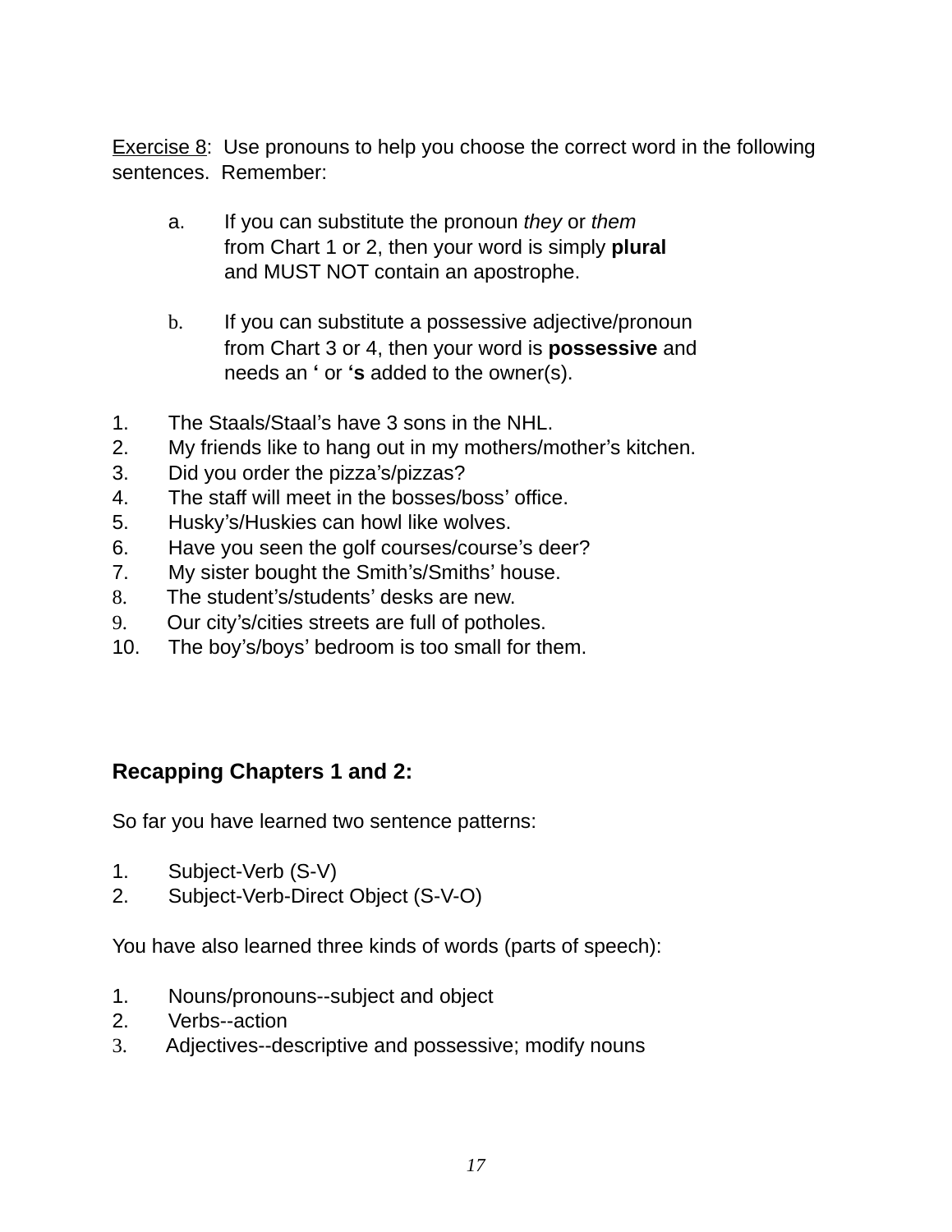#### **Exercise 9: Review of Chapters 1 and 2**

Underline the verb in each sentence:

- 1. The Jones boys love baseball.
- 2. Jack plays centre field.
- 3. His older brother pitches.
- 4. Both boys hit many home runs.
- 5. Their teammates admire their abilities.

Correct the errors:

- 6. The Smith's live here.
- 7. Their house is newer than our's.
- 8. We have two pony's.
- 9. They pull the kids big sled.
- 10. My sisters garden is her pride and joy.
- 11. She grows delicious zucchini's.
- 12. Thomas dad coaches a hockey team.
- 13. His team made the playoffs in it's first season.
- 14. They won the first 5 game series.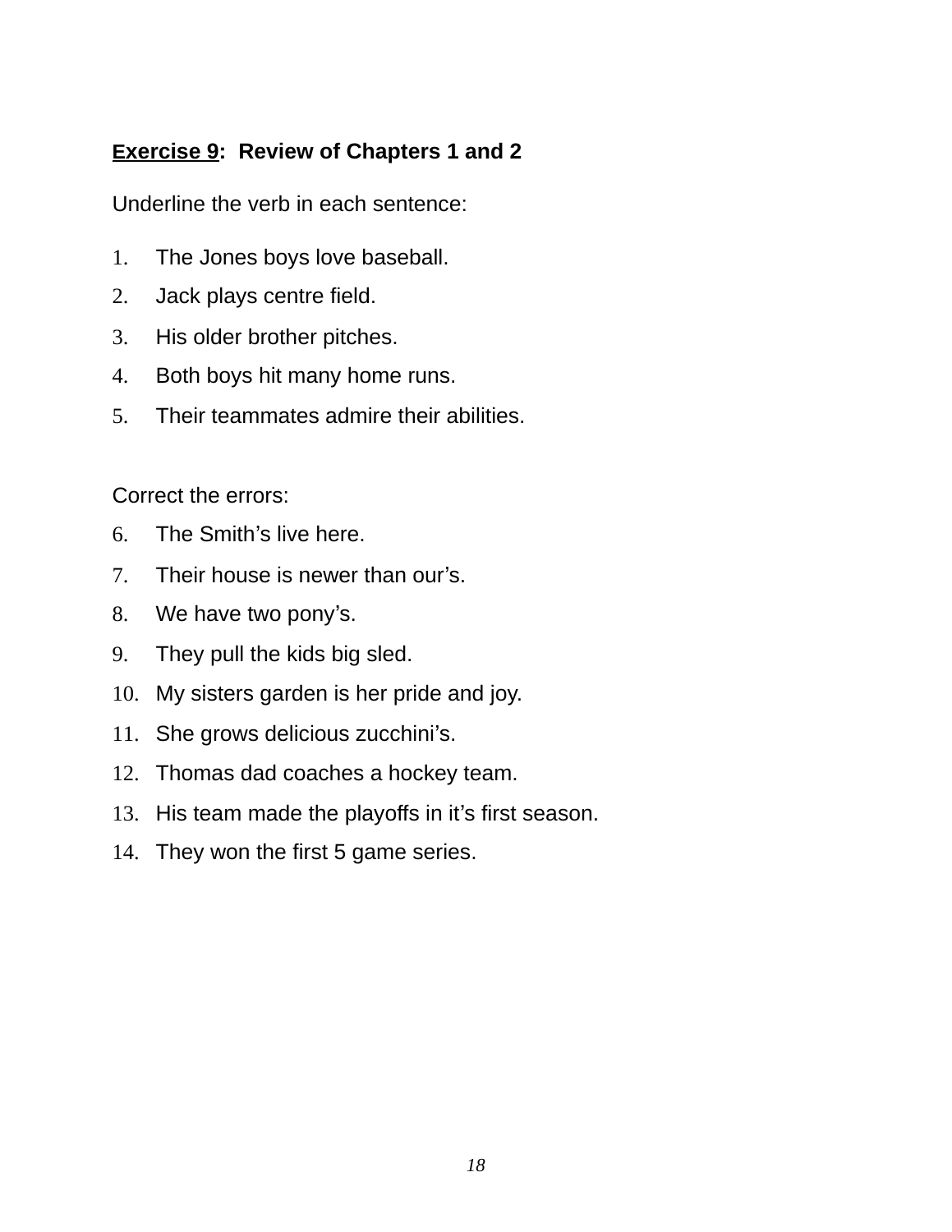**Chapter 3**

# <span id="page-22-0"></span>**Sentences with "being" verbs**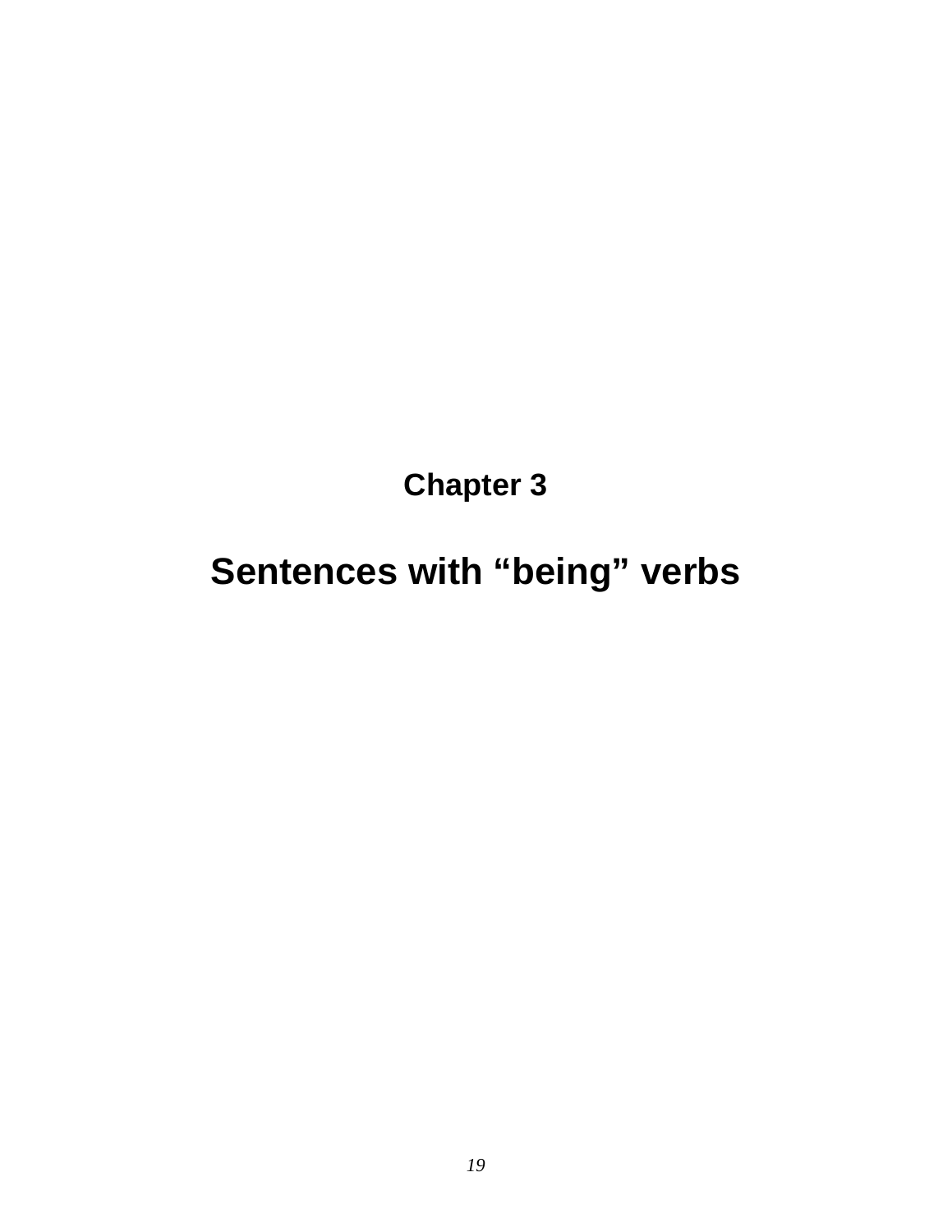<span id="page-23-0"></span>Up to now, all our sentences have contained "action" verbs, telling us that **something happens** or **somebody does something** and often including a direct object which is a different noun from the subject.

| For example: | Wolves   hunt | moose |
|--------------|---------------|-------|
|              |               |       |

However, some sentences contain "being" verbs. Nothing happens in these sentences; they merely tell us that **something/someone exists**. We use "being" verbs in Sentence Patterns 3 and 4.

# **Sentence Pattern 3: Subject-verb-noun complement**

In this sentence pattern, **the subject and noun complement are the same person, place or thing** connected by the "being" verb.

For example: Wolves are predators. Moose are prey. We are students.

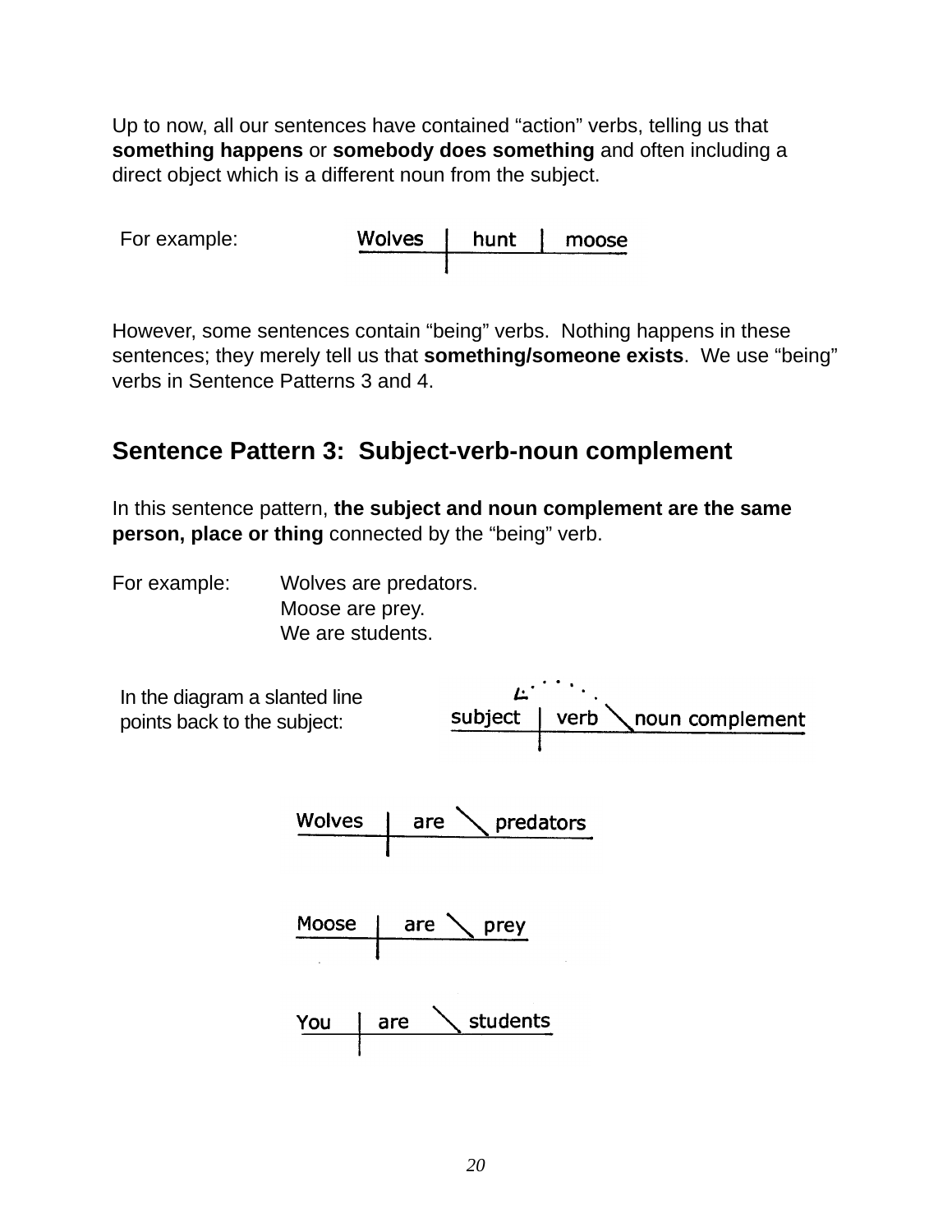These sentences are all about the subject; the noun complement just gives us another name for the subject. In fact, sometimes the subject and noun complement are interchangeable.

For example: Sam is my best friend. My best friend is Sam.



Exercise 10: What similar sentences can you think of? See examples in the Answer Key.

Exercise 11: Diagram the following sentences.

- 1. Kurt Browning is a famous Canadian skater.
- 2. Celine Dion is a popular singer.
- 3. Don Cherry is a controversial hockey commentator.
- 4. Adam Beach is a handsome actor.
- 5. *Dances with Wolves* is a good movie.
- 6. We are happy campers.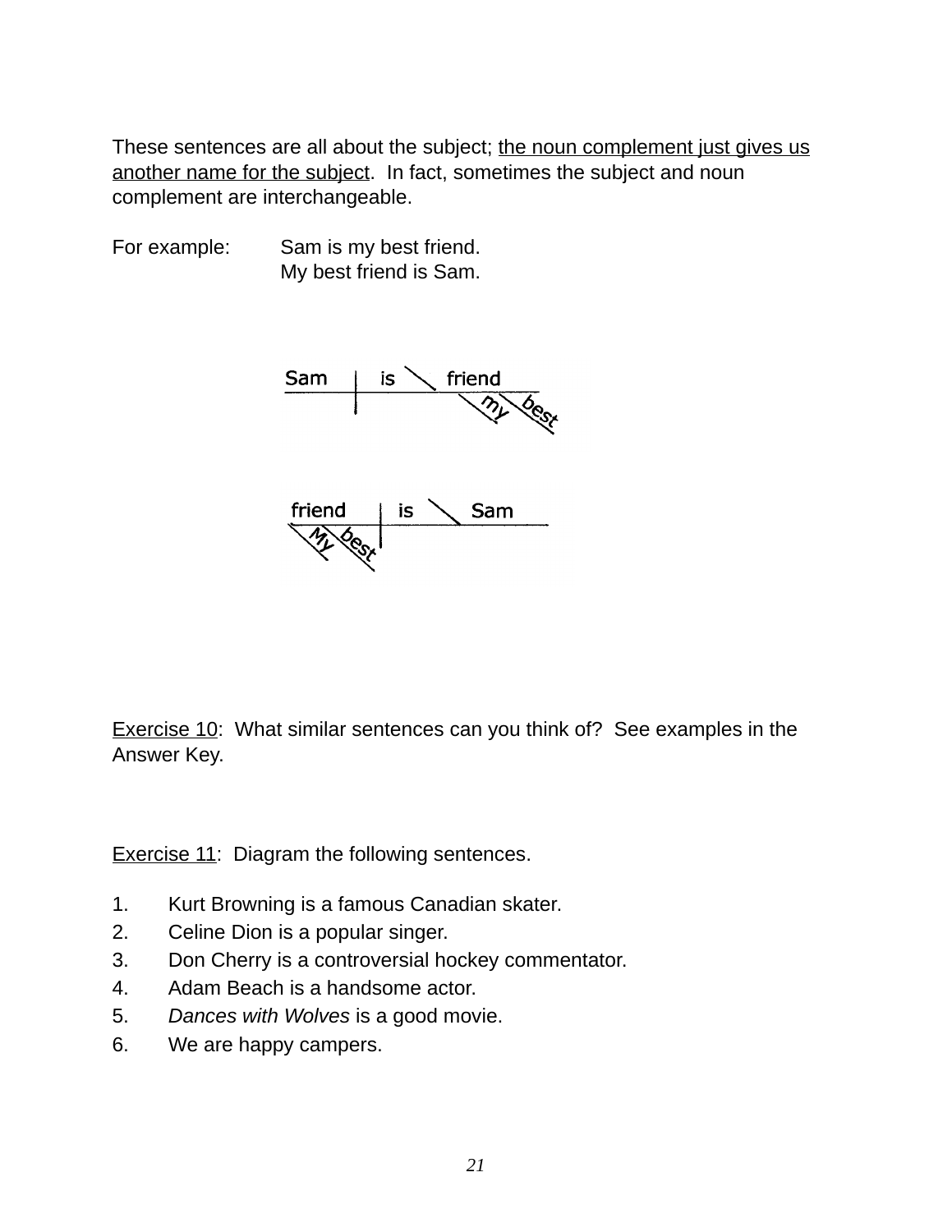# <span id="page-25-0"></span>**Sentence Pattern 4: Subject-verb-adjective complement**

Our final sentence pattern is the only one that places an **adjective on the top line** with the subject and the "being" verb. The adjective complement describes the subject, so once again the slanted line points back to the subject:

 $\begin{picture}(150,10) \put(0,0){\vector(0,1){30}} \put(15,0){\vector(0,1){30}} \put(15,0){\vector(0,1){30}} \put(15,0){\vector(0,1){30}} \put(15,0){\vector(0,1){30}} \put(15,0){\vector(0,1){30}} \put(15,0){\vector(0,1){30}} \put(15,0){\vector(0,1){30}} \put(15,0){\vector(0,1){30}} \put(15,0){\vector(0,1){30}} \put(15,0){\vector(0,1){30}} \put(15,0){\vector($ 

Examples:

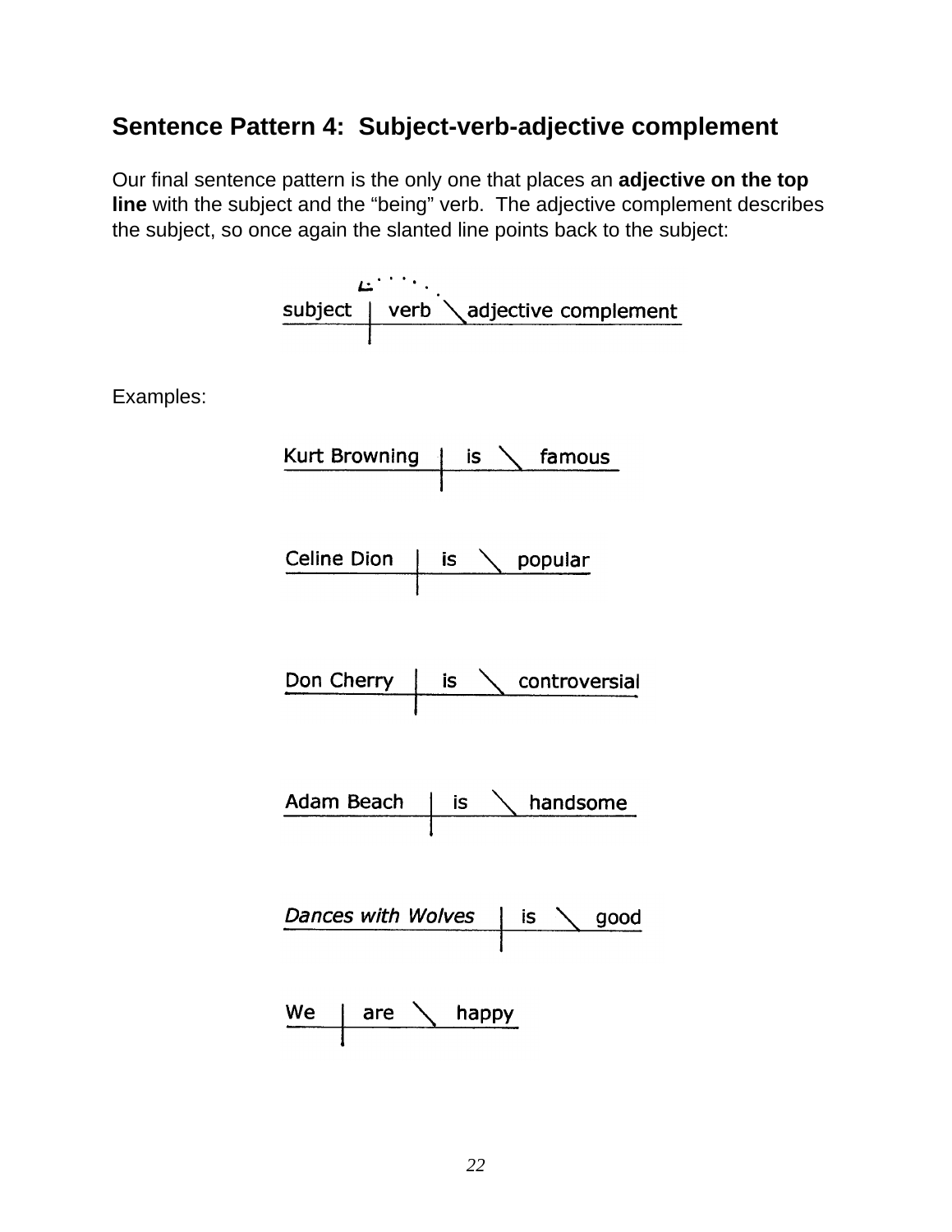#### **"Sense" verbs**

"Sense" verbs (smell, look, sound, taste, feel) are non-action verbs that can be used like "being" verbs in the subject-verb-adjective complement sentence pattern.

Exercise 12: Supply your own adjective complement in the following sentences containing "sense" verbs. Of course *good* works in all these sentences, but try to come up with more interesting and specific adjectives. See suggestions in the Answer Key.

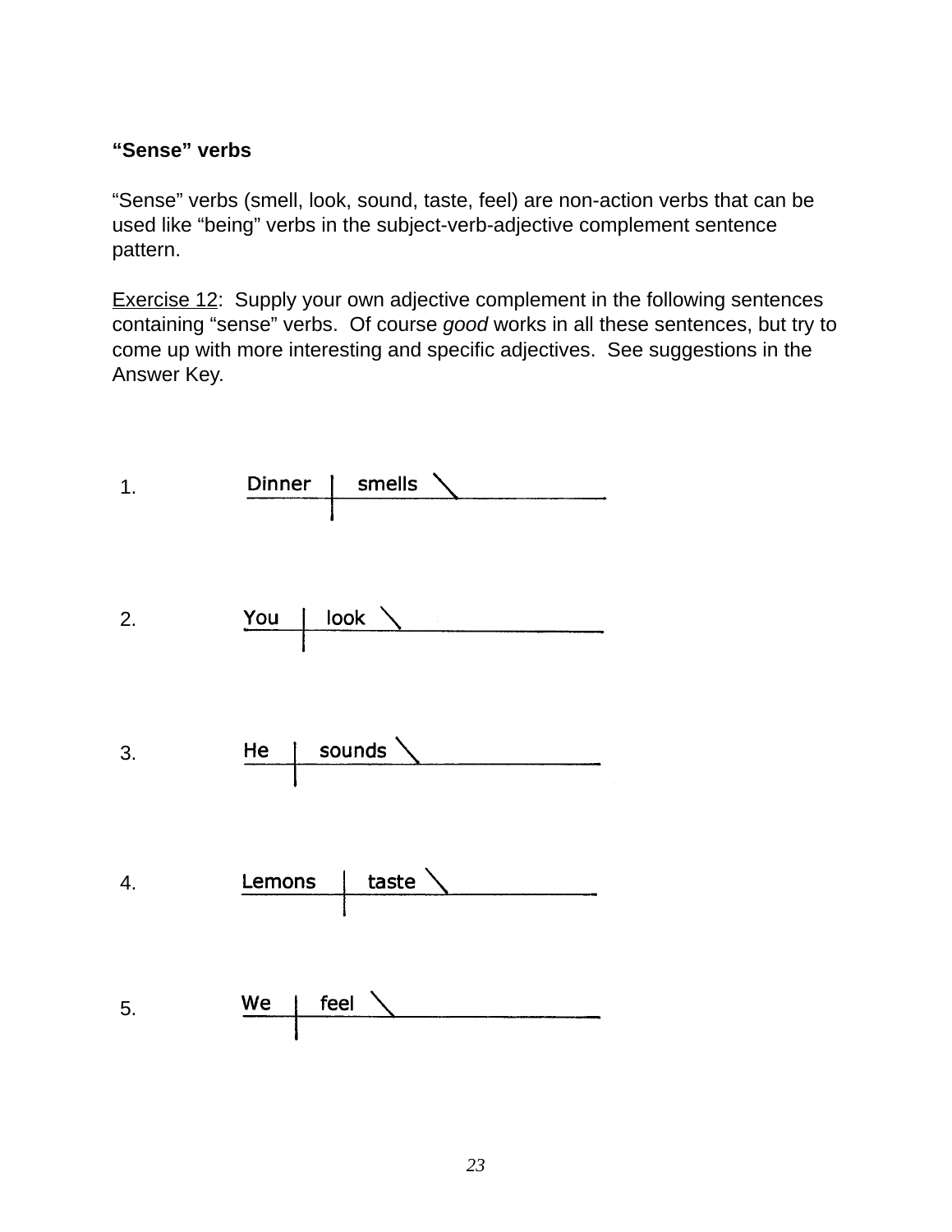# <span id="page-27-0"></span>**Contractions**

Contractions combine a subject and a verb--usually a "being" verb--and **an apostrophe takes the place of a letter omitted from the verb**. For example:

|                | You're welcome. (You are welcome.) |
|----------------|------------------------------------|
| Who's calling? | (Who is calling?)                  |
| It's raining.  | (It is raining.)                   |

**Note:** Some contractions sound like possessive adjectives and pronouns. See chart below.

| <b>Possession</b>                                                                                  | <b>Contractions</b> |                                               |
|----------------------------------------------------------------------------------------------------|---------------------|-----------------------------------------------|
| NEVER add an apostrophe to the<br>possessive words from Charts 3 and 4. ONLY to make contractions. |                     | Apostrophes are used with pronouns            |
| Is this your house?                                                                                | You're a skier?     | (You are a skier?)                            |
| <b>Its</b> yard is huge.                                                                           | It's fun.           | $($ lt is fun. $)$                            |
| Their yard is much smaller.                                                                        |                     | <b>They're</b> learning. (They are learning.) |
| <b>Whose</b> house is that?                                                                        |                     | <b>Who's teaching?</b> (Who is teaching?)     |

## **Chart 5: Apostrophes and Pronouns**

**TIP:** When you go to write one of these words, ask yourself if the word means that someone/something **is** or **are**. If the answer is "yes," then your word is a contraction.

Exercise 13: Select the correct word.

- 1. It's/Its cold today.
- 2. Your/You're right.
- 3. Whose/Who's book is this?
- 4. Who's/Whose missing?
- 5. Their/They're late.
- 6. They're/Their party was fun.
- 7. Your/You're dog is shedding it's/its winter fur.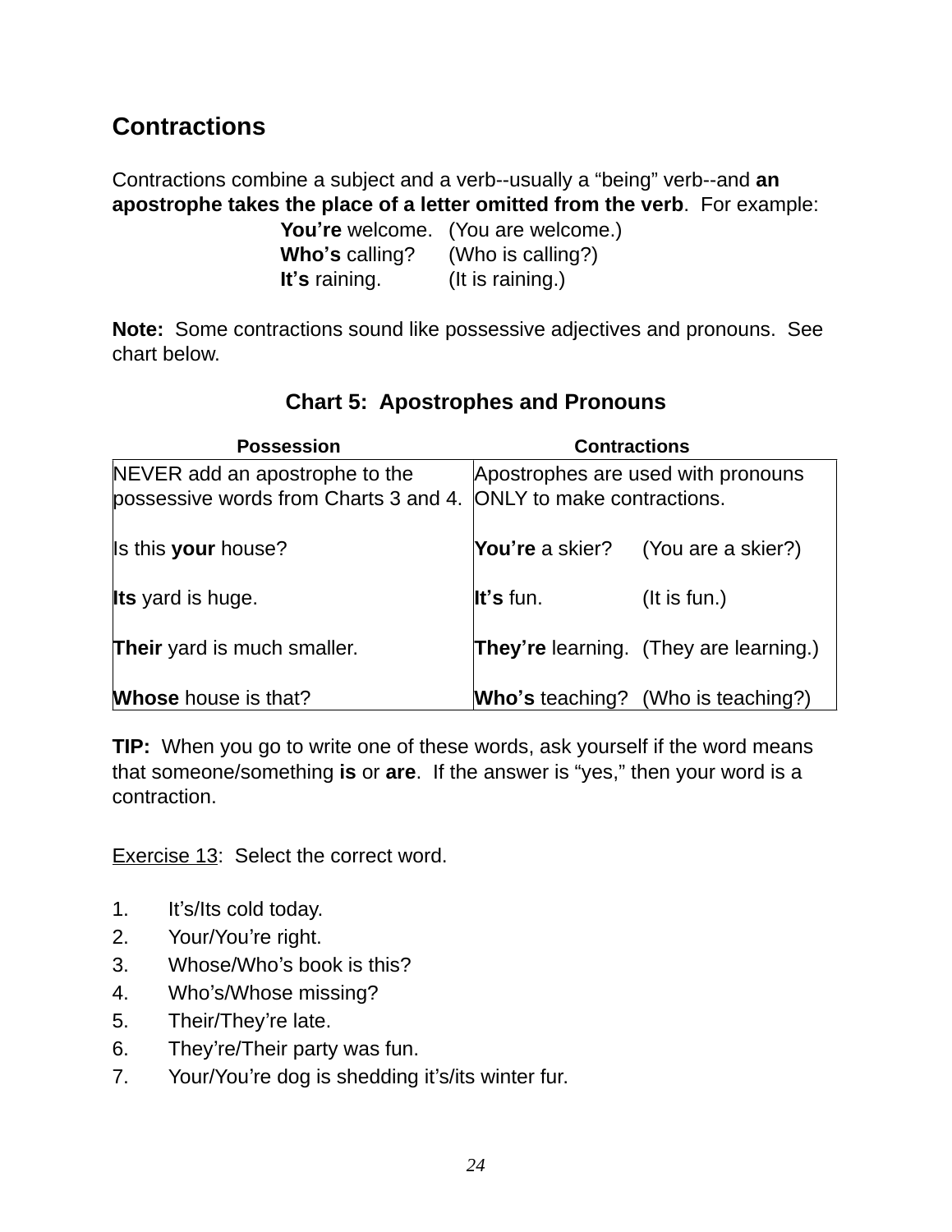<span id="page-28-0"></span>**Chapter 4 Adverbs**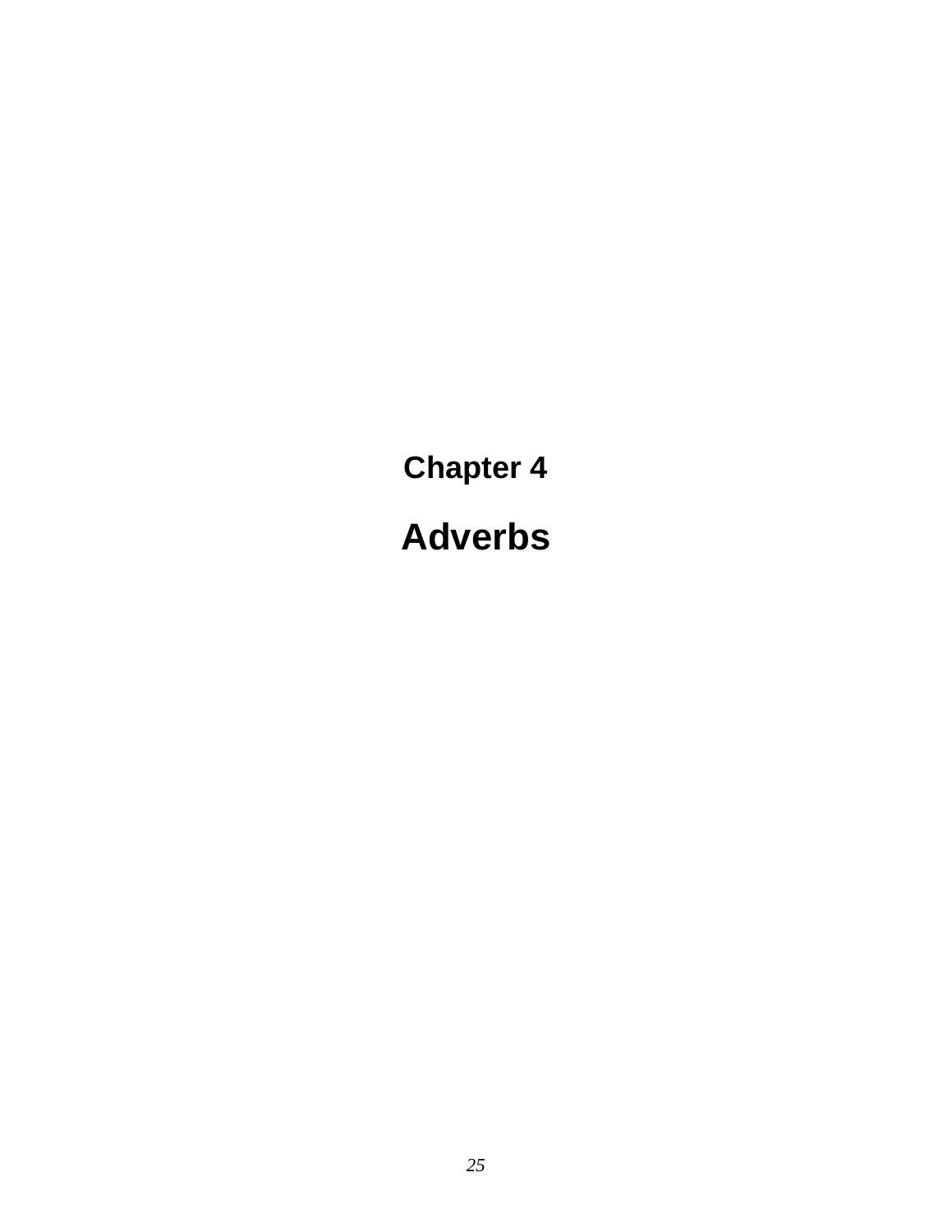<span id="page-29-0"></span>**Adverbs** answer the questions: *how*, *where* and *when*? They do so by modifying verbs, adjectives and other adverbs.

# **Adverbs modifying verbs**

Most adverbs modify/describe verbs. For example:









Notice that *should* and *will* are "helping verbs" in the sentences above. Some other helping verbs include *can, could, must, might, would*.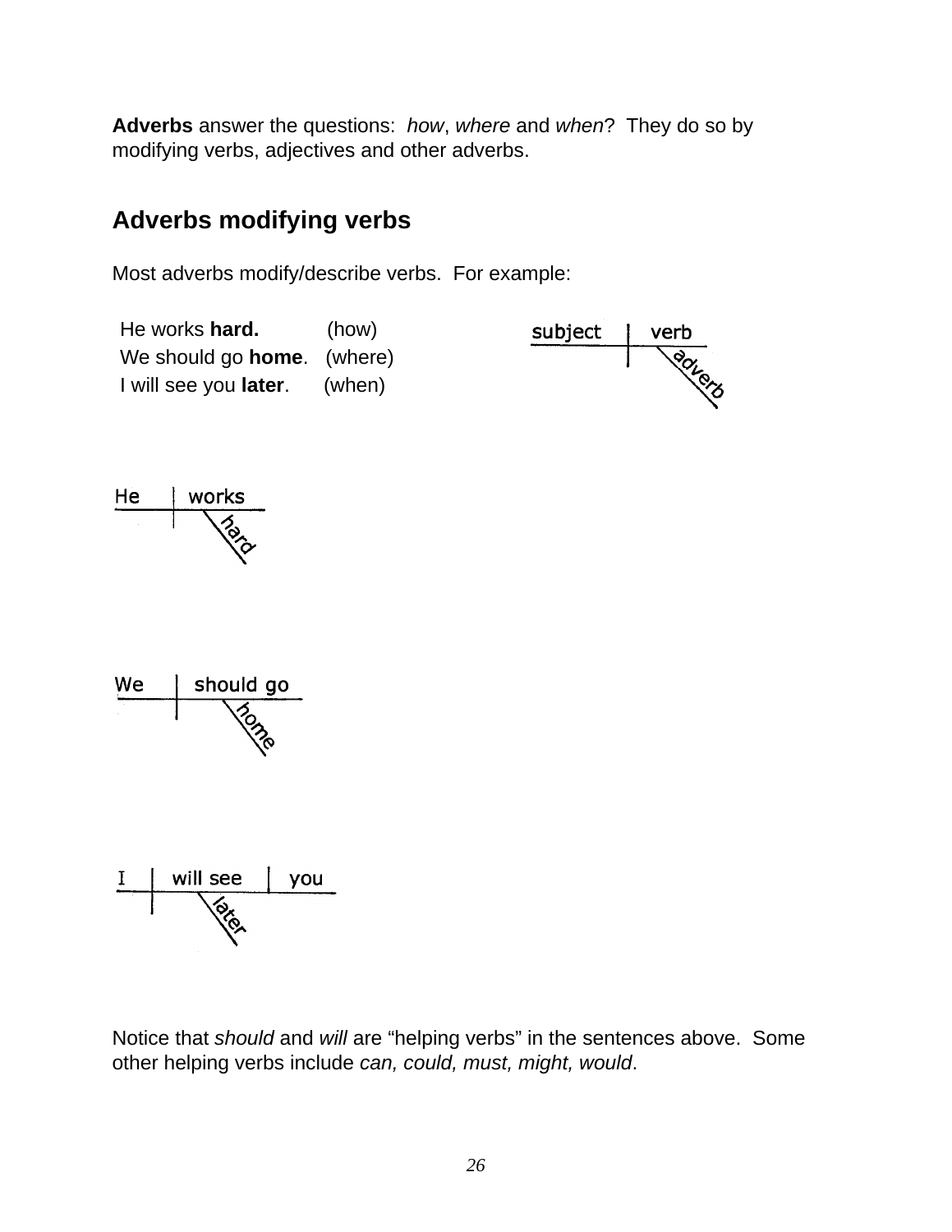Of course, it's possible to have more than one adverb modifying a verb. For example:

The teacher is **away today**. (where, when)



Exercise 14: Diagram these sentences. Notice that adverbs telling *when* can come at the beginning, middle or end of the sentence.

- 1. Yesterday I did the laundry.
- 2. I will clean the house soon.
- 3. My roommate never helps me.

Exercise 15: Diagram these sentences containing adverbs telling *where.*

- 1. It's hot outside.
- 2. We can go downstairs.
- 3. It's cool there.

Exercise 16: Diagram these sentences containing adverbs telling *how,* many of which end in **ly**.

- 1. Elizabeth cooks well.
- 2. She works efficiently.
- 3. I really like her chili.

Exercise 17: Diagram the following sentences. Note that some sentences contain more than one adverb.

- 1. It snowed here yesterday.
- 2. We must shovel the sidewalks quickly.
- 3. The kids are inside now.
- 4. They might make a snowman later.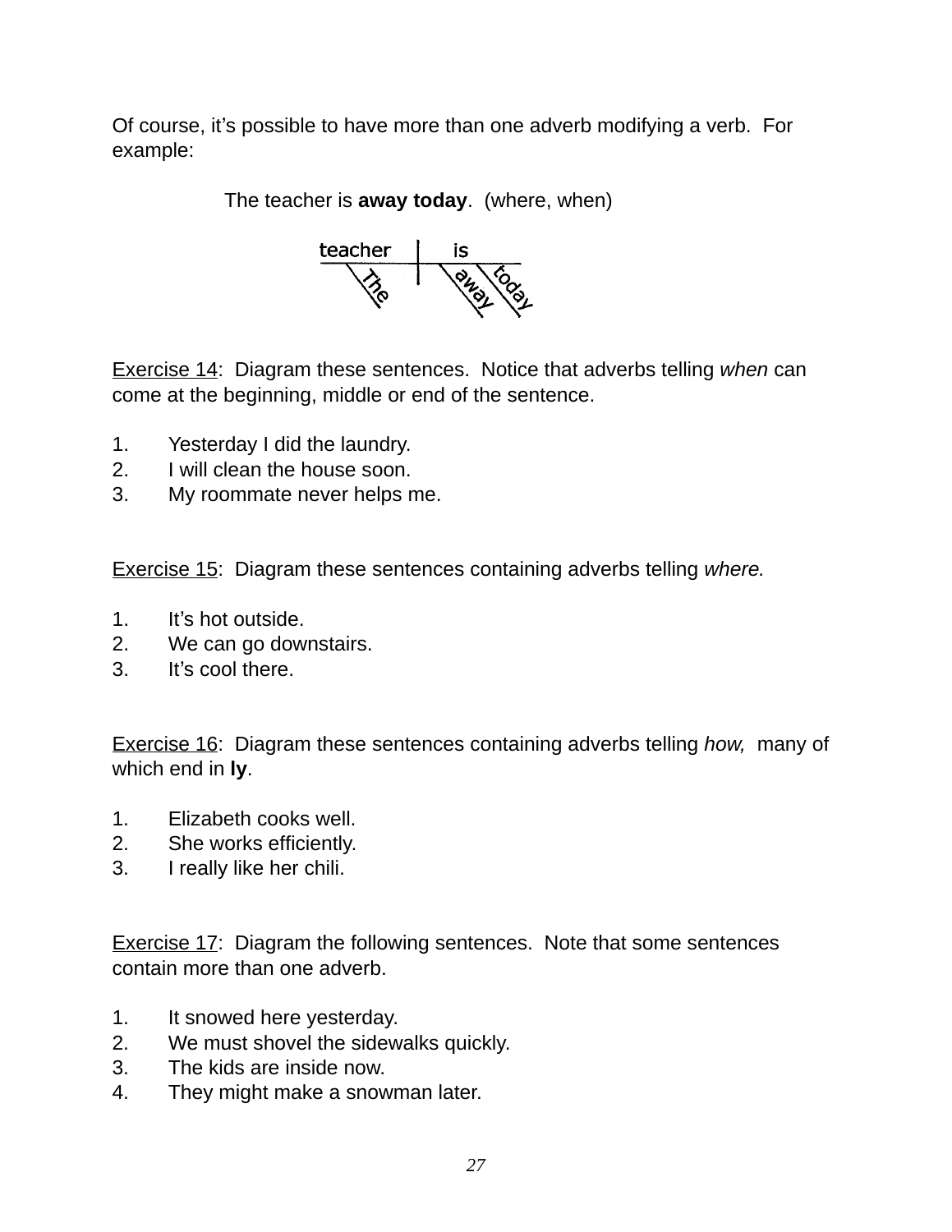#### <span id="page-31-0"></span>**Good** and **Well**

The adjective *good* and the adverb *well* express the same idea. However, we use them in different situations.

*Good* can be an Adjective Complement after a "being" verb. In the following sentence, the adjective *good* describes the subject *cookies.*



*Well* modifies "action" verbs. In the following sentences, the adverb *well* tells how Joe *bakes.*

Joe bakes **well.** Joe bakes cookies **well.**



Note: "Joe bakes good" is incorrect because *bakes* is an "action" verb, which cannot be followed by an Adjective Complement (such as *good*). **Remember, Adjective Complements only follow "being" verbs.**

Exercise 18: Diagram these sentences and choose the correct word--**good** or **well**:

- 1. You did good/well today.
- 2. The Men of the Deeps sing good/well.
- 3. Their performances are good/well.
- 4. Fry bread is good/well.
- 5. Grandma makes it good/well.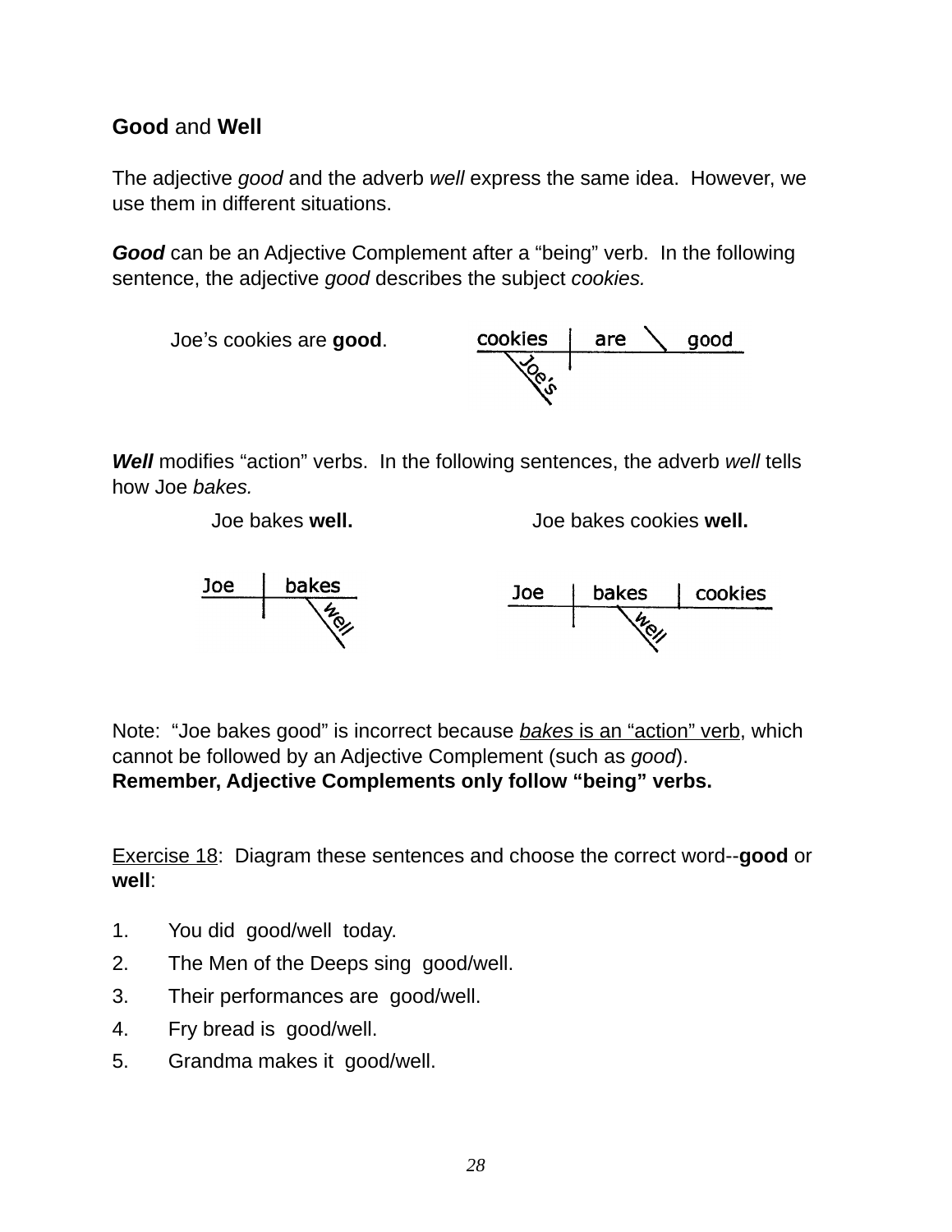# <span id="page-32-0"></span>**Adverbs modifying adjectives**

Adverbs such as **really**, **very** and **too** frequently modify Adjective Complements. For example:

| Victoria is really nice. | subject | verb $\setminus$ adj. comp. |
|--------------------------|---------|-----------------------------|
| It's very expensive.     |         |                             |
| That's too bad.          |         |                             |





| That | is | bad |
|------|----|-----|
|      |    |     |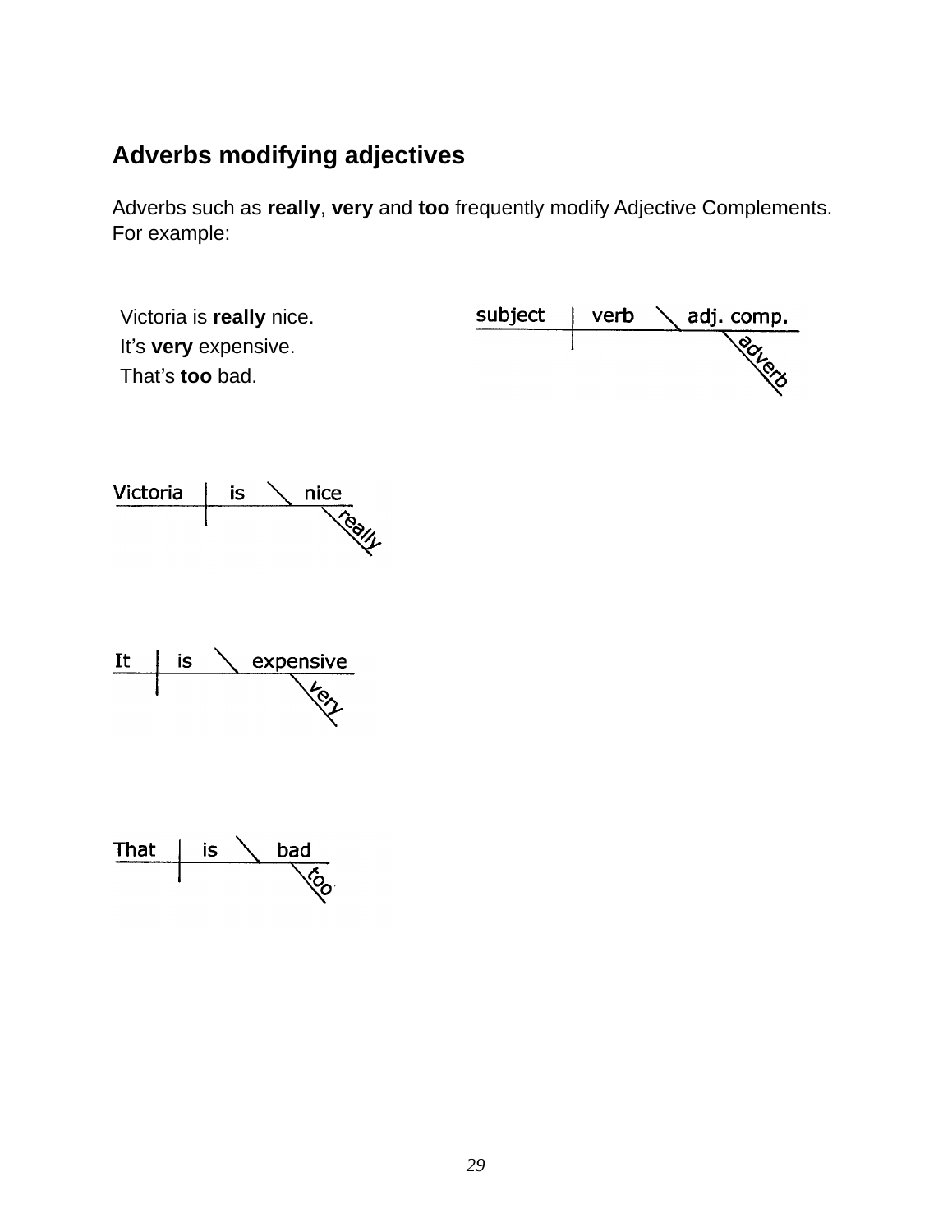Adverbs can modify other adjectives in a sentence. For example:



Exercise 19: Diagram these sentences containing adverbs that modify adjectives.

- 1. This neighbourhood is really new.
- 2. It has very small trees.
- 3. The yards are too muddy.
- 4. The houses look exactly alike.
- 5. It has an exceptionally good school.
- 6. You are absolutely right.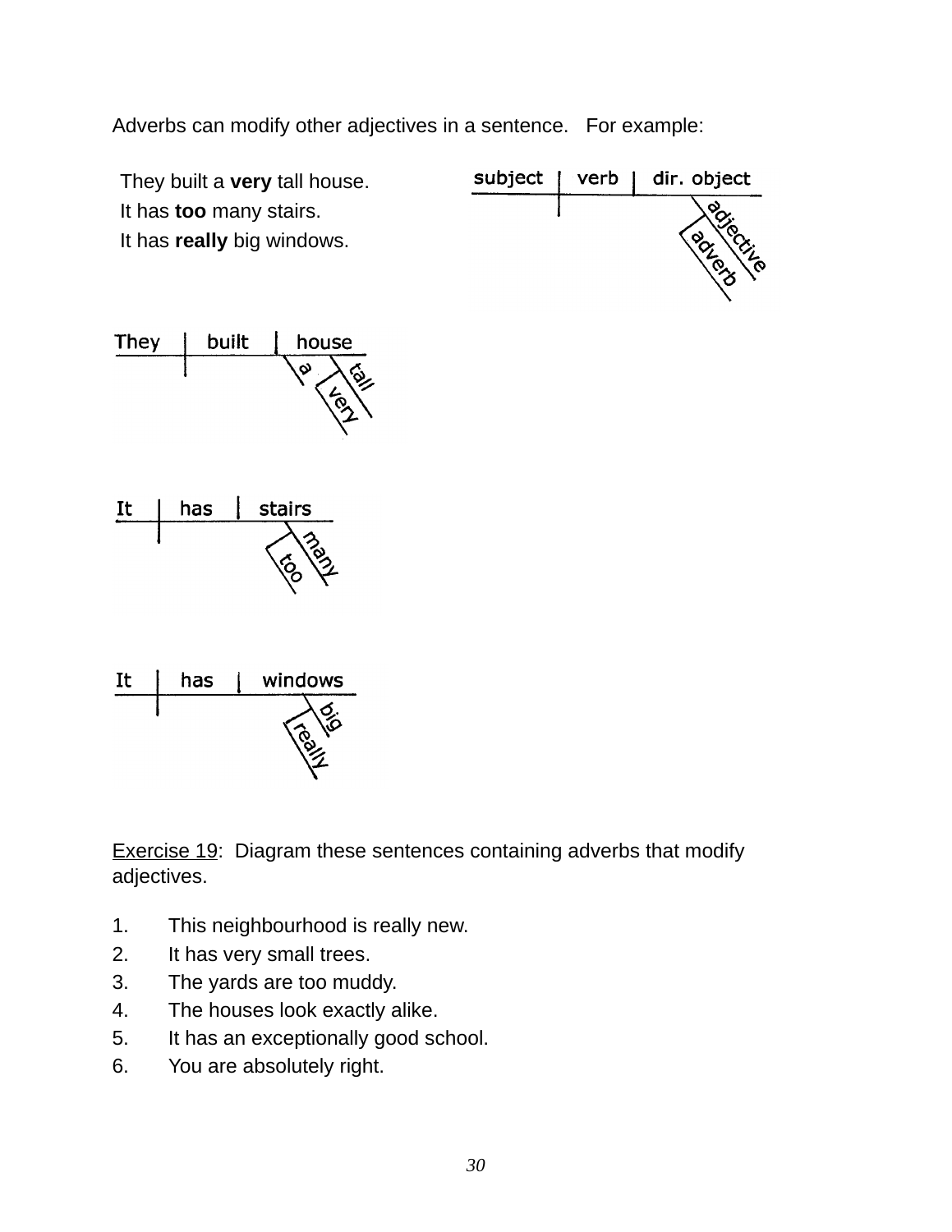# <span id="page-34-0"></span>**Adverbs modifying other adverbs**

Adverbs such as **really, very** and **too** also modify other adverbs. For example:

Dave studies **really** hard. He does his homework **very** carefully. He skips lunch **too** often.









Exercise 20: Diagram the following sentences containing adverbs that modify other adverbs.

- 1. Deer jump our fence very easily.
- 2. They empty our birdfeeder really quickly.
- 3. They almost always eat our flowers.
- 4. They like our yard too well.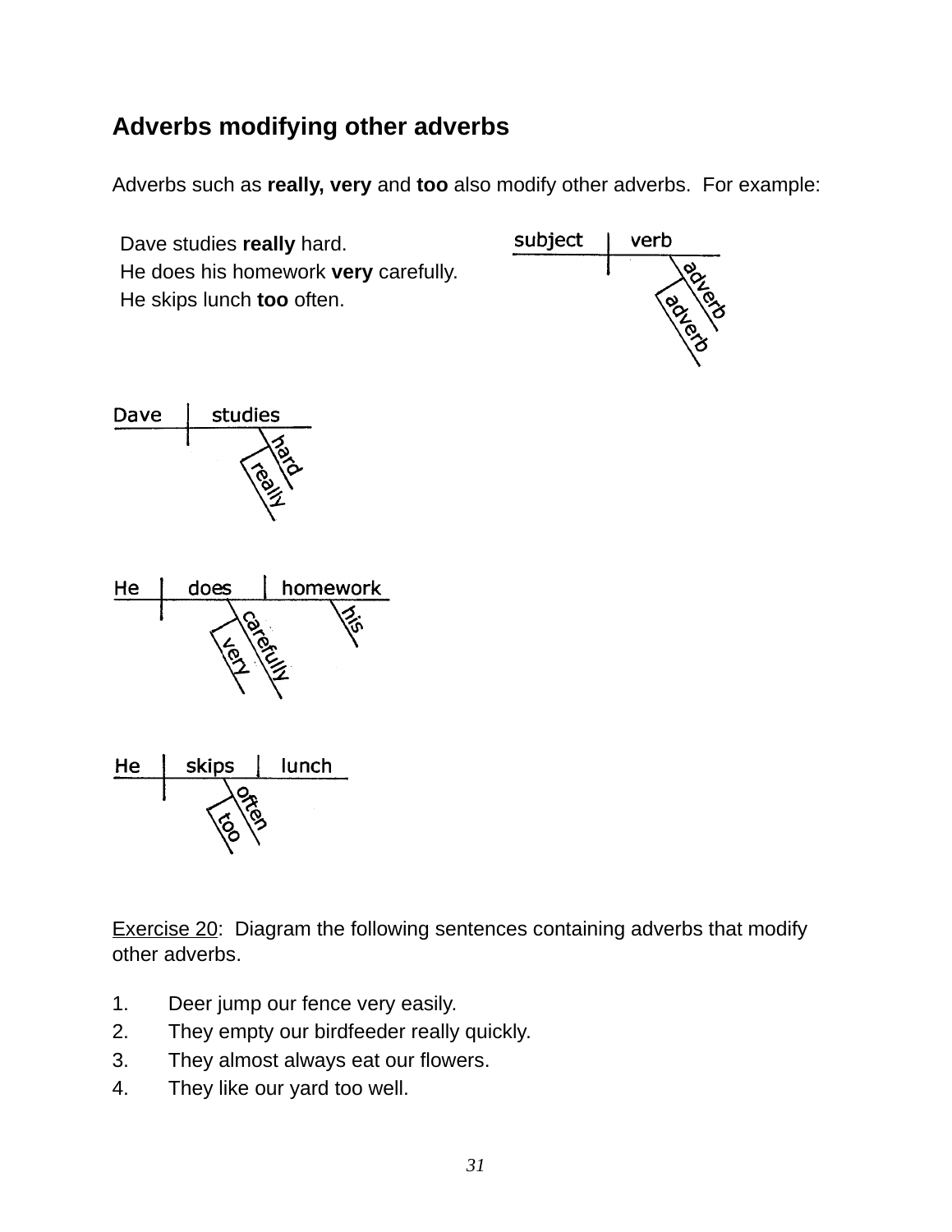#### <span id="page-35-0"></span>**Real** vs. **really**

*Real* is an adjective meaning "genuine" (not fake). *Really* is an adverb meaning "very" or "truly." Therefore, we should never use *real* in place of *really.*

For example, we cannot say: "This is real good pizza," or "It's real good."

The adjective *real* cannot modify the adjective *good.* We need the adverb *really* to modify the adjective *good,* as follows:



Likewise, we cannot say: "Chris sings real well."

The adjective *real* cannot modify the adverb *well.* We need the adverb *really* to modify the adverb *well,* as follows:

Chris sings **really** well.



Exercise 21: Circle the correct word in the following sentences. **TIP:** If you can substitute the adverb *very,* you need the adverb *really.*

- 1. It's real/really cold today.
- 2. Those flowers are real/really.
- 3. I'll call you real/really soon.
- 4. Mom is real/really tired tonight.
- 5. Fortunately, Dad is a real/really good cook.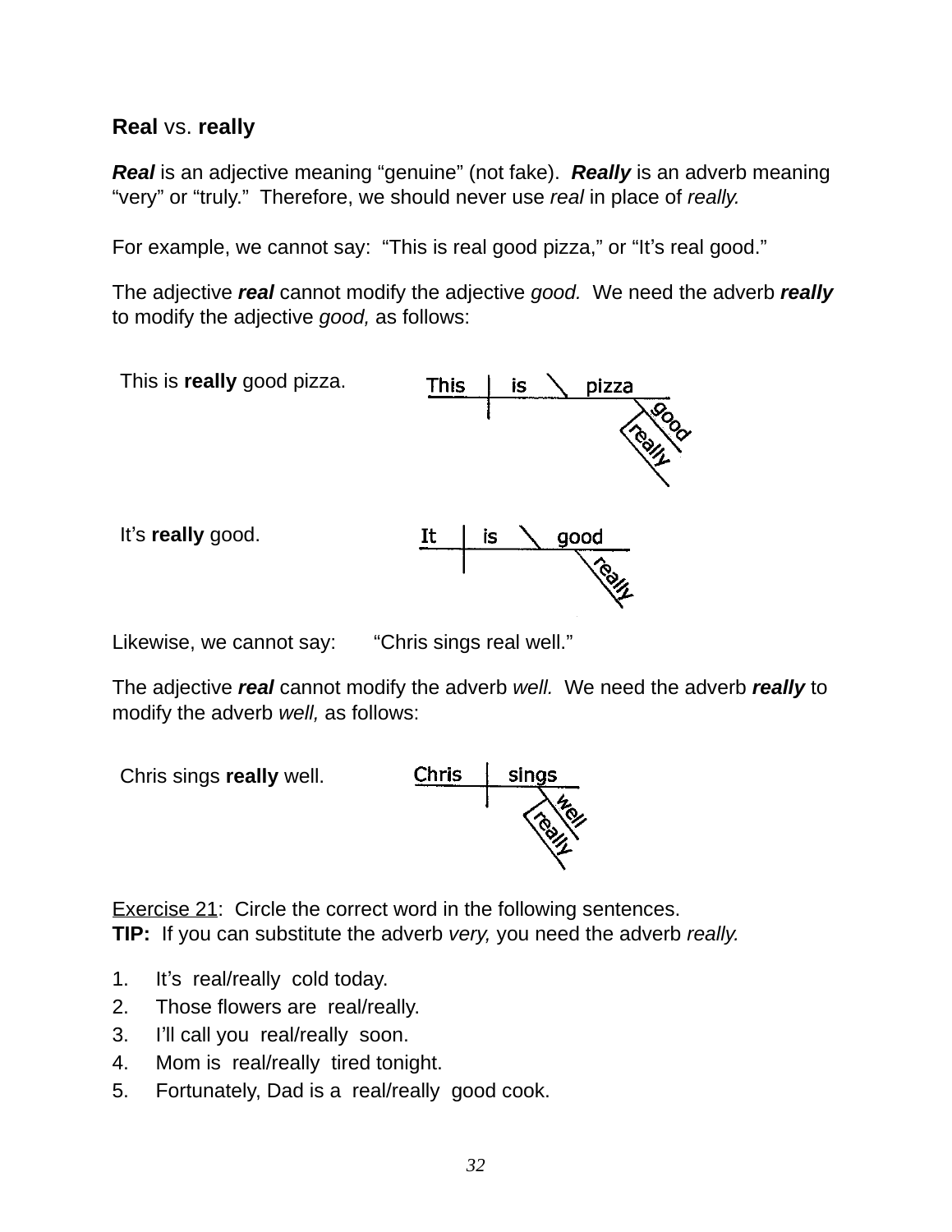**Their, they're** and **there.** These 3 words sound the same, but remember:

The adjective **their** means "belonging to them." The contraction **they're** means "they are." The adverb **there** tells where something is.

Exercise 22: Fill in the blank with the correct word.

- 1. **In the my best friends.**
- 2.  $\qquad \qquad \text{truck is a 4-by-4.}$
- 3. It's parked right \_\_\_\_\_\_\_\_\_.
- 4. Let's go to \_\_\_\_\_\_\_\_\_\_ house.
- 5. \_\_\_\_\_\_\_\_\_\_\_\_ always fun.
- 6. Are we \_\_\_\_\_\_\_\_\_ yet?

### **Exercise 23: Review of Chapters 3 and 4**

Underline the adverbs. Remember, adverbs tell *when, where and how.*  They can modify verbs, adjectives or other adverbs.

- 1. My friends recently bought a new house.
- 2. It's really big.
- 3. They landscaped the yard very well.
- 4. They water their lawn constantly.
- 5. They are always home now.

Correct the errors:

- 6. Their good artists.
- 7. They sketch real good.
- 8. Who's painting is that?
- 9. Its too expensive.
- 10. Your right!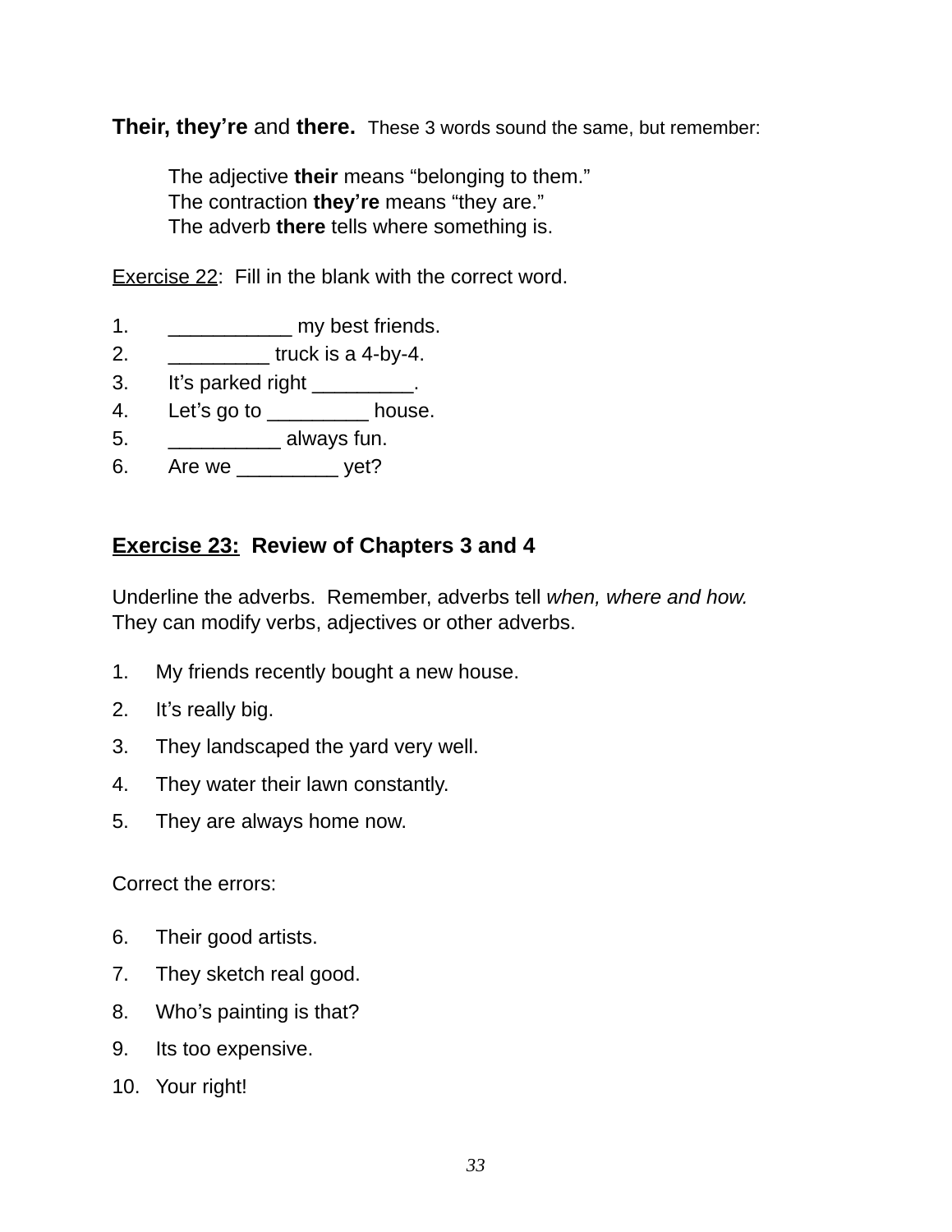# **Recapping Chapters 1-4:**

So far you have learned all four sentence patterns:

- 1. Subject-Verb (S-V)
- 2. Subject-Verb-Direct Object (S-V-O)
- 3. Subject-Verb-Noun Complement (S-V-NC)
- 4. Subject-Verb-Adjective Complement (S-V-AC)

You have also learned four kinds of words (parts of speech):

- 1. Nouns/pronouns--subject and object
- 2. Verbs--action and "being"
- 3. Adjectives--descriptive and possessive; modify nouns
- 4. Adverbs--tell *when, where, how;* modify verbs, adjectives, other adverbs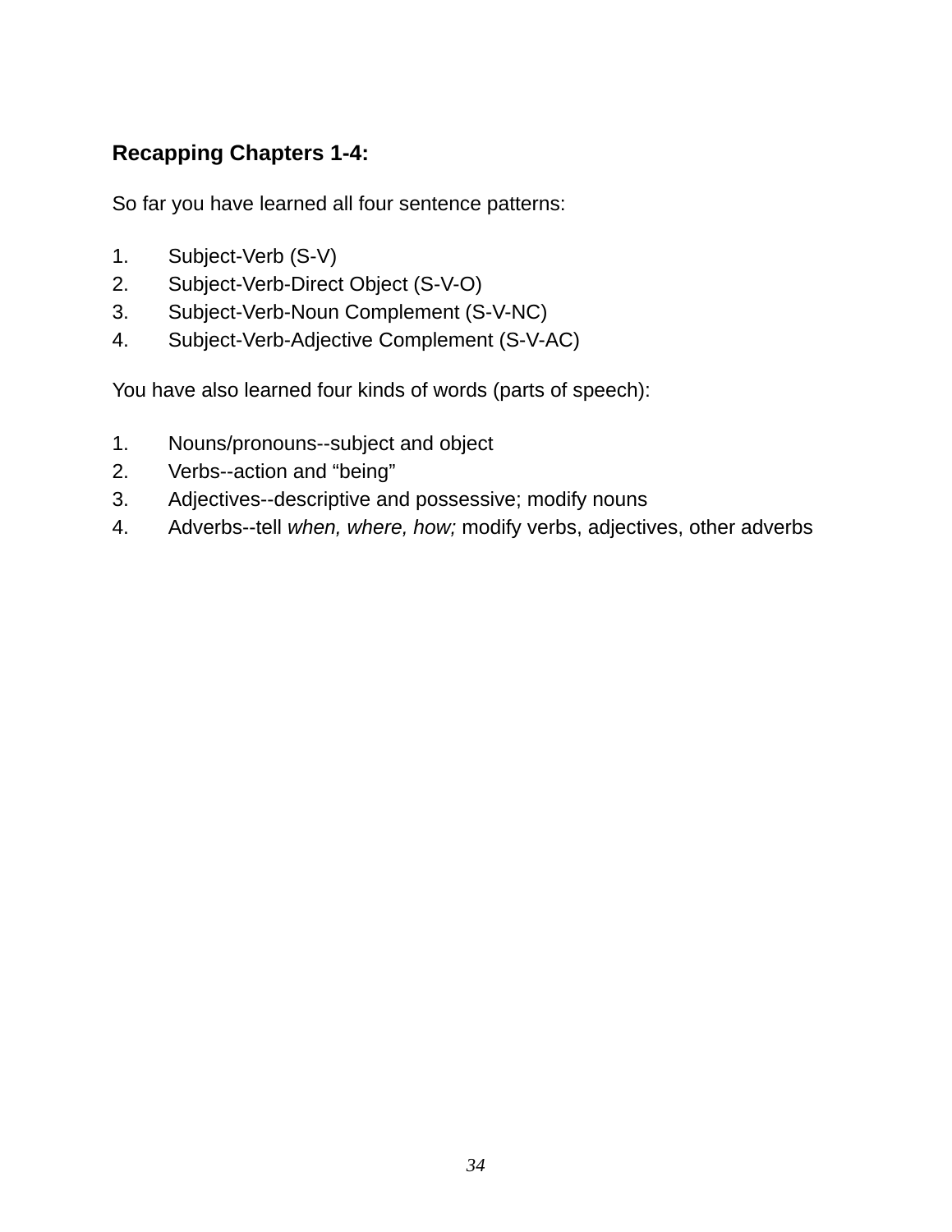**Chapter 5 Phrases**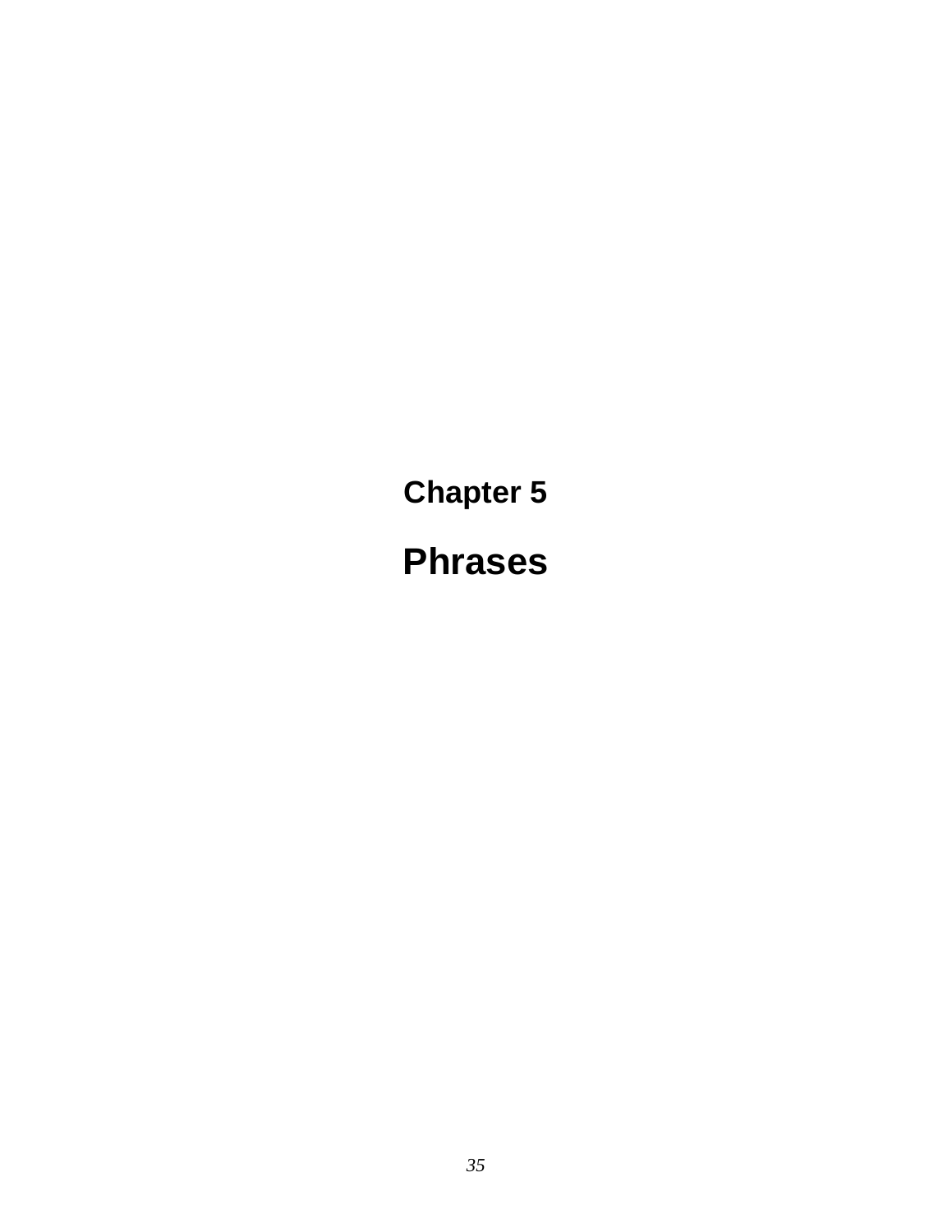**Phrases** are groups of 2 or more words that function as a unit within a sentence. Three common phrases are **prepositional phrases, indirect objects** and **infinitives.**

# **Prepositional Phrases**

This common phrase includes a small connecting word called a **preposition** and a noun called the **object of the preposition.** Most prepositional phrases act like adverbs, answering the questions *where, when, how* and *why?* For example:









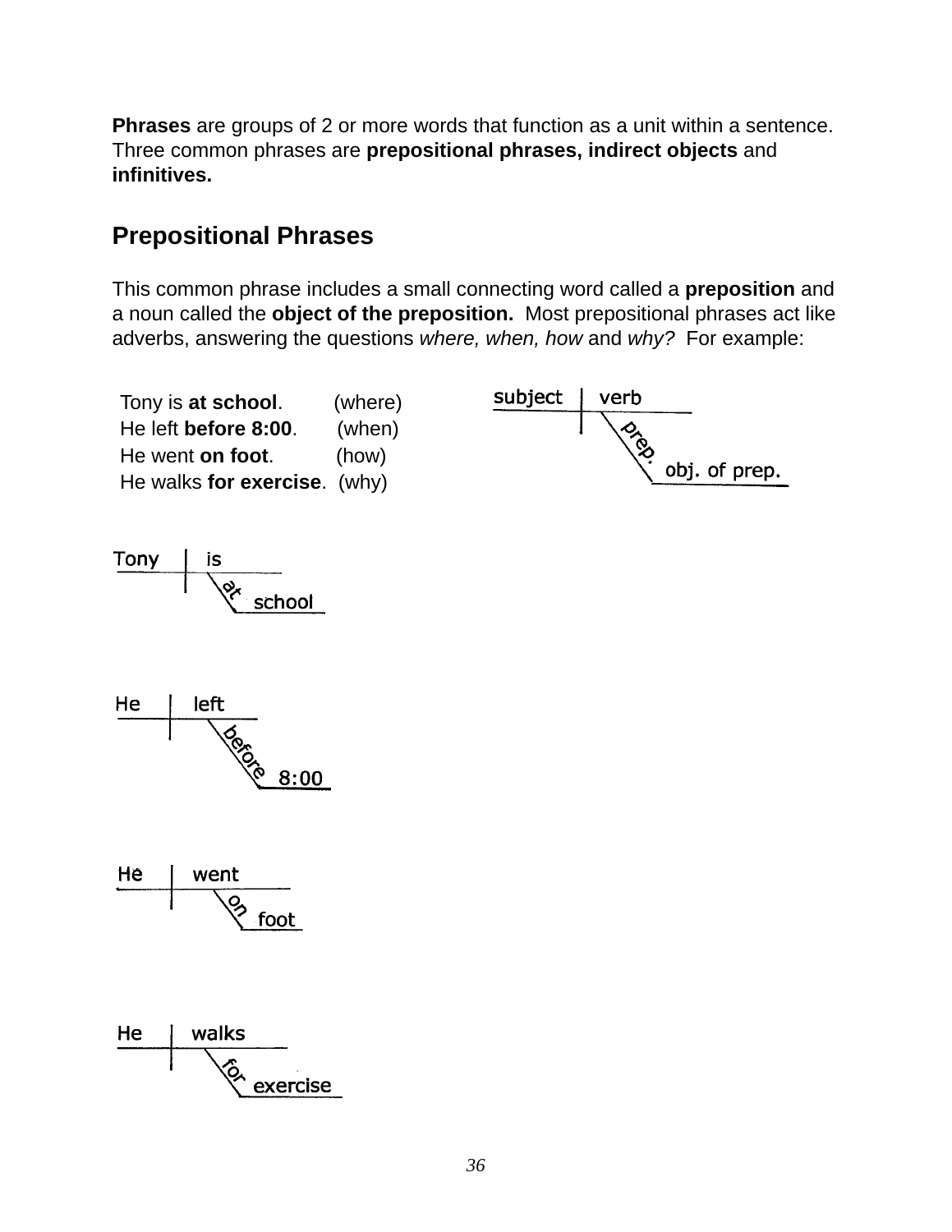Prepositional phrases may also include adjectives which modify the noun that is the object of the preposition. For example:

> We live in **rural** B.C. Everybody goes to the hockey games. The team is on **a 5-game winning** streak.





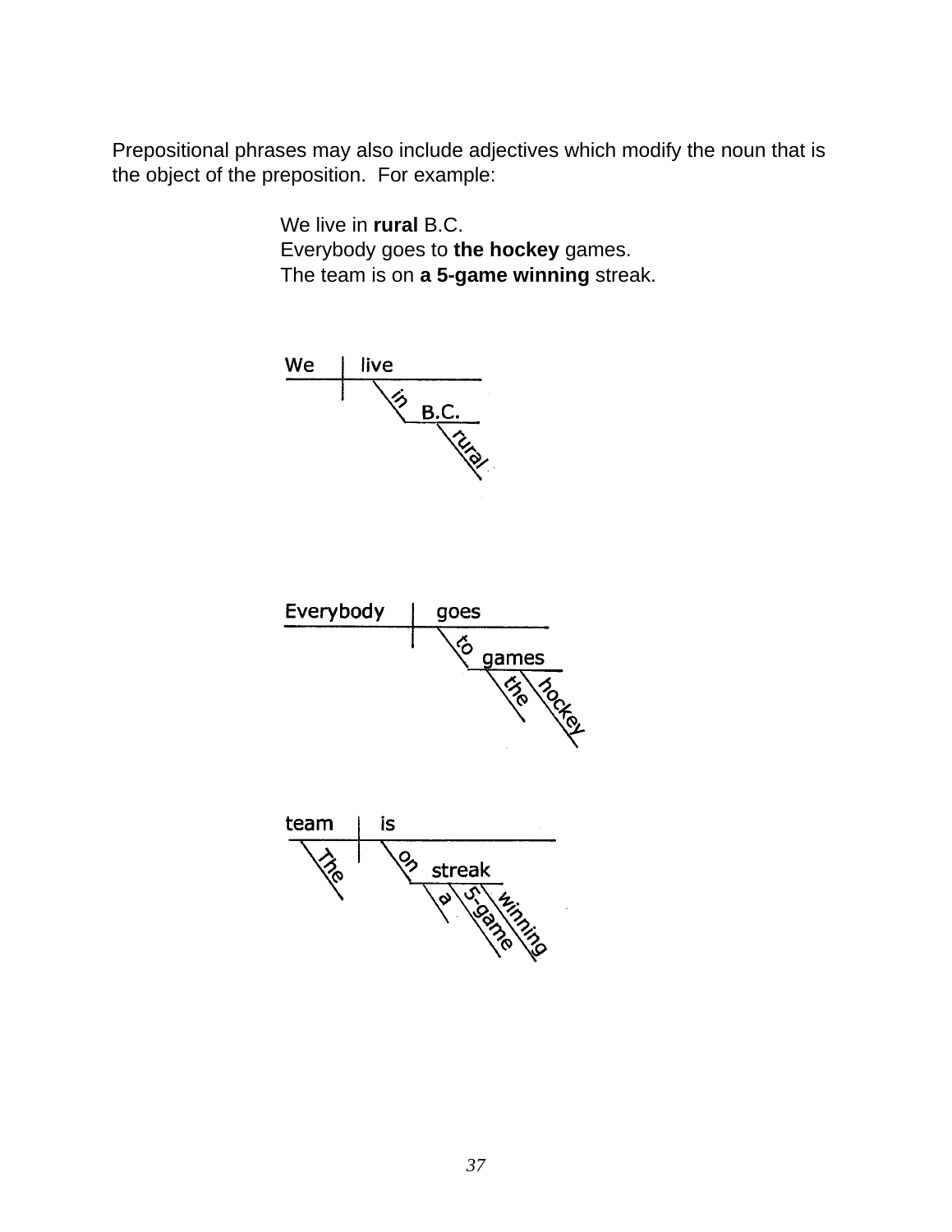Sometimes the whole prepositional phrase functions as an adjective. For example:

! ! Sidney Crosby is the captain **of the Penguins**. ! ! The hunters built a museum **about wildlife.** The reason for seatbelts is safety.

These prepositional phrases modify one of the VIP nouns in the sentence- subject, direct object or noun complement:



Exercise 24: Diagram the following sentences. Note that some sentences contain more than one prepositional phrase.

- 1. I will meet you after school.
- 2. We can look around the mall.
- 3. Most of our friends will be there.
- 4. We can talk with them until 5:00.
- 5. Then we will go to my house for supper.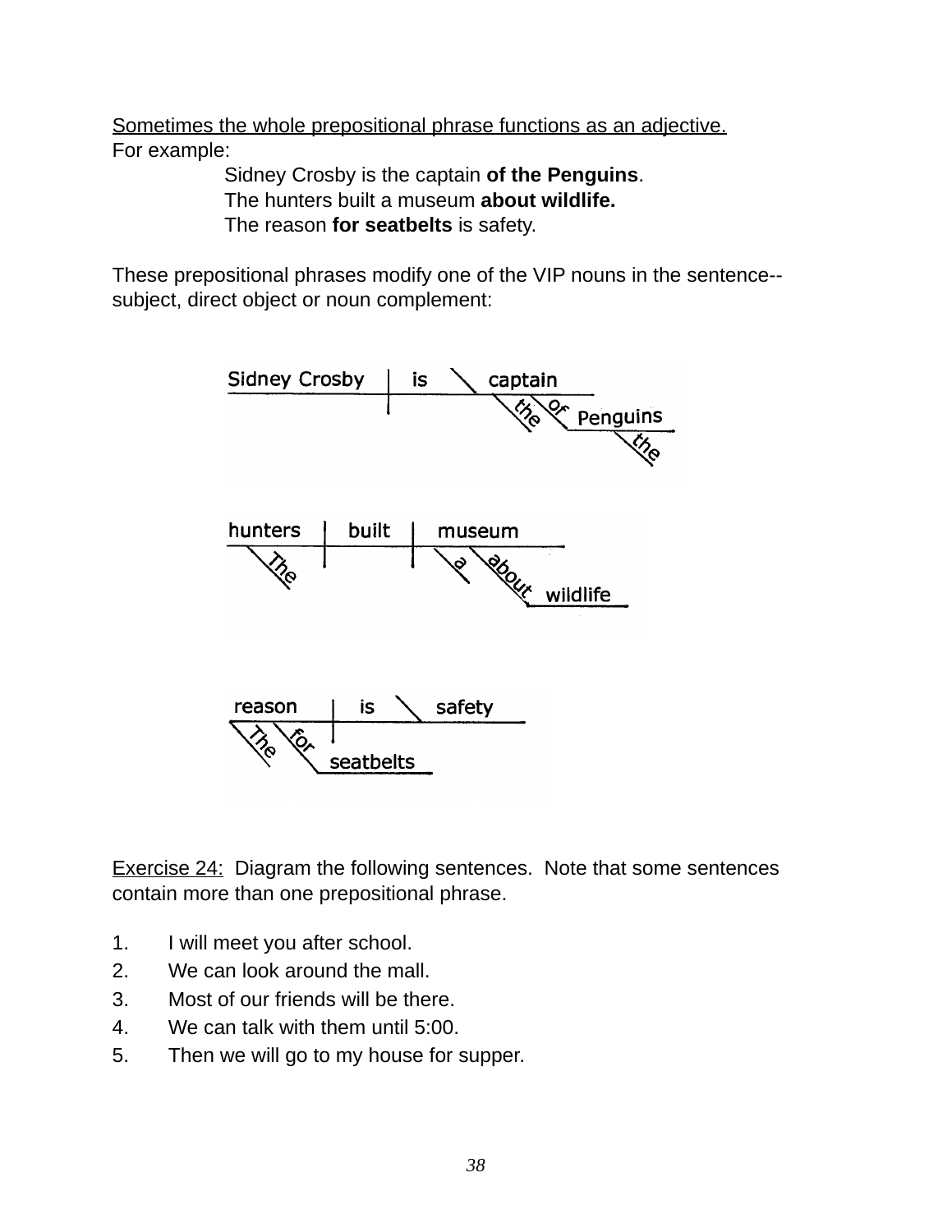### **Subject-verb agreement**

The object of a preposition can NEVER be the subject of the sentence--even though it is a noun and comes right before the verb. Consider the prepositional phrase in this sentence:

The topic of Berton's books is history.

Although *books* is a noun and comes right before the verb, *books* cannot be the subject because it is part of a prepositional phrase. We must look to the left of the prepositional phrase to find the subject noun *topic,* which is a singular noun requiring the singular verb *is.*



In the sentence below, the plural subject *rookies* agrees with the plural verb *are.*

The rookies on our team are the best players.



Exercise 25: In the following sentences, circle the verb that agrees with the subiect. (Suggestion: First underline the prepositional phrases.)

- 1. Good grammar for native English speakers is/are my goal.
- 2. Parts of speech is/are important.
- 3. Two chapters in this book deals/deal with apostrophes.
- 4. Diagrams in each chapter shows/show the grammar.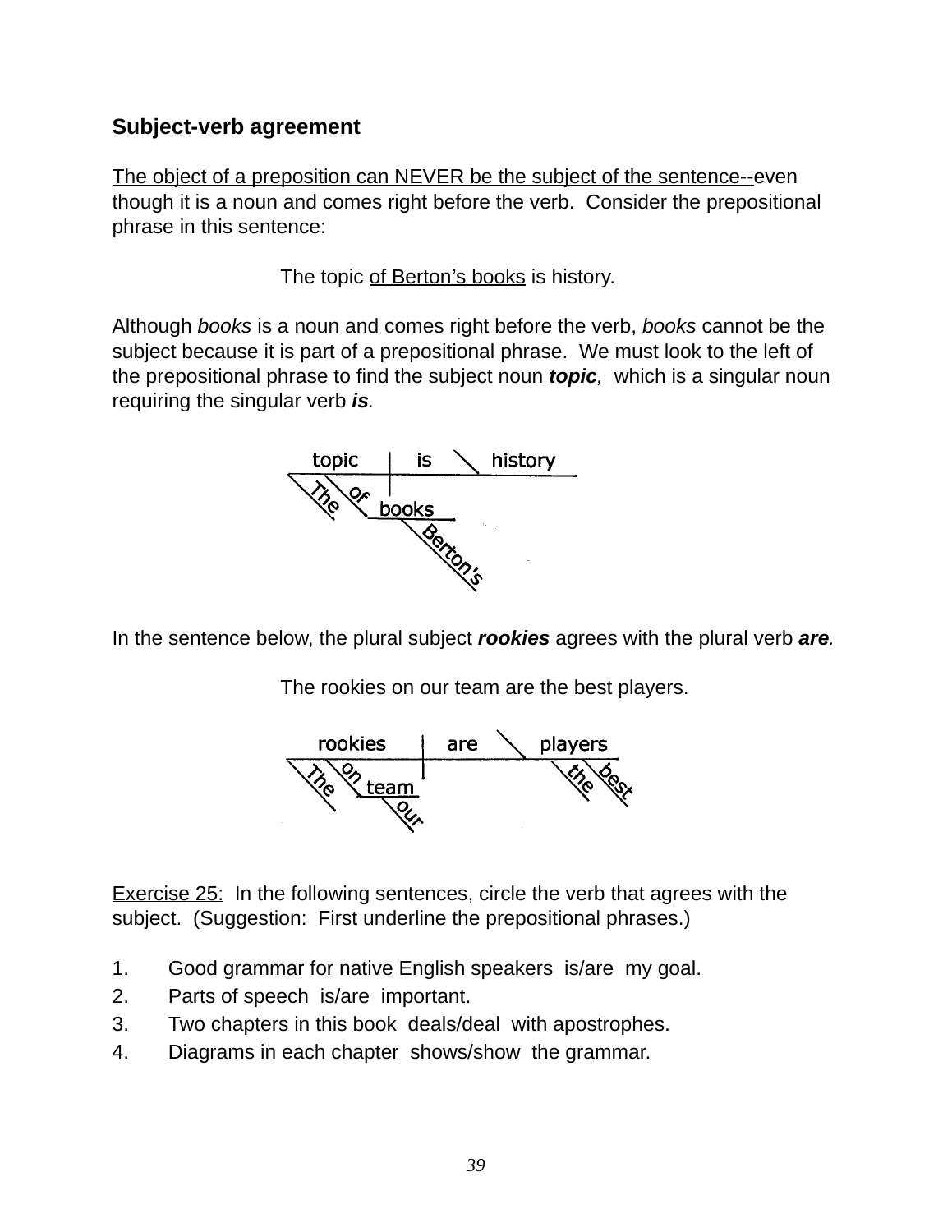In sentences beginning with **There is** or **There are**, the subject comes AFTER the verb. "There" is an adverb, so it can't be the subject. For example:



Exercise 26: Diagram these sentences and choose the correct verb.

- 1. There is/are 10 provinces in Canada.
- 2. There is/are two official languages.
- 3. There is/are a hockey arena in every town.
- 4. There is/are hockey fans everywhere.

Many people use the contraction **there's** (there is) with both singular and plural subjects. However, a plural subject requires the plural form **there are**.

Exercise 27: In the following sentences, change "there's" to "there are" for plural subjects.

- 1. There's no place like home.
- 2. There's too much traffic on the strip during rush hour.
- 3. There's fewer pay phones these days.
- 4. There's more people with cell phones.
- 5. There's no free lunch.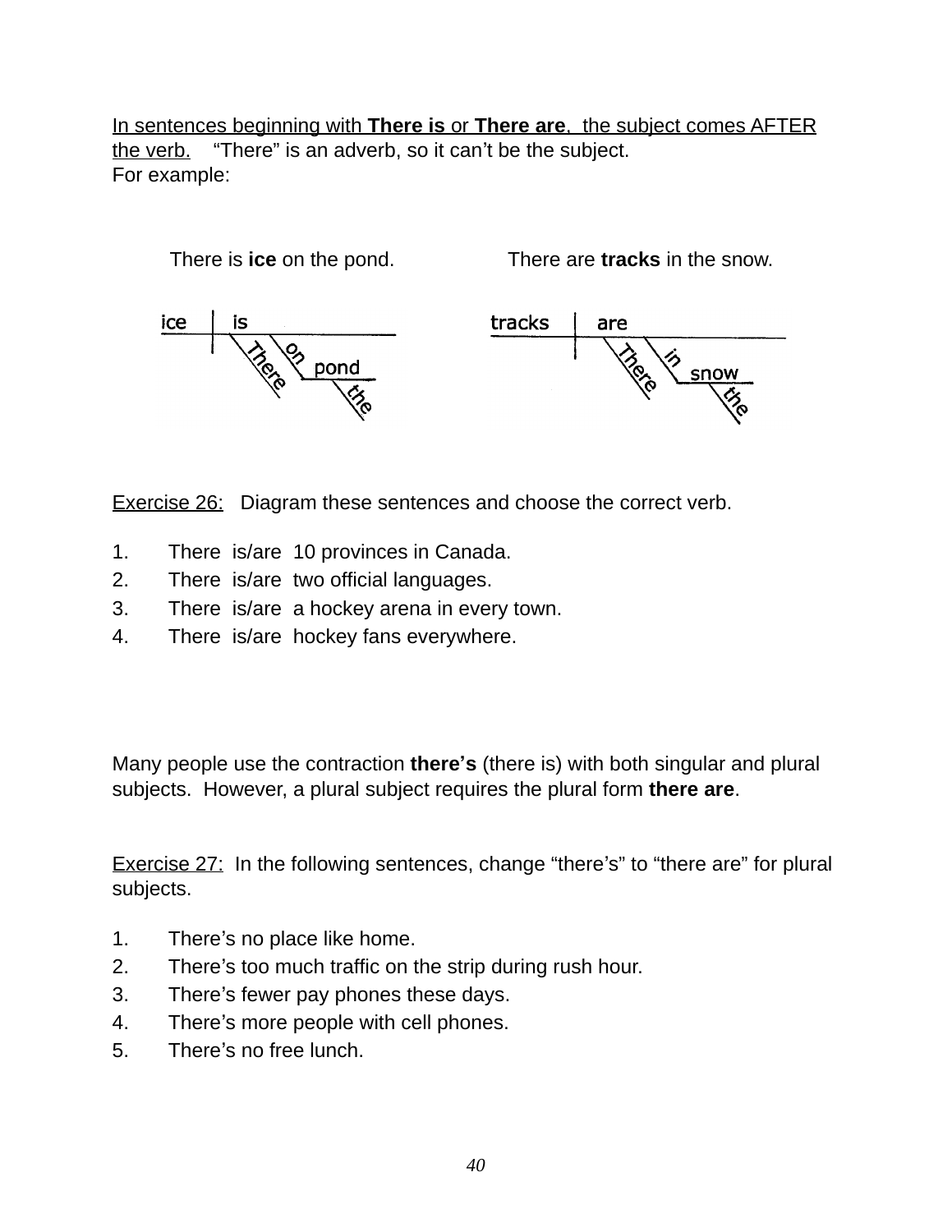# **Indirect Objects**

Some sentences that have direct objects also have indirect objects. In these sentences, somebody (the subject) gives something (the direct object) **to someone else** (the indirect object), or someone does something **for someone else**. For example:



When the indirect object comes at the end of the sentence, it is always preceded by *to* or *for.* However, when the indirect object is moved in front of the direct object, the *to* or *for* is unstated, so it is put in parentheses.



Exercise 28: Diagram the following sentences containing indirect objects.

- 1. I will send you an email.
- 2. My neighbour loaned me his snowblower.
- 3. Dad donated his bonus to the Salvation Army.
- 4. Sheri read her kids a story.
- 5. We can give them a call later.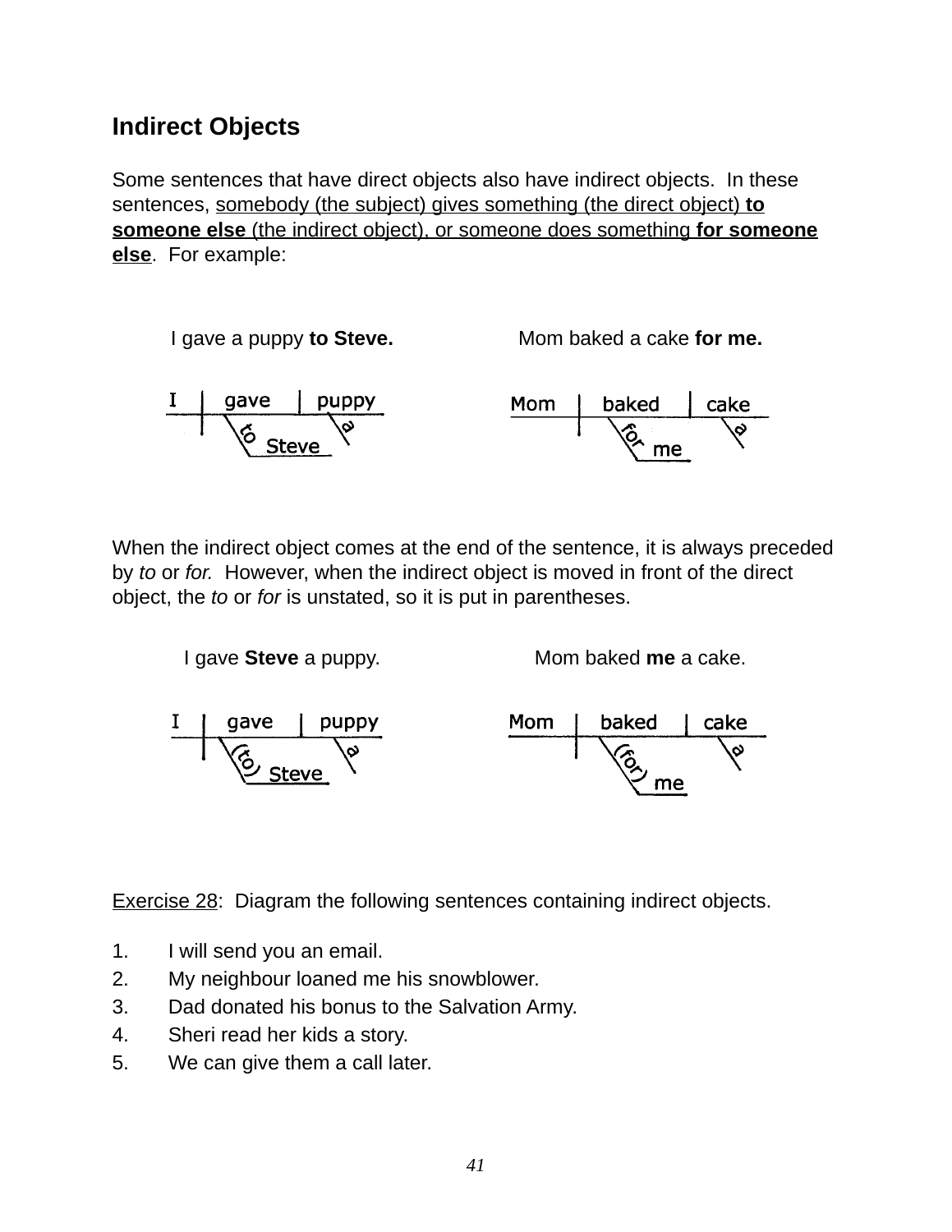# **Infinitives**

An infinitive is composed of **to** and a **verb**. For example: to swim, to ski, to eat, to sleep.

An infinitive can function as a noun--usually a direct object--as follows:

 Bill wants **to hunt** in today. **!!!** Aaron learned **to ski** in Kimberley. **!!!** I try **to relax** on weekends. We need **to eat** now.



Exercise 29: Diagram the following sentences containing prepositional phrases, indirect objects and infinitives:

- 1. Birds fly over the rainbow.
- 2. There are many fish in the sea.
- 3. One of our friends sold us his old snowmobile.
- 4. Their team never expects to win.
- 5. Our teacher always likes to travel.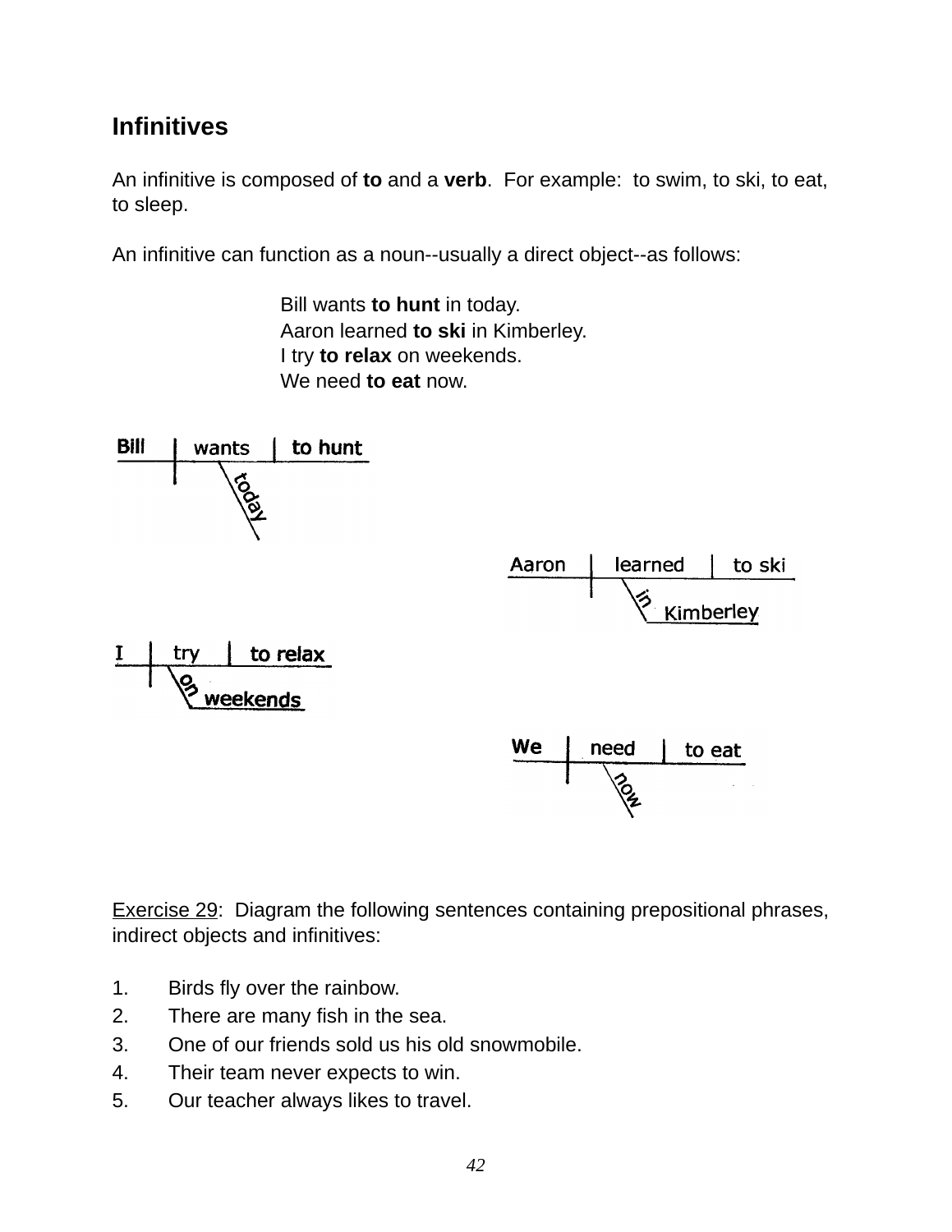### **To** and **too**

When **to** precedes a noun, it is a preposition (to school, to the rink). When **to** precedes a verb, it is part of an infinitive (to study, to skate).

**Too** is an adverb that can modify an adjective (too busy, too hot), or it can modify an adverb (too soon, too easily). **TIP**: If you can substitute *very*, you need *too.*

Exercise 30: Fill in the blanks with **to** or **too**.

- 1. Let's go\_\_\_\_\_\_\_a movie.
- 2. I'd like see a thriller.
- 3. Thrillers are\_\_\_\_\_\_\_scary.
- 4. Also popcorn is expensive at the theatre.
- 5. Let's go the lake instead.
- 6. Do you like\_\_\_\_\_\_\_swim?

### **Of** and **ʻve**

Which sentence is incorrect? We should of known. We should've known.

The first sentence is incorrect. We can NEVER place a preposition (of) between two verbs--in this case *should* and *known.*

The second sentence is fine for spoken English. However for written English we need to use the complete word *have,* giving us the 3-word verb *should have known*. The same rule applies for *could*'*ve, would*'*ve, might*'*ve* and *must*'*ve.*

Exercise 31: Fill in the blanks with the preposition **of** or the verb **have***.* **TIP:** If *have* doesn't make sense, you need *of.*

- 1. Did you think me on Valentine's Day?
- 2. I must forgotten.
- 3. You should\_\_\_\_\_\_\_reminded me.
- 4. You could marked it on your calendar.
- 5. I'll buy you a box\_\_\_\_\_\_\_chocolates tomorrow.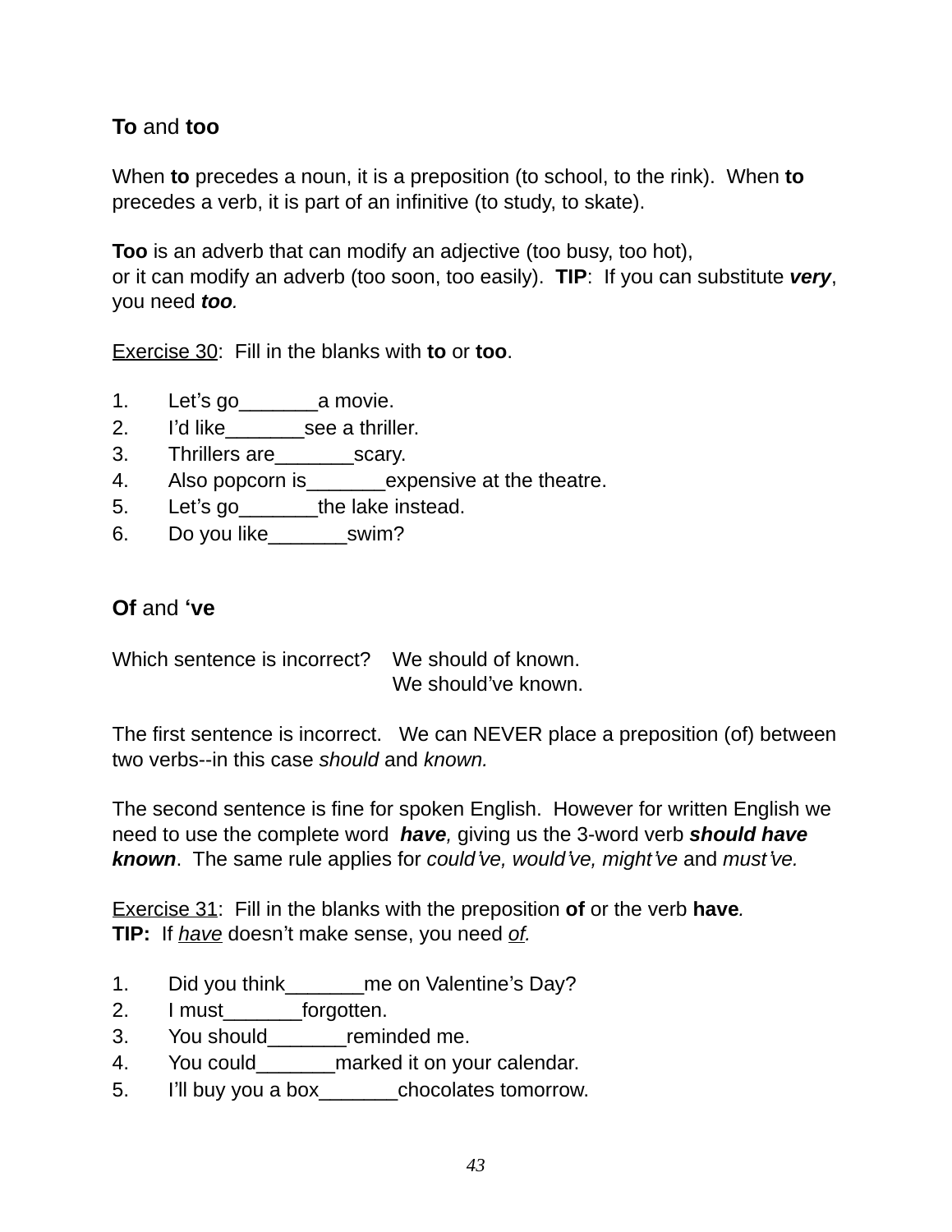**Chapter 6**

**Compound structures**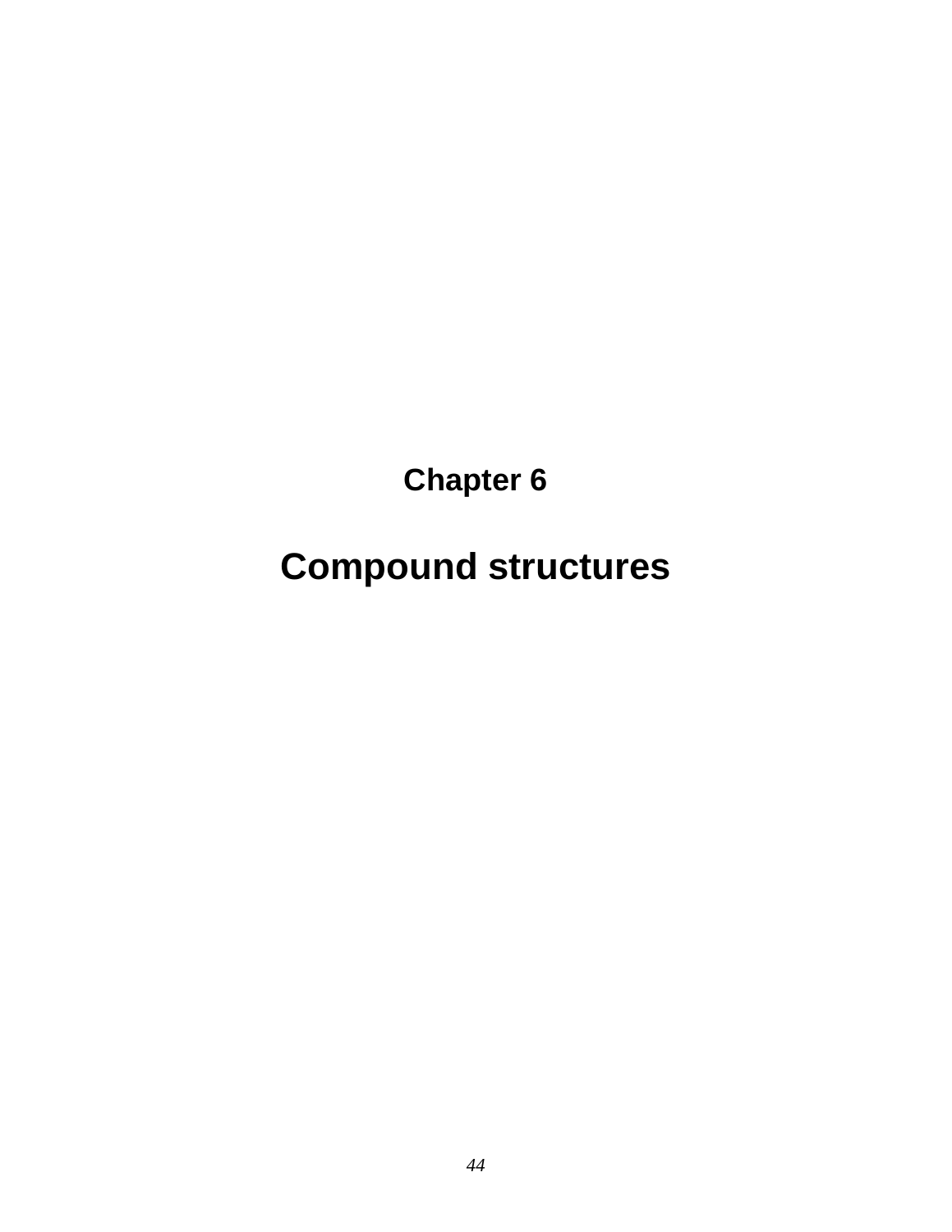# **Compound parts of sentences and parallel structure**

Sentences can have more than one subject, verb, direct object, etc. connected by a **conjunction** such as **and** or **but**. For example:



Each set of parallel lines **MUST contain the "same stuff."** In the first sentence, there are two subjects; in the second, two verbs; in the third, two adjective complements; and in the fourth, two objects of the preposition "on."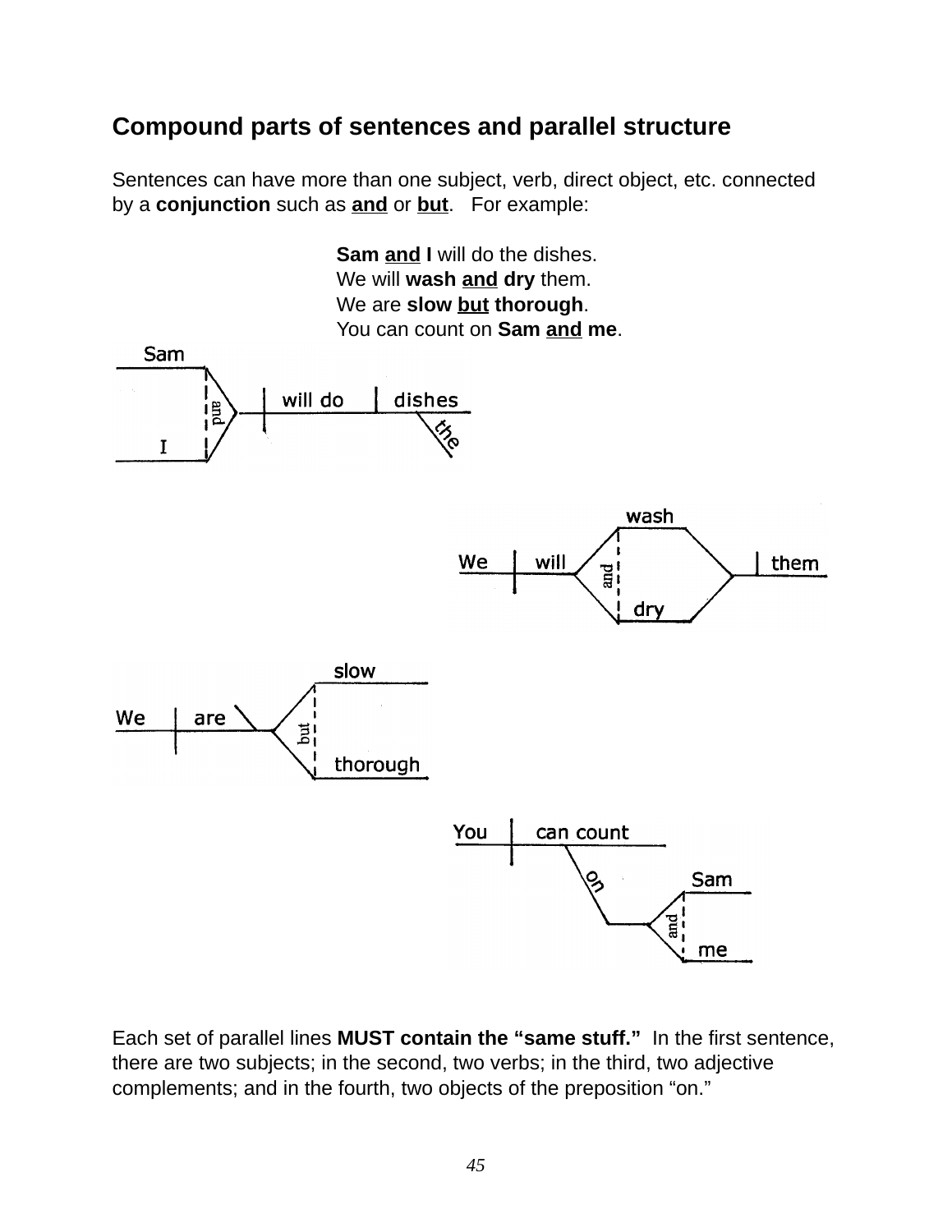### **Choosing the correct pronoun for compound parts**

#### **Objects**

Most English speakers have no trouble choosing the correct pronoun in a sentence containing one subject or object. However, confusion sometimes occurs in sentences with compound subjects or objects.

For example, let's take the last sentence on the previous page:

! ! ! You can count on Sam and **me**.

Many people would say:

You can count on Sam and **I**.

Why is **me** the correct pronoun here? If you forget that we need an object pronoun to be the object of the preposition "on," you can always test the two compound parts individually:

> ! ! ! You can count on **Sam**. You can count on **I**.

Obviously, "Sam" is fine, but "I" should be **me**:

You can count on **me**.

#### **Subjects**

Similarly, we can test compound subjects individually:

Him and I played golf yesterday.

**Him** played golf yesterday. **I** played golf yesterday.

Obviously, "I" is correct, but "Him" should be **he**:

**He** and **I** played golf yesterday.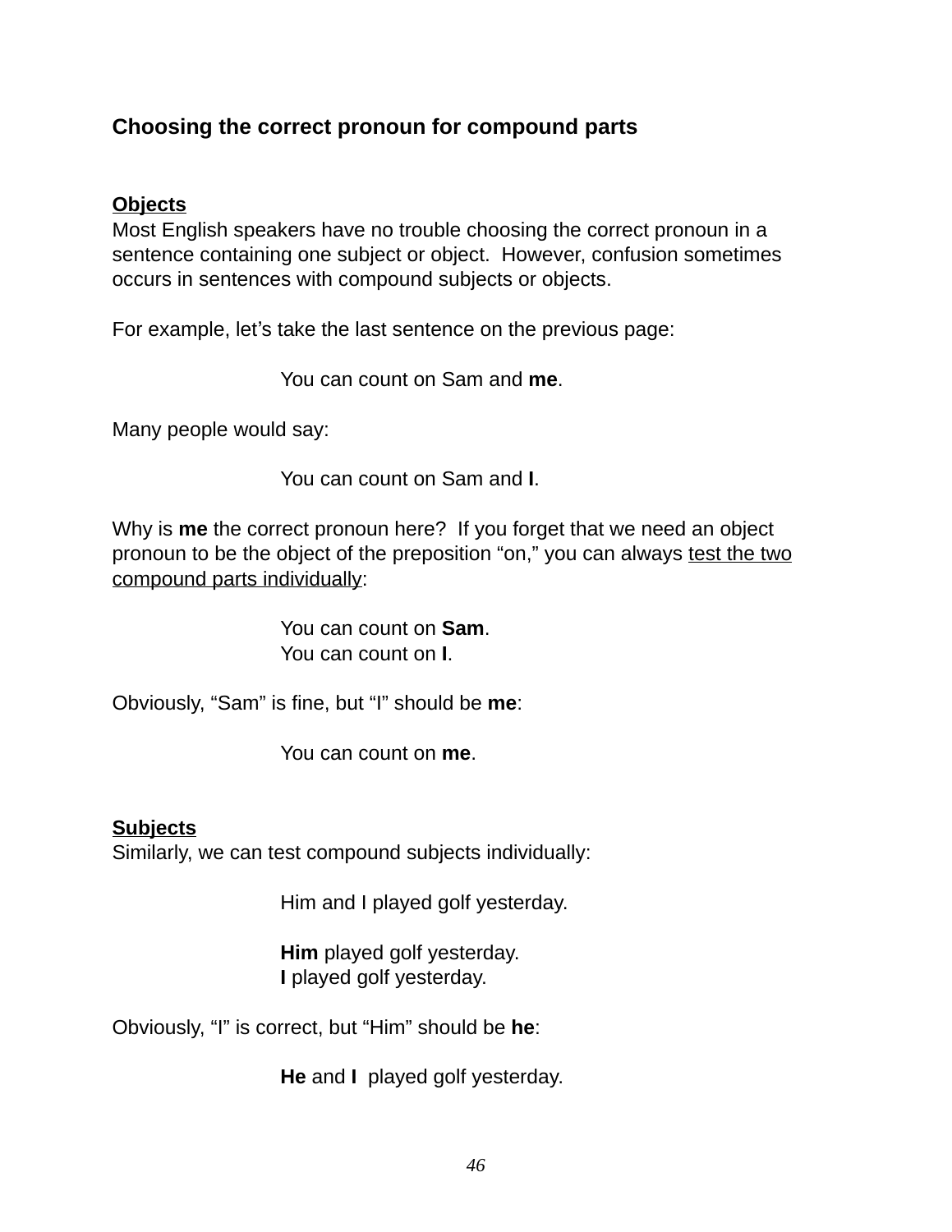### **Paired conjunctions**

Sometimes we have two conjunctions connecting two subjects, verbs, etc. For example:

> **Both Grandpa and I like to fish.** Our bait is **either worms or shrimp**. We **not only catch but also eat** many trout.

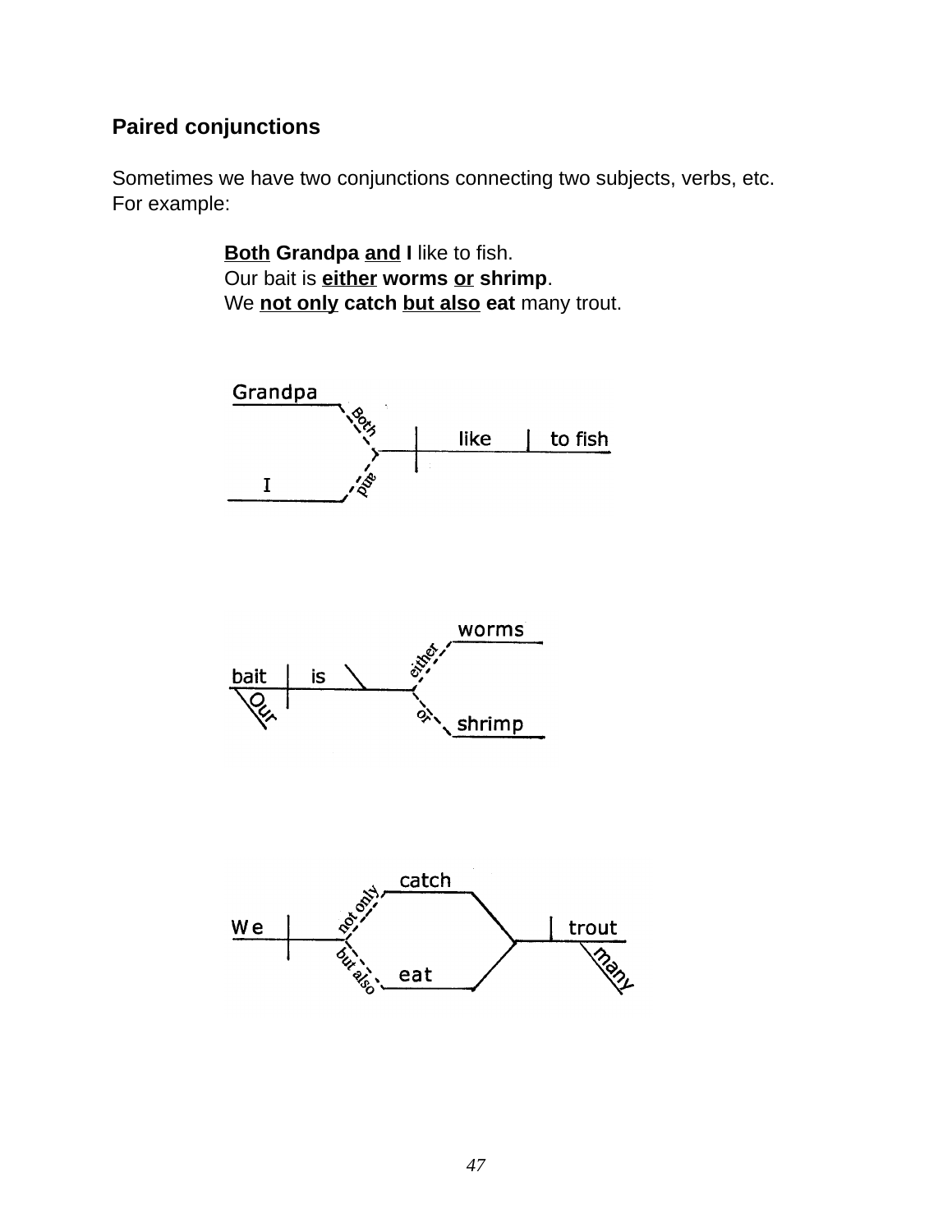When you use paired conjunctions, **each compound part must come right after one of the conjunctions**. When that rule isn't followed, we get a sentence like this:

I will either call Mom or Dad.

Trying to diagram it as it's written, we don't get very far before we realize we need another verb on the second parallel line.



However, "call" is the only verb in the sentence, so what two words could come after *either* and *or*? **Dad** comes after *or*, so let's try **Mom** after *either.*



That works!

Exercise 32: Correct the pronoun errors and misplaced conjunctions. **TIP:** If you have a pair of conjunctions, first underline the two words that must come after each conjunction.

- 1. Our folks gave my sister and I a trip to Hawaii.
- 2. We neither had swimsuits nor goggles.
- 3. Her and I went shopping today.
- 4. Now we not only are excited but also equipped.
- 5. Dad and Mom got a big "thank you" from both she and I.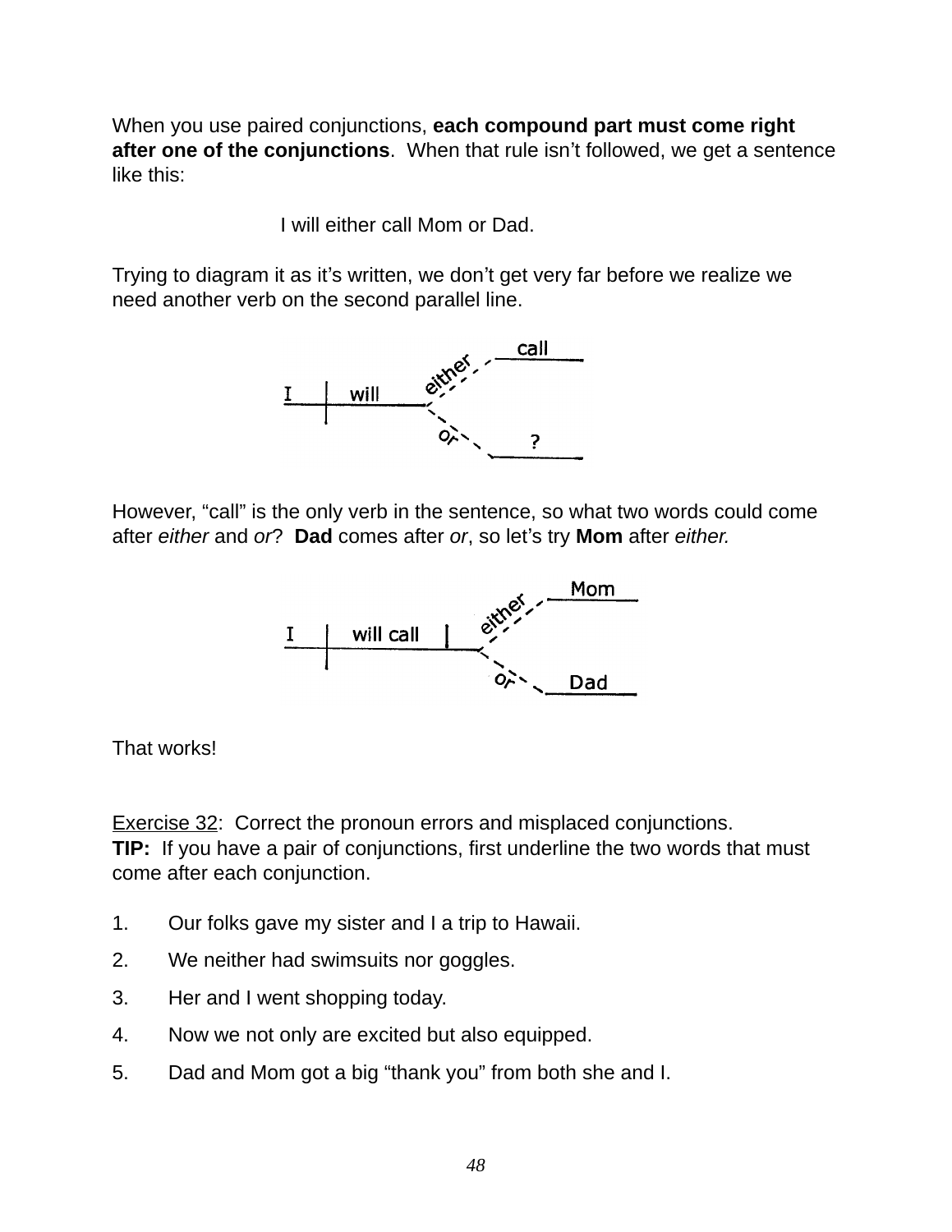# **Compound sentences**

Punctuation plays a big role in combining sentences. We can use **commas, semi-colons** or **colons**.

#### **Connecting with commas**

Coordinating conjunctions such as *and, but, so, or* can connect sentences as well as words. Sometimes that causes confusion. For example:

! ! ! Jim called Jane and Bob called Barb.

On first reading, we might think **and** connects "Jane" and "Bob." However, we soon see that **and** is connecting two sentences:

**!!!** Jim called Jane and Bob called Barb.

To signal two sentences are being connected, we place a comma in front of the conjunction:

! ! Jim called Jane**, and** Bob called Barb.

The boys want to ski, but the girls want to shop.

They have only one car, so they need to compromise.

! ! They will both shop and ski**, or** the girls won't go.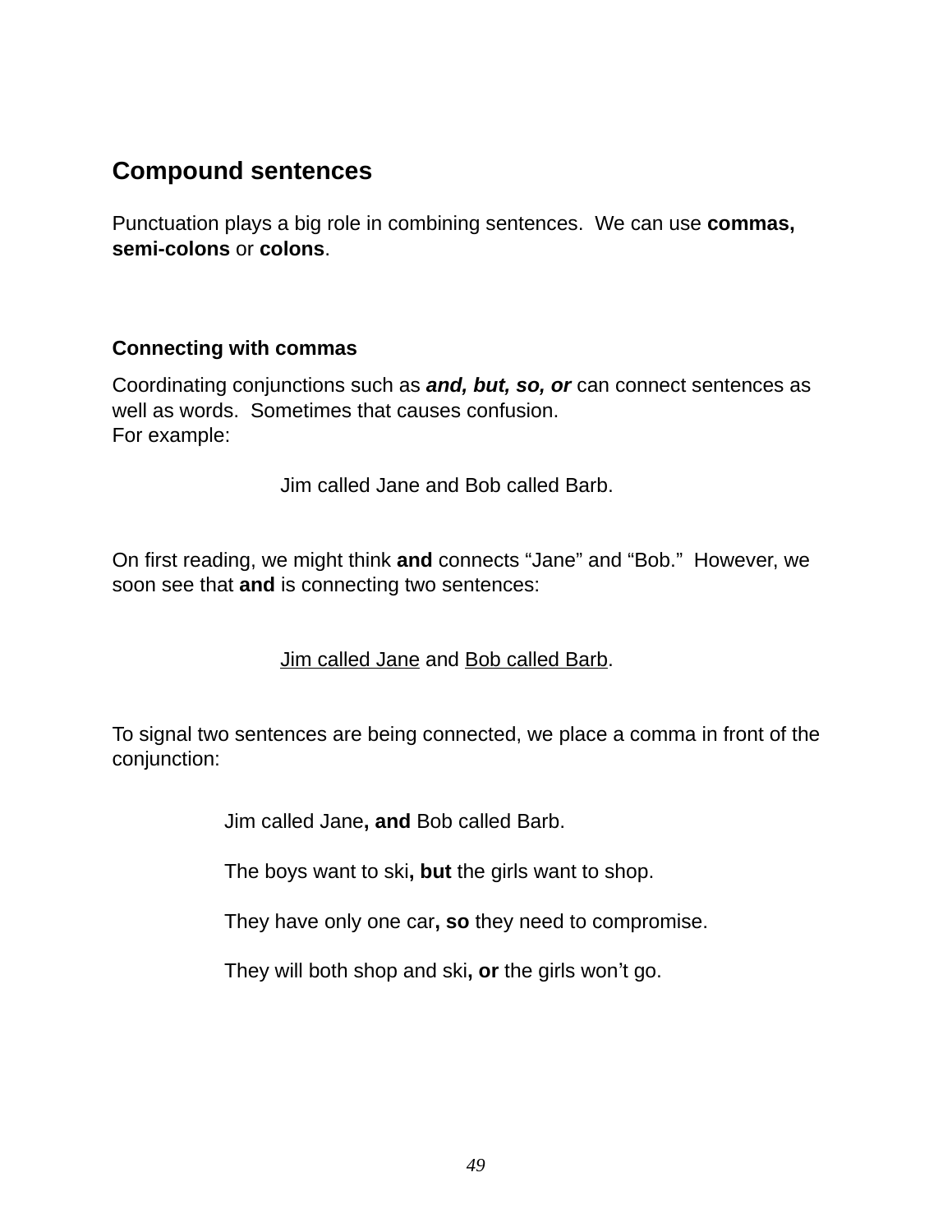### **Connecting with semi-colons**

When we connect sentences with bigger "adverbial" conjunctions, we must use a bigger comma, the **semi-colon (;)**. For example:

Jim called Jane**; in addition,** Bob called Barb.

The boys want to ski**; however,** the girls want to shop.

They have only one car**; therefore,** they need to compromise.

They will both shop and ski**; otherwise,** the girls won't go.

Adverbial conjunctions can be single words such as **however**, **besides** and **consequently**. They can also be phrases such as **in addition, on the other hand, as a result, in fact** and **for example.** 

In every case, the adverbial conjunction MUST be preceded by a semi-colon and followed by a comma.

Semi-colons are also useful for separating groups of words that contain commas. For example:

Our volleyball tournament attracted teams from Terrace, Ft. Nelson and Sparwood, British Columbia**;** Grand Prairie, Medicine Hat, and Black Diamond, Alberta**;** Hudson Bay and Qu'Appelle, Saskatchewan**;** and The Pas, Manitoba.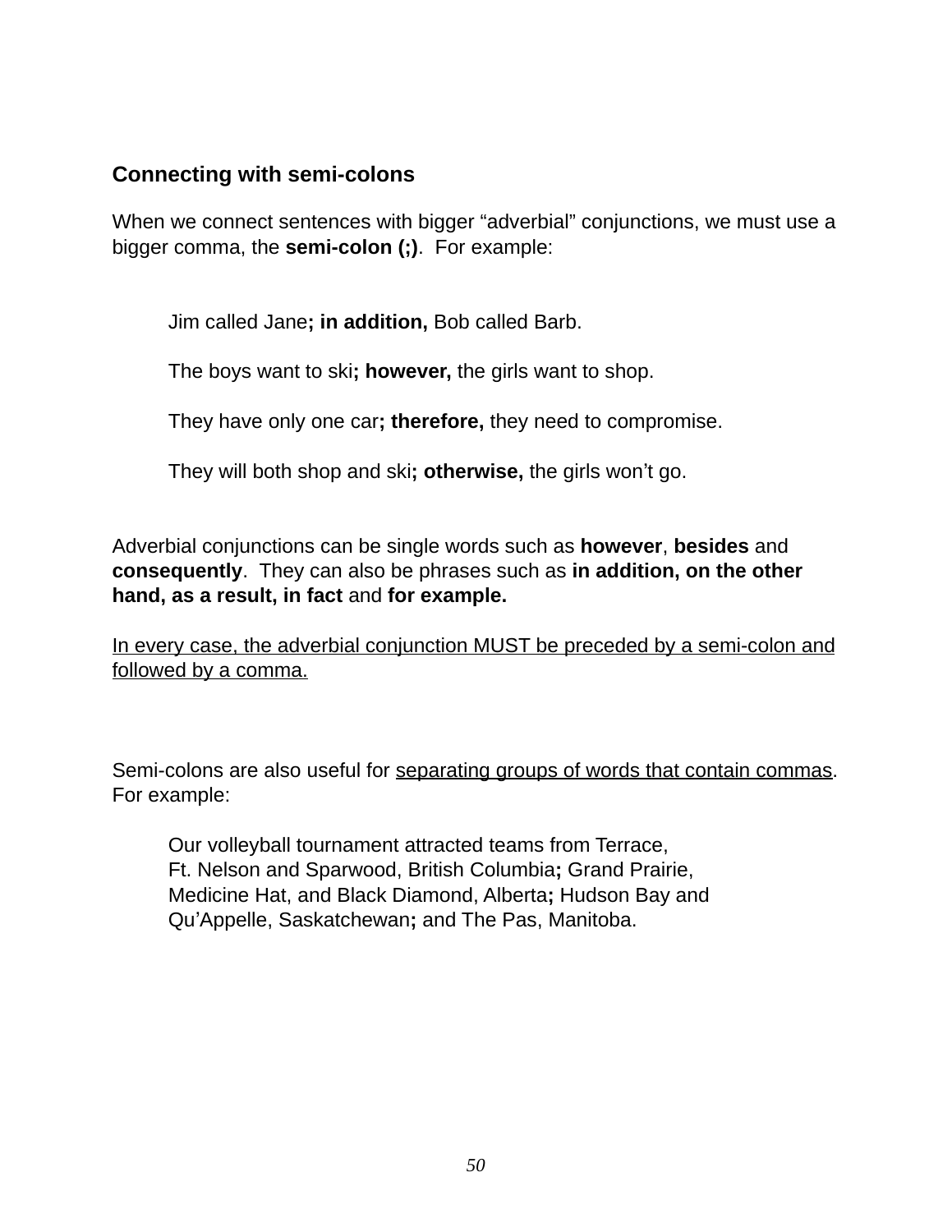### **Connecting with colons**

No conjunction is used with a **colon (:)**. A colon means **"Here it is"** and introduces information.

Sometimes a colon introduces a message, as follows:

Ladies and gentlemen:

! ! ! To Whom it May Concern**:**

! ! ! Attention campers**:**

Other times a colon comes before a list:

We need 3 things from the store**:** milk, bread and ketchup.

Directions**:** 1. Combine jello powder with 2 cups of hot water.

- 2. Add 2 cups of cold water.
- 3. Stir for one minute.
- 4. Refrigerate when cool.

The following people need to hand in their assignments**:** Sean, Tara, Don and Donna.

Finally, a colon can come between two sentences when the second sentence explains the first:

Our goal this season is simple: We want to win the championship.

My flight is complex: I have to make 3 connections.

I have one problem: I can't find my car.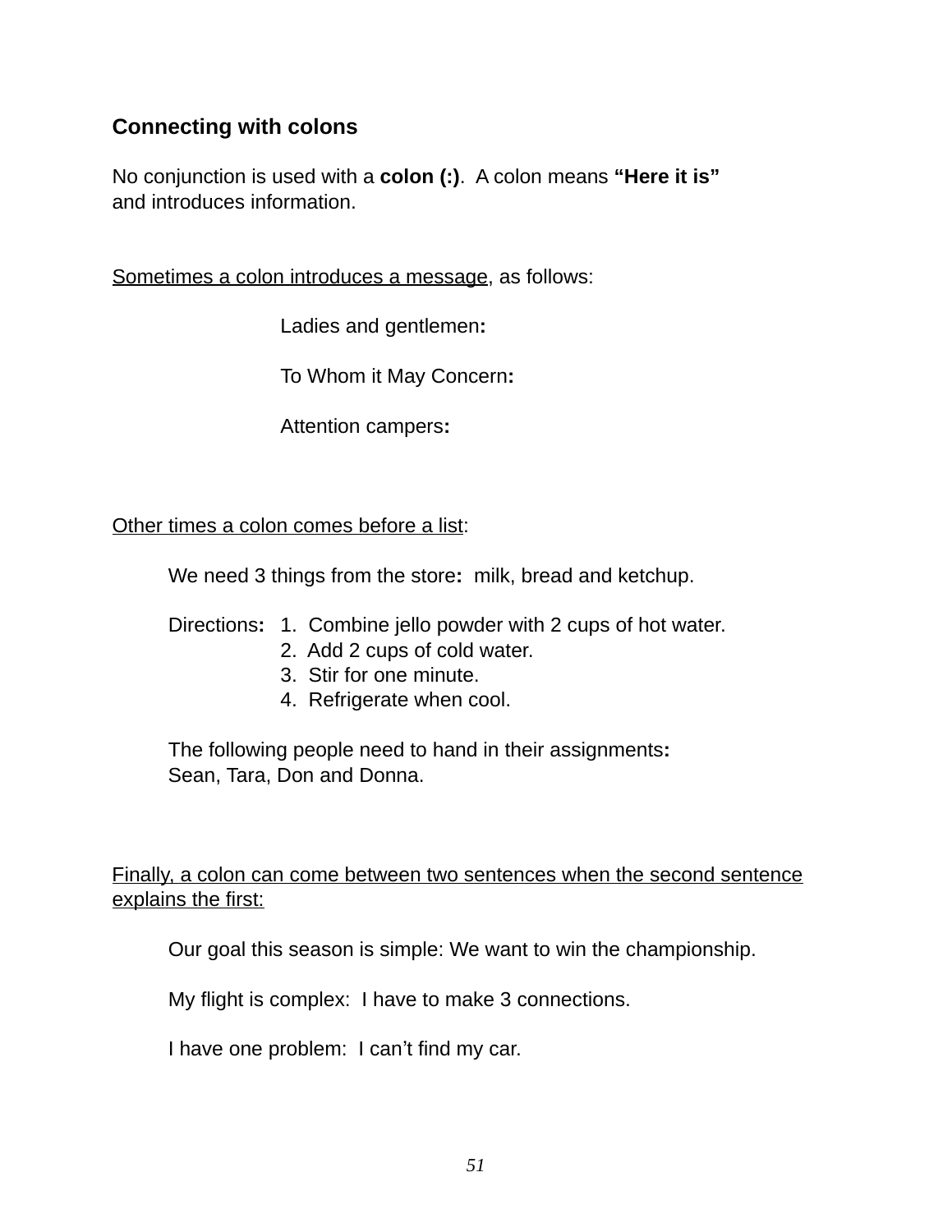Exercise 33: Punctuate the following compound sentences with commas, semi-colons and colons.

- 1. Both Orcas and wolves are predators and they live in family groups.
- 2. The Orca family is called a pod but the wolf family is called a pack.
- 3. They hunt in groups therefore they are able to kill animals larger than themselves.
- 4. Orcas are always black and white however wolves can be black, white, grey or red.
- 5. Both animals share two characteristics They are highly intelligent and very social.

### **Exercise 34: Review of Chapters 5 and 6**

Correct the errors:

- 1. There's lots of avalanches in B.C. in the springtime.
- 2. The combination of warm weather and steep slopes are dangerous.
- 3. Back country activities become to risky in these conditions.
- 4. Victims both include skiers and snowmobilers.
- 5. They should of paid attention to the avalanche warnings.
- 6. The warnings are essential for you and I.
- 7. We love winter sports however we want to be safe.
- 8. The solution is simple, Always heed avalanche warnings.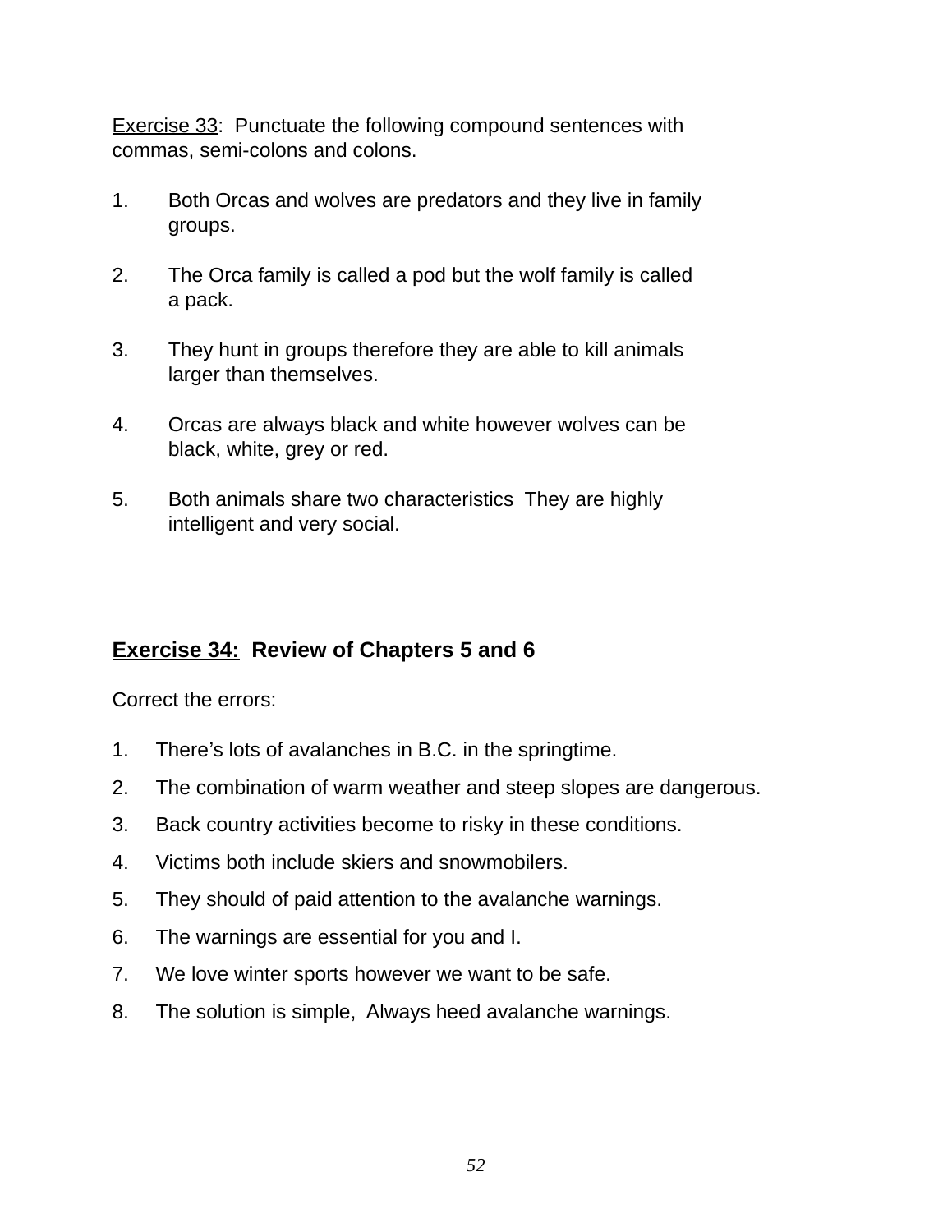### **Recapping Chapters 1-6:**

You have now learned all four sentence patterns:

- 1. Subject-Verb (S-V)
- 2. Subject-Verb-Direct Object (S-V-O)
- 3. Subject-Verb-Noun Complement (S-V-NC)
- 4. Subject-Verb-Adjective Complement (S-V-AC)

You have also learned six kinds of words (parts of speech):

- 1. Nouns/pronouns--subject and object
- 2. Verbs--"action" and "being"
- 3. Adjectives--descriptive and possessive; modify nouns
- 4. Adverbs--tell *when, where, how and why;* modify verbs, adjectives, other adverbs
- 5. Prepositions--connect to a noun (of, by, to, at, from, with, etc.)
- 6. Conjunctions--connect words, phrases and sentences (and, but, however, therefore, etc.)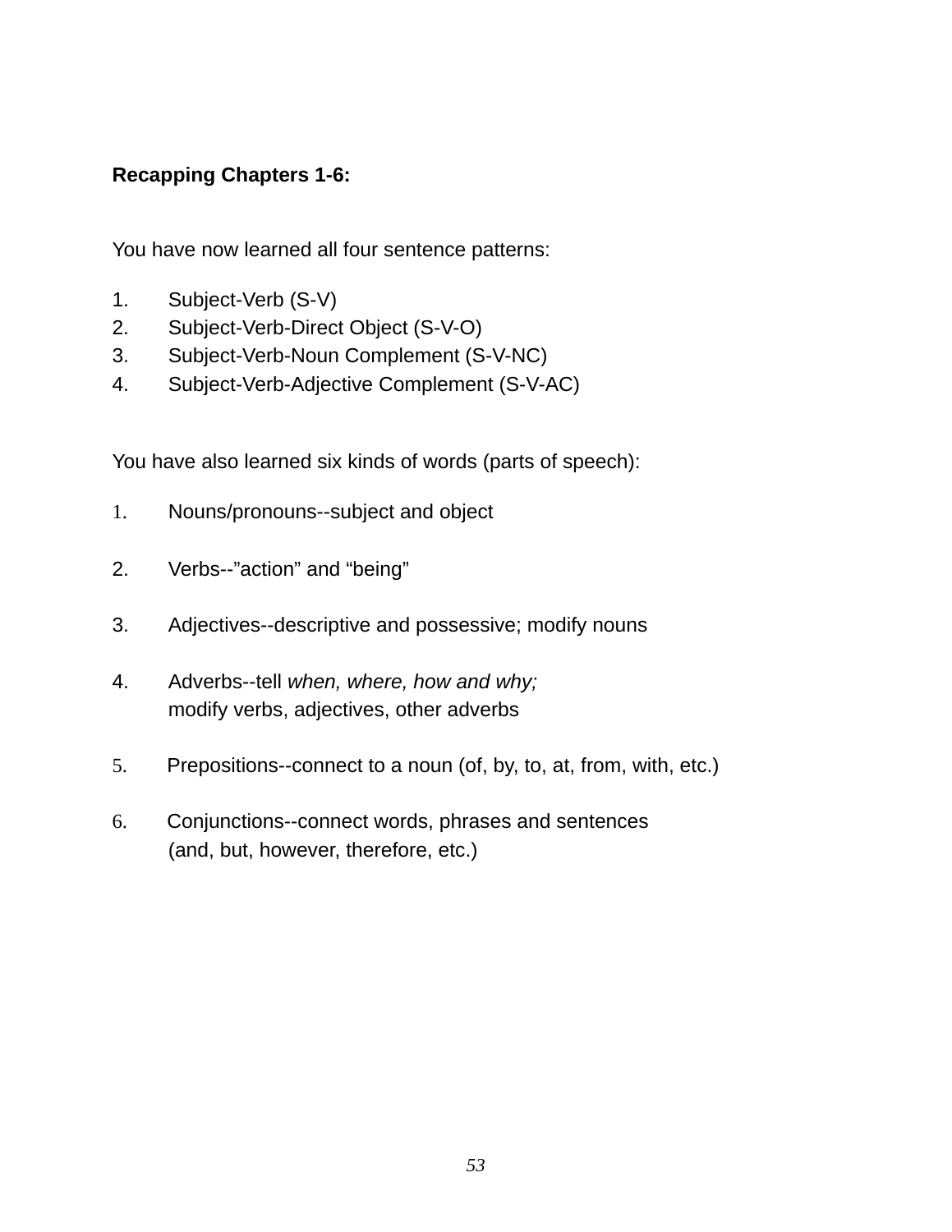# **Answer Key**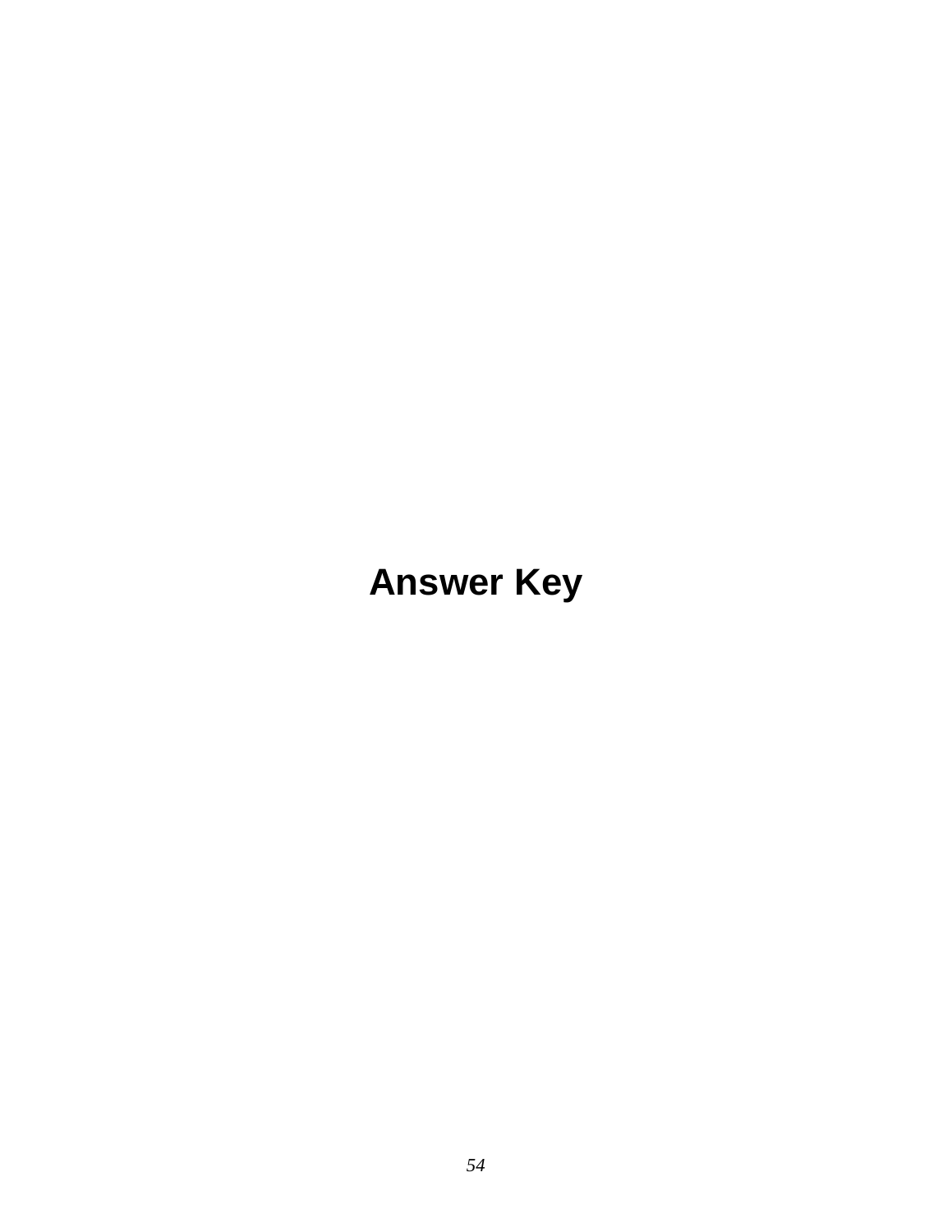Babies cry. Ducks quack Stars twinkle.

### **Exercise 2**

Dogs chew bones. Mosquitos bite people. Canadians play hockey.

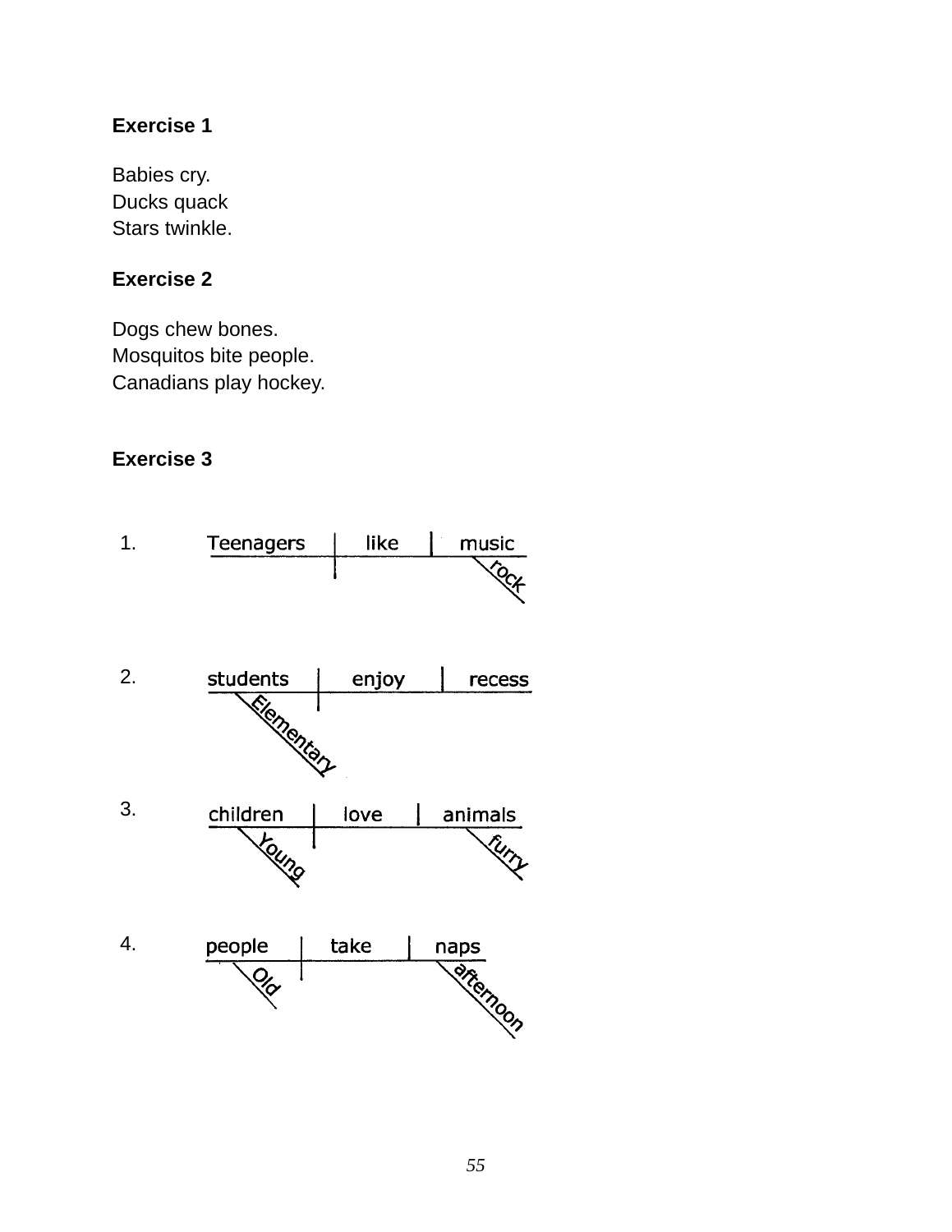

| Shakespeare | wrote | plays |
|-------------|-------|-------|
|             |       |       |
|             |       |       |
|             |       |       |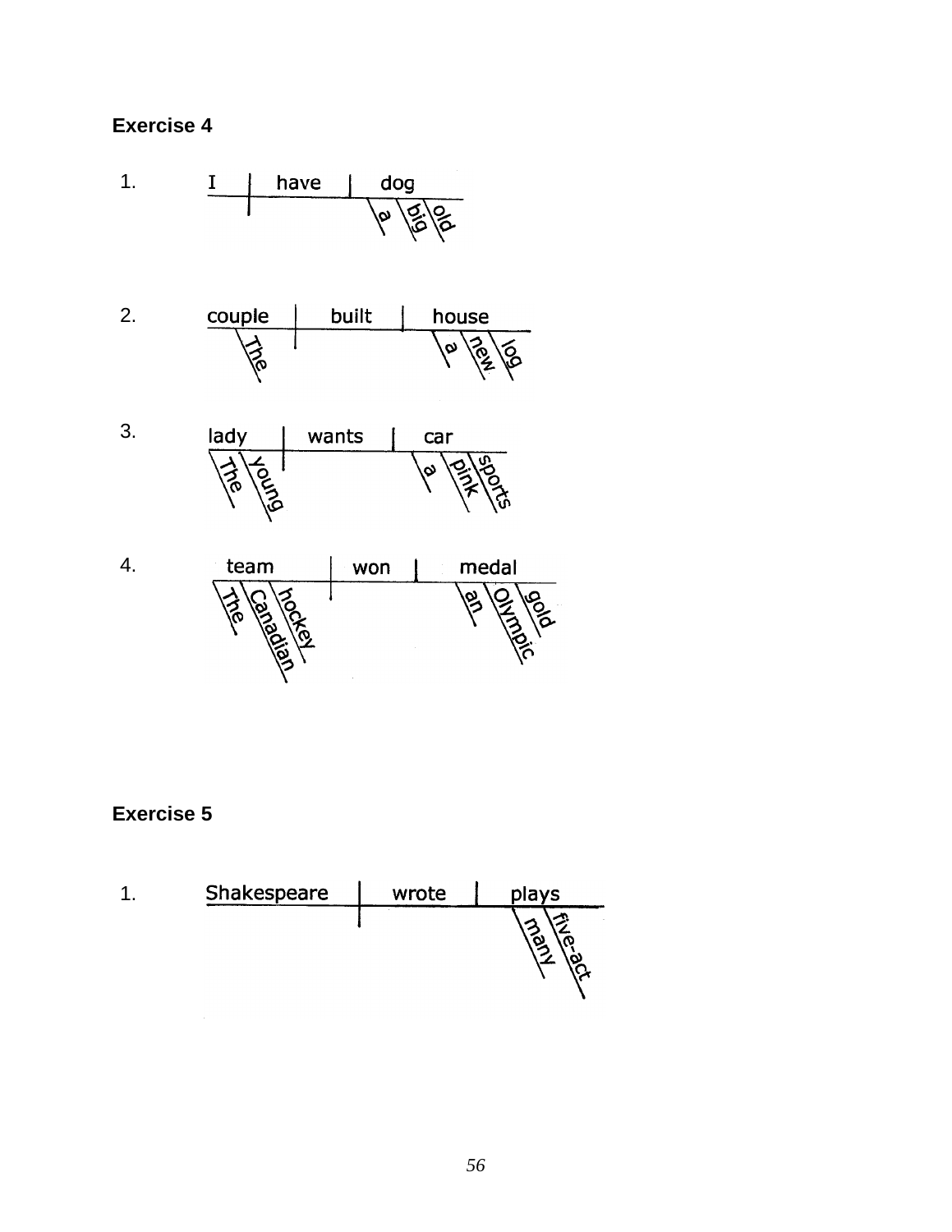

**Exercise 6**

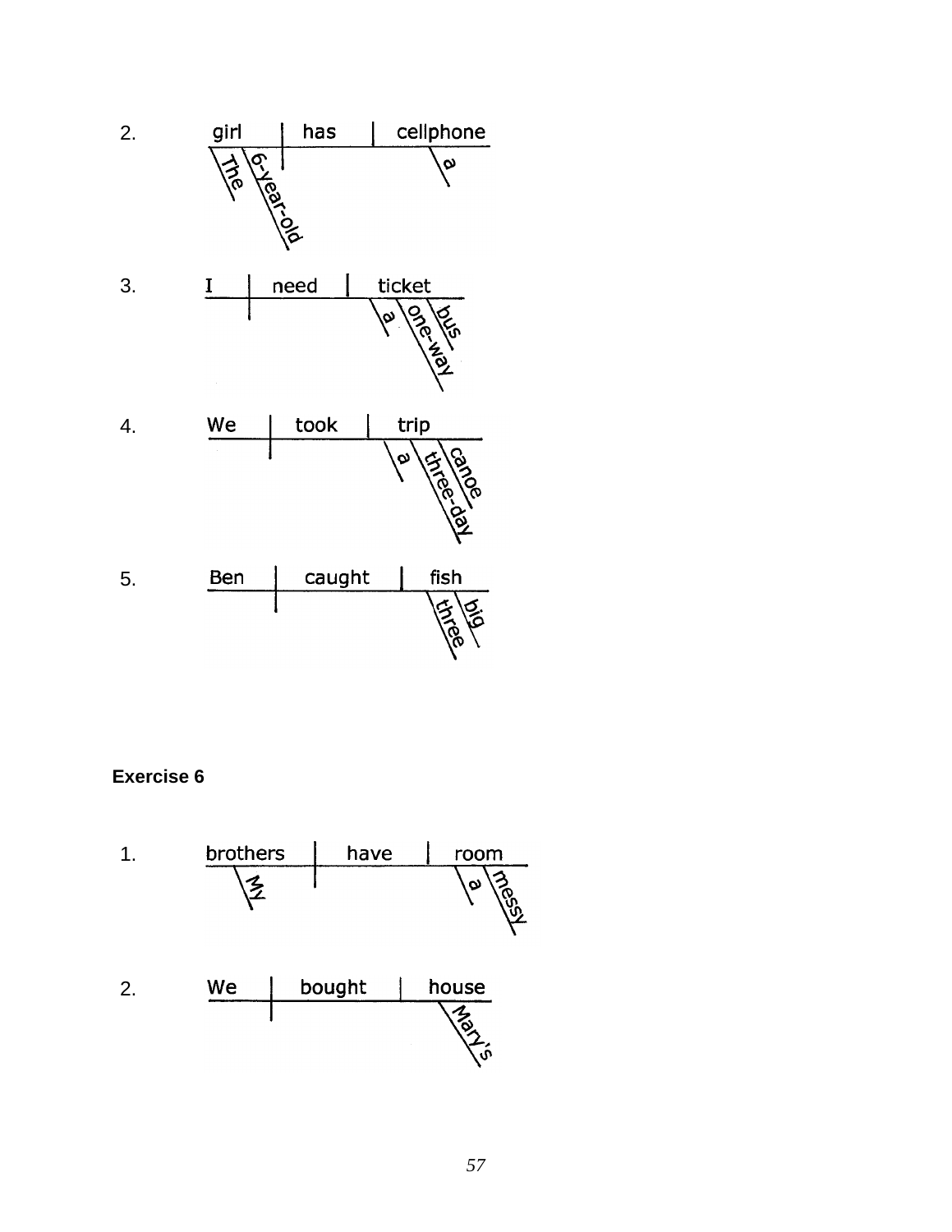

- 1. I love **her** kitchen.
- 2. **Hers** has a cozy breakfast nook.
- 3. **His** house has three storeys.
- 4. **Its** top storey contains a theatre.
- 5. Nobody likes **their** dog.
- 6. **Theirs** bites.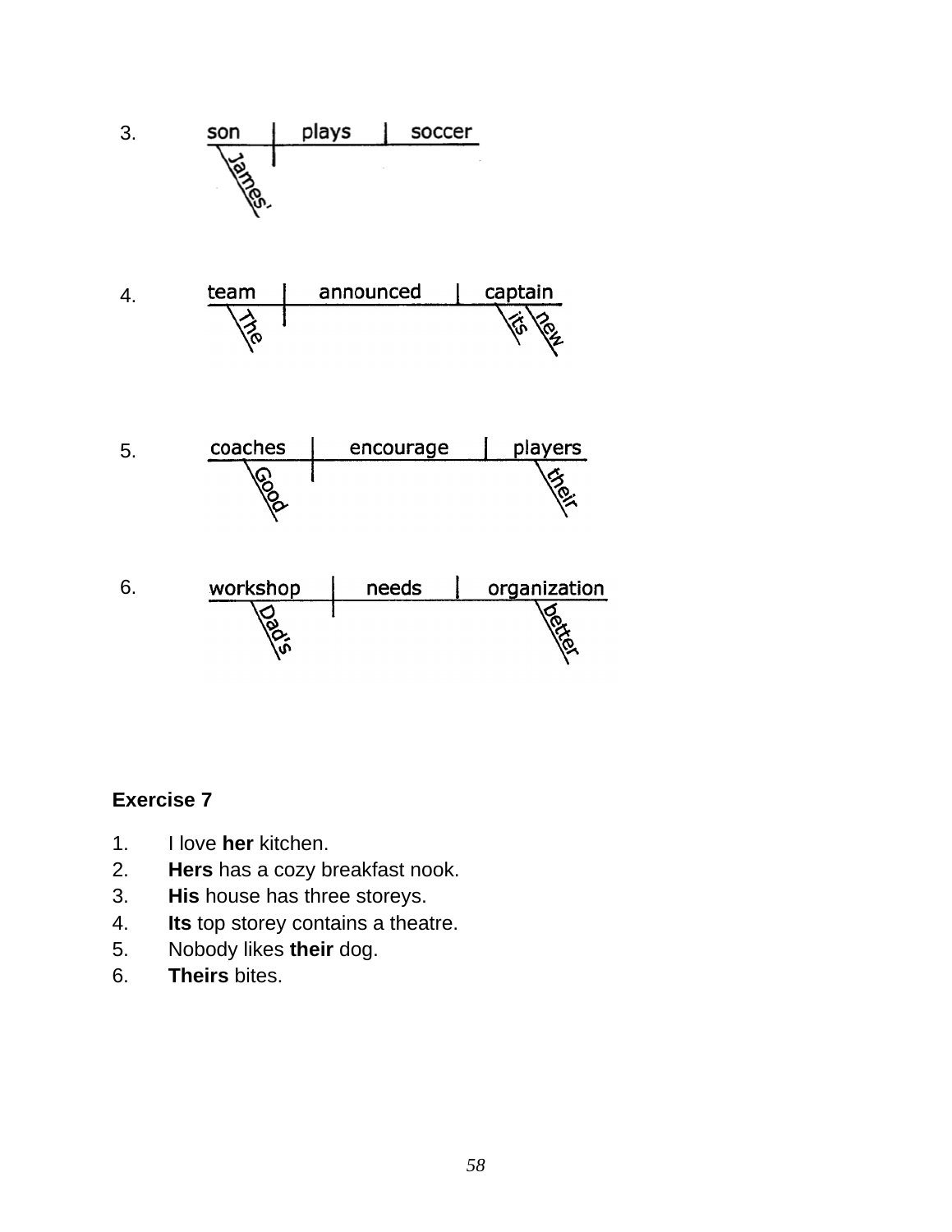- 1. The **Staals** have 3 sons in the NHL.
- 2. My friends like to hang out in my **mother's** kitchen.
- 3. Did you order the **pizzas**?
- 4. The staff will meet in the **boss'** office.
- 5. **Huskies** can howl like wolves.
- 6. Have you seen the golf **course's** deer?
- 7. My sister bought the **Smiths'** house.
- 8. The **students'** desks are new.
- 9. Our **city's** streets are full of potholes.
- 10. The **boys'** bedroom is too small for them.

### **Exercise 9: Review of Chapters 1 and 2**

- 1. The Jones boys **love** baseball.
- 2. Jack **plays** centre field.
- 3. His older brother **pitches**.
- 4. Both boys **hit** many home runs.
- 5. Their teammates **admire** their abilities.
- 6. The **Smiths** live here.
- 7. Their house is newer than **ours**.
- 8. We have two **ponies**.
- 9. They pull the **kids'** big sled.
- 10. My **sister's** garden is her pride and joy.
- 11. She grows delicious **zucchinis**.
- 12. **Thomas'** dad coaches a hockey team.
- 13. His team made the playoffs in **its** first season.
- 14. They won the first **5-game** series.

- 1. Sir John A. Macdonald was Canada's first prime minister.
- 2. The Stanley cup is hockey's greatest trophy.
- 3. Victoria is BC's capital city.
- 4. The polar bear is the arctic's largest predator.
- 5. A 6-point bull elk is the herd's leader.
- 6. Orcas are the ocean's wolves.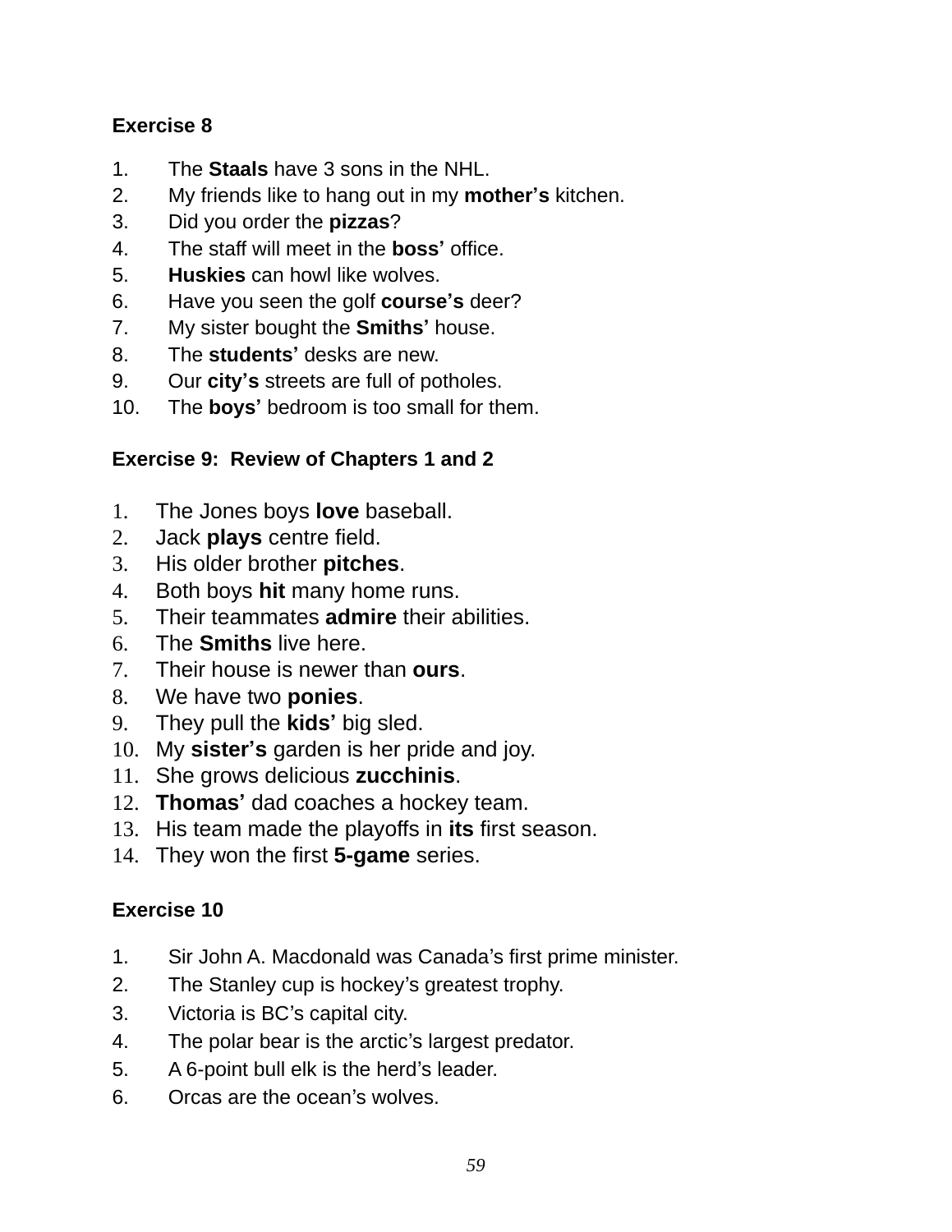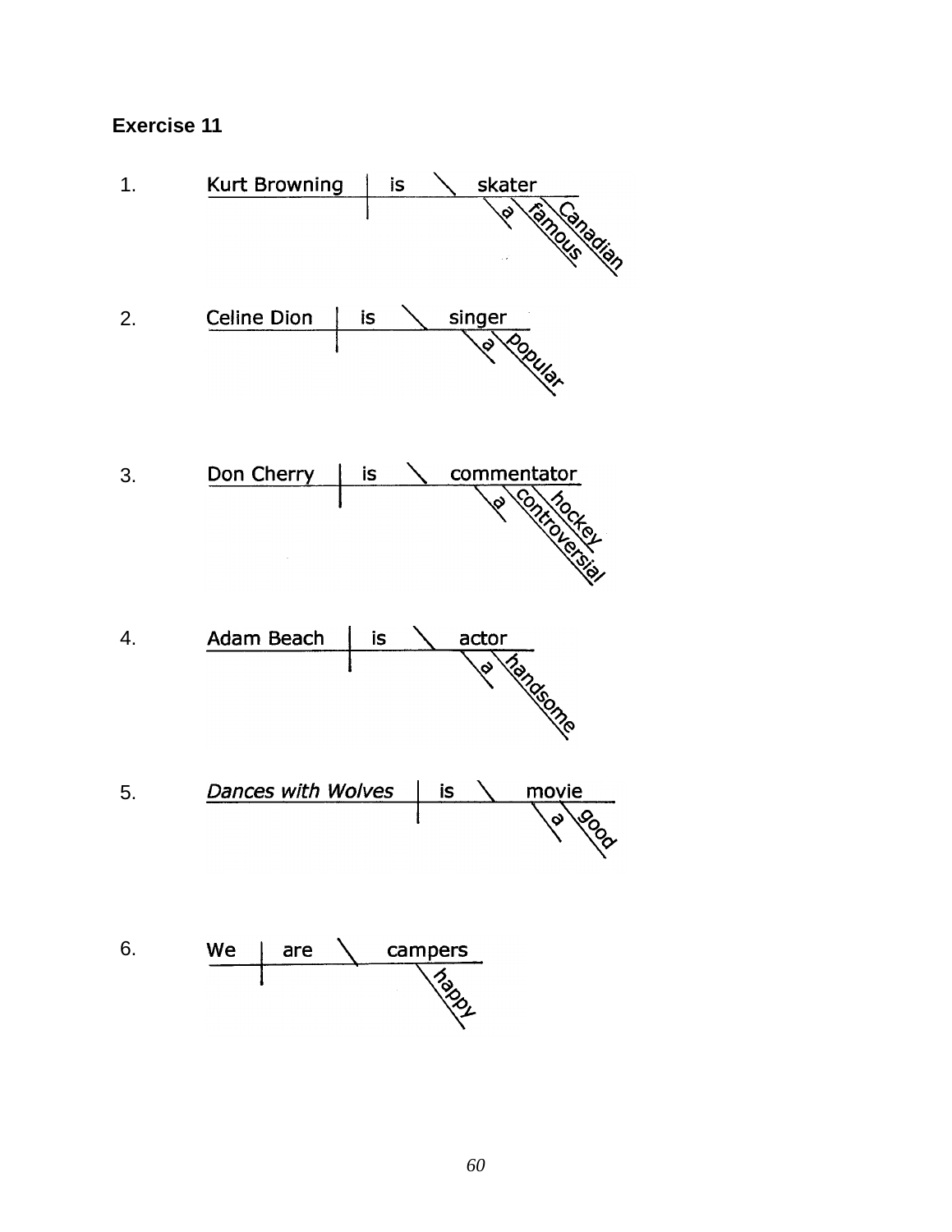- 1. delicious, wonderful, appetizing
- 2. nice, great, beautiful, handsome
- 3. happy, sad, excited, confused
- 4. sour, refreshing
- 5. proud, confident, tired

#### **Exercise 13**

- 1. **It's** cold today.
- 2. **You're** right.
- 3. **Whose** book is this?
- 4. **Who's** missing?
- 5. **They're** late.
- 6. **Their** party was fun.
- 7. **Your** dog is shedding **its** winter fur.

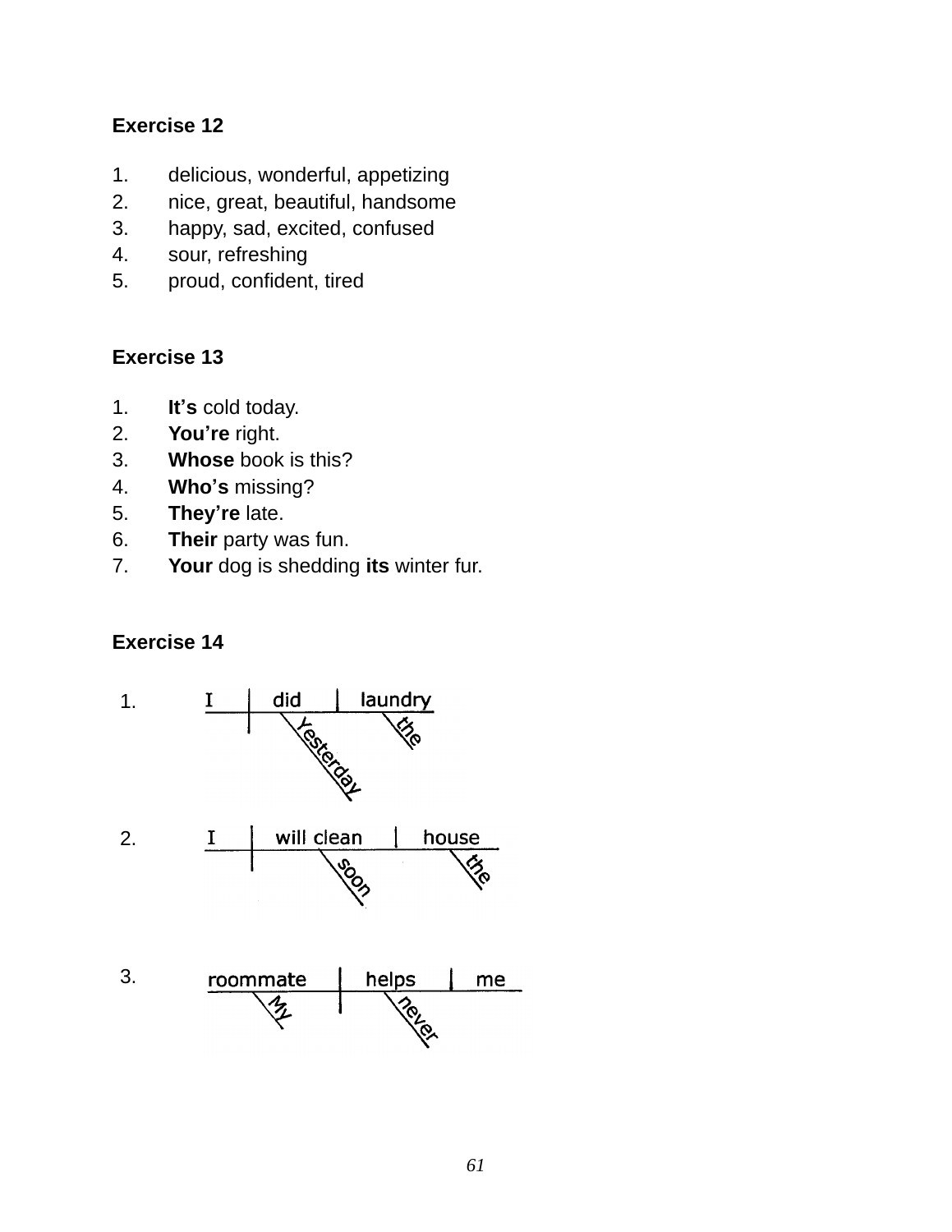

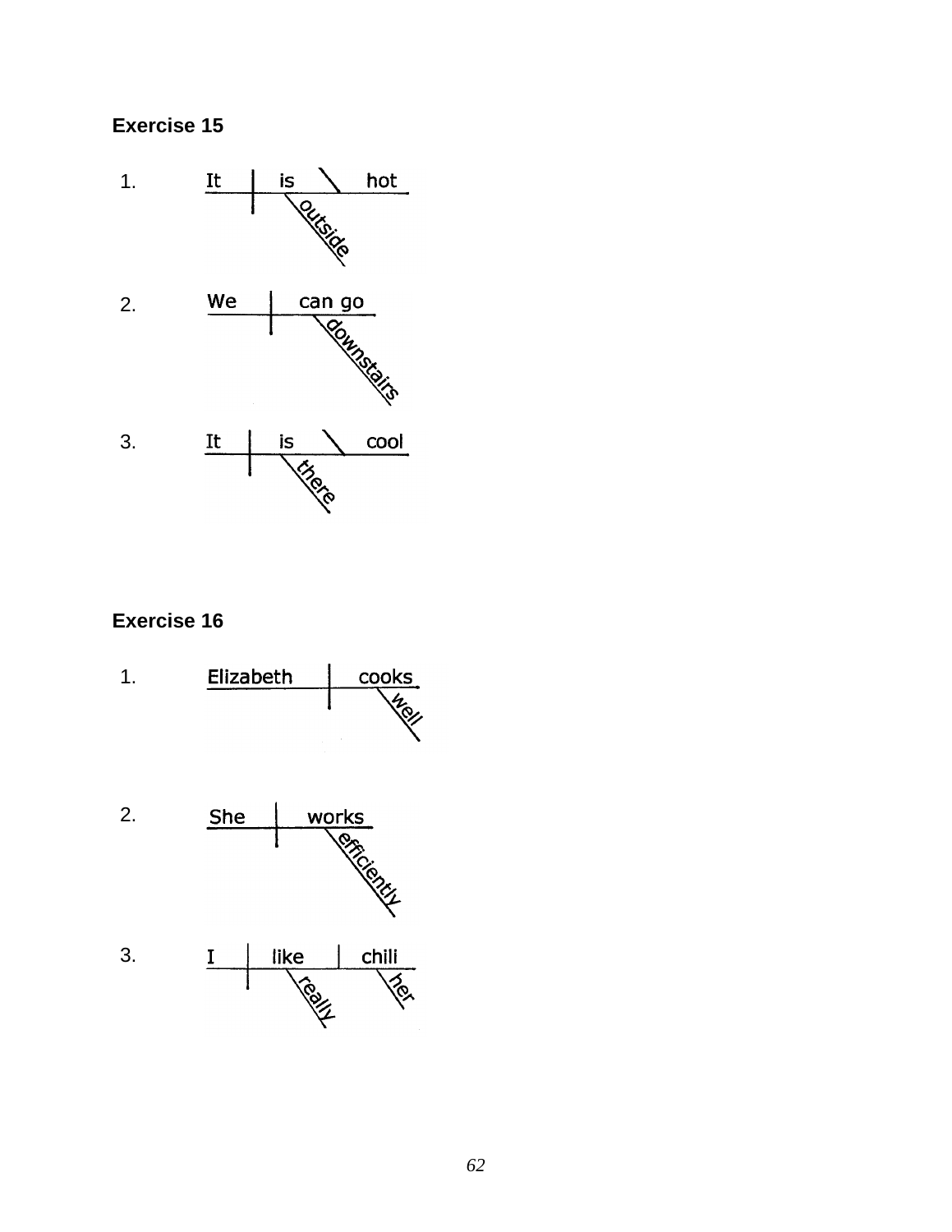







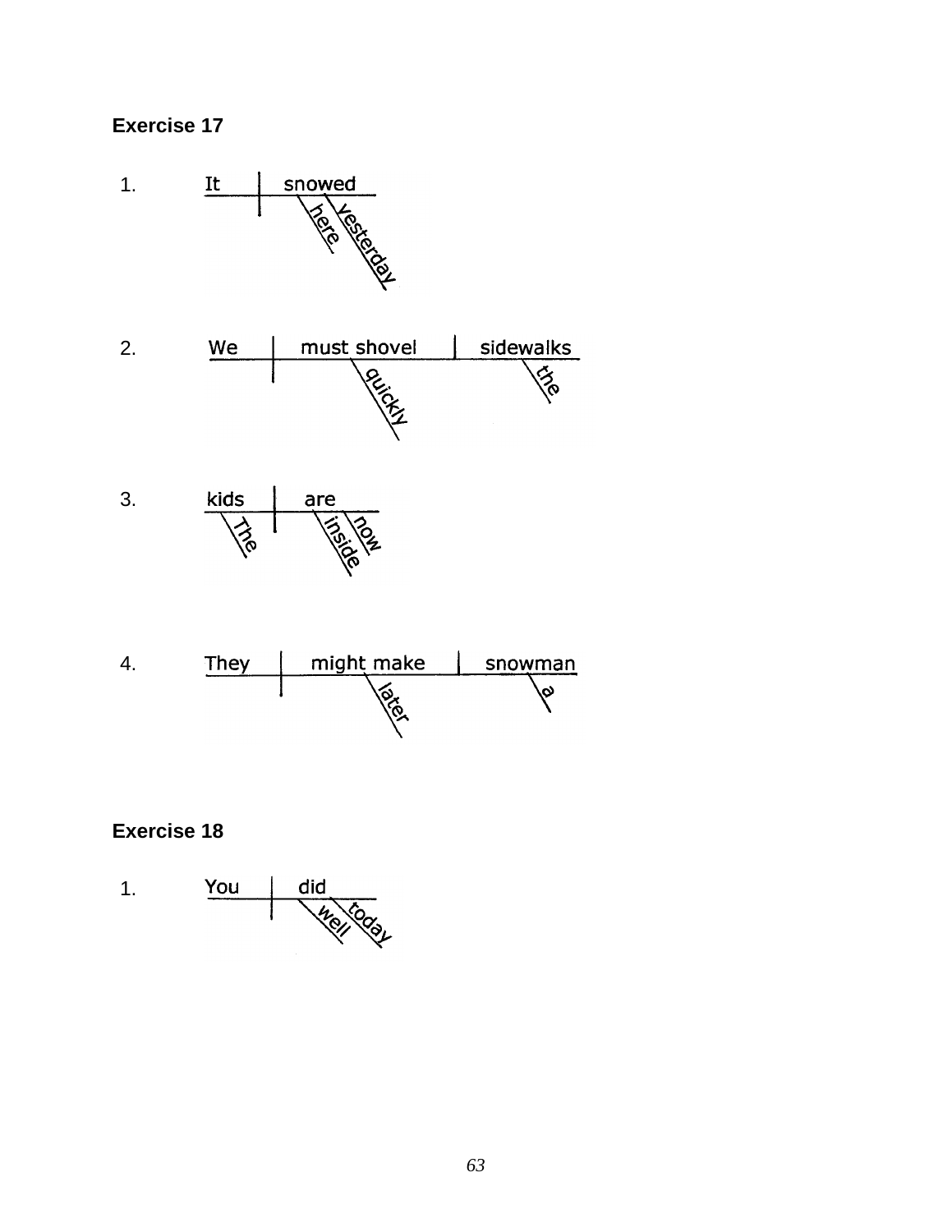



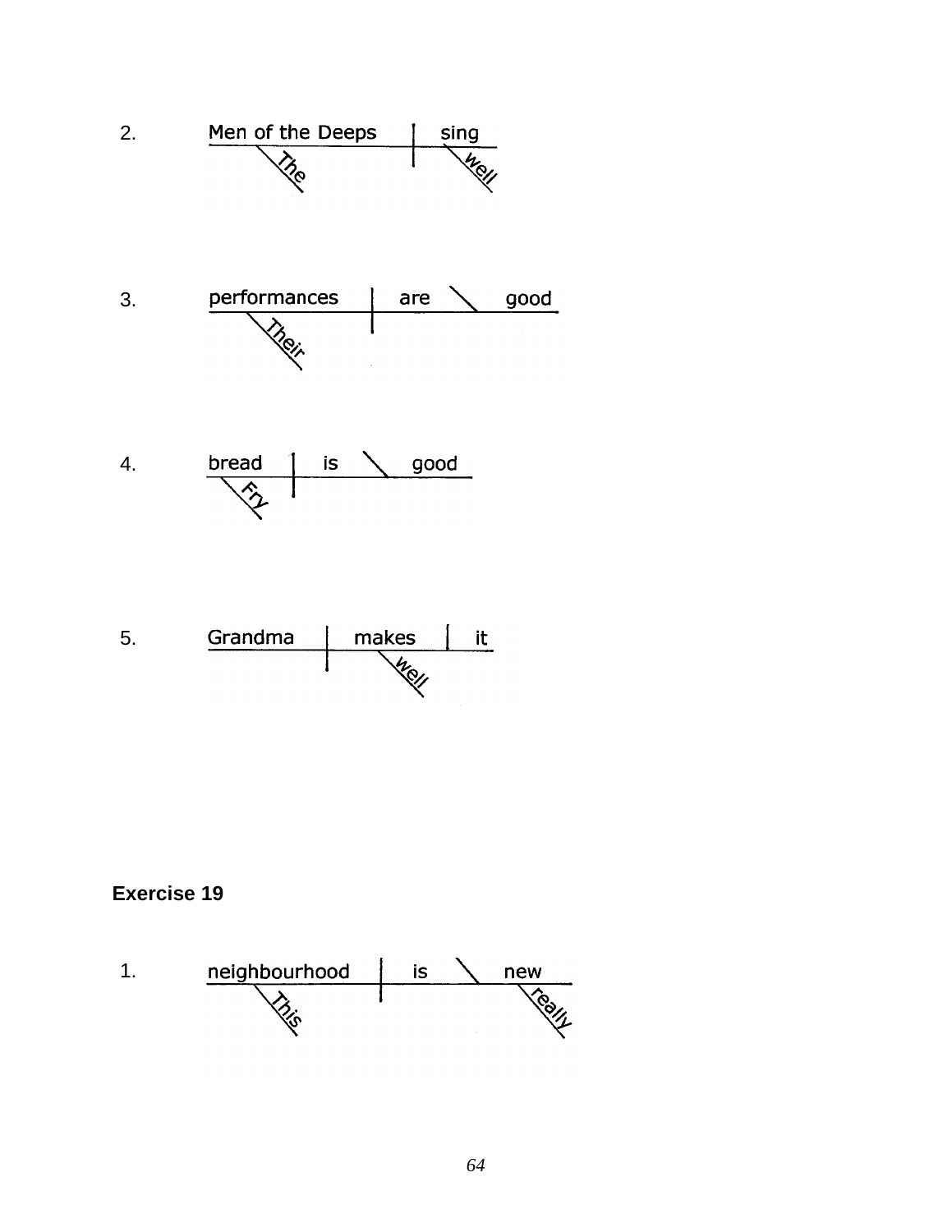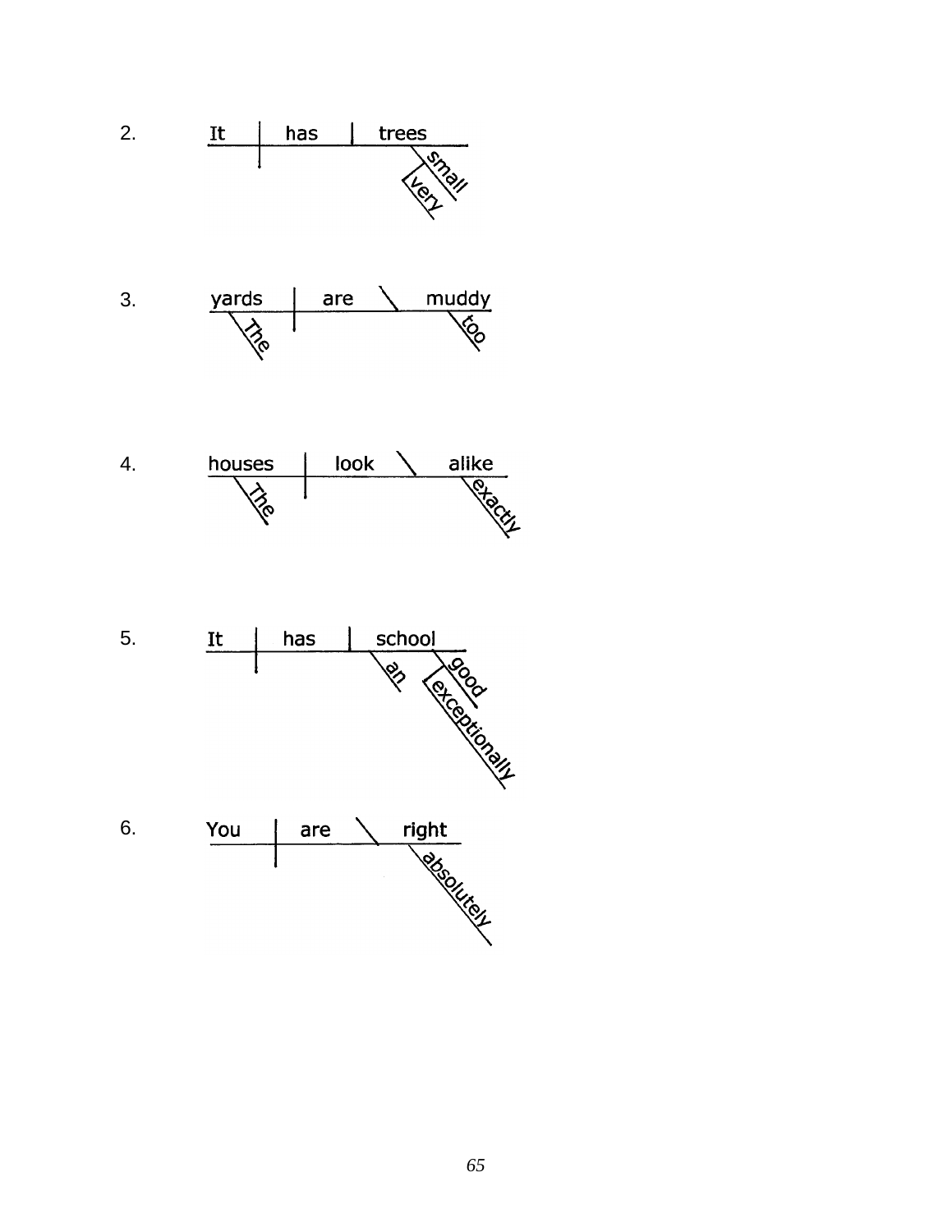

- 1. It's **really** cold today.
- 2. Those flowers are **real**.
- 3. I'll call you **really** soon.
- 4. Mom is **really** tired tonight.
- 5. Fortunately, Dad is a **really** good cook.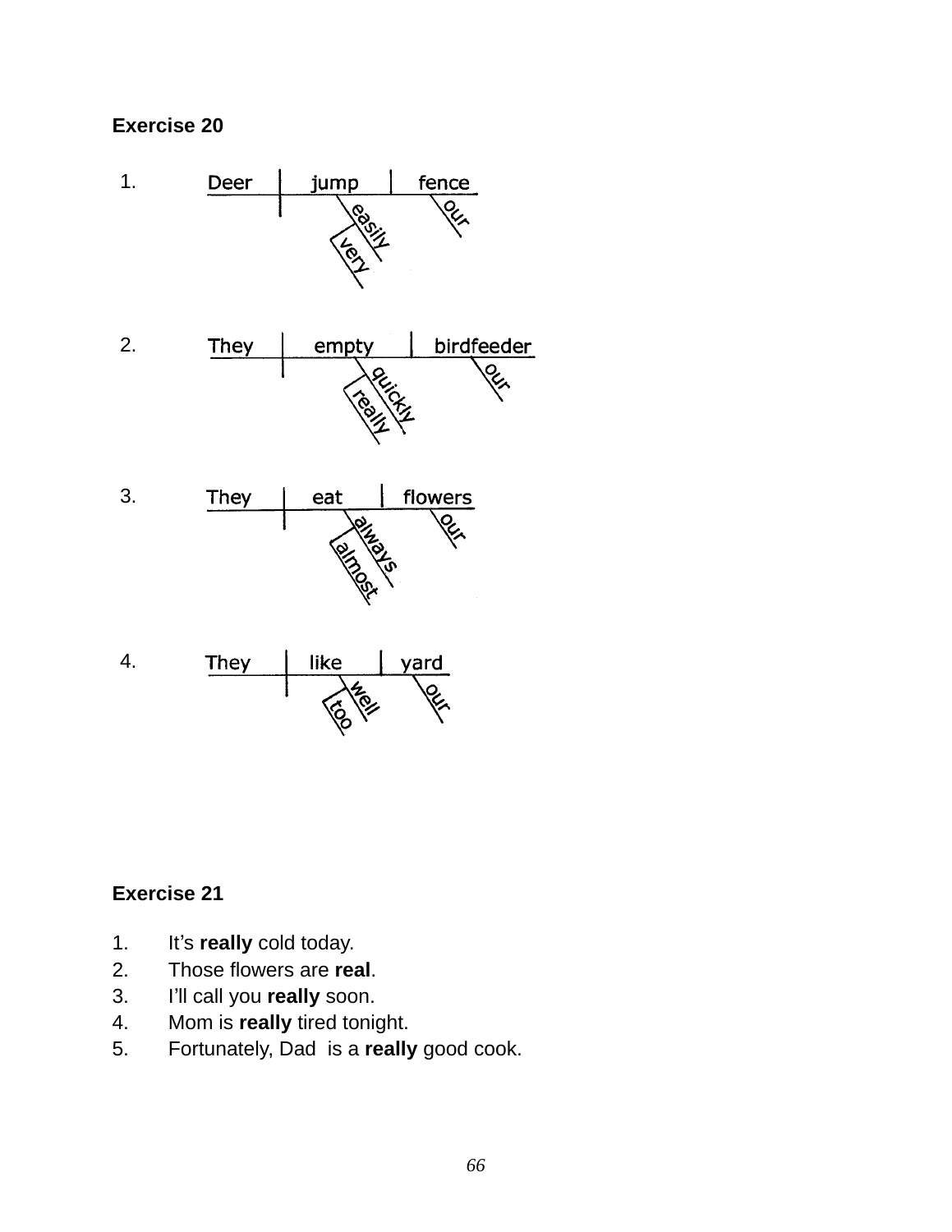- 1. **They're** my best friends.
- 2. **Their** truck is a 4-by-4.
- 3. It's parked right **there**.
- 4. Let's go to **their** house.
- 5. **They're** always fun.
- 6. Are we **there** yet?

### **Exercise 23: Review of Chapters 3 and 4**

- 1. My friends **recently** bought a new house.
- 2. It's **really** big.
- 3. They landscaped the yard **very well**.
- 4. They water their lawn **constantly**.
- 5. They are **always home now**.
- 6. **They're** good artists.
- 7. They sketch **really well**.
- 8. **Whose** painting is that?
- 9. **It's** too expensive.
- 10. **You're** right!

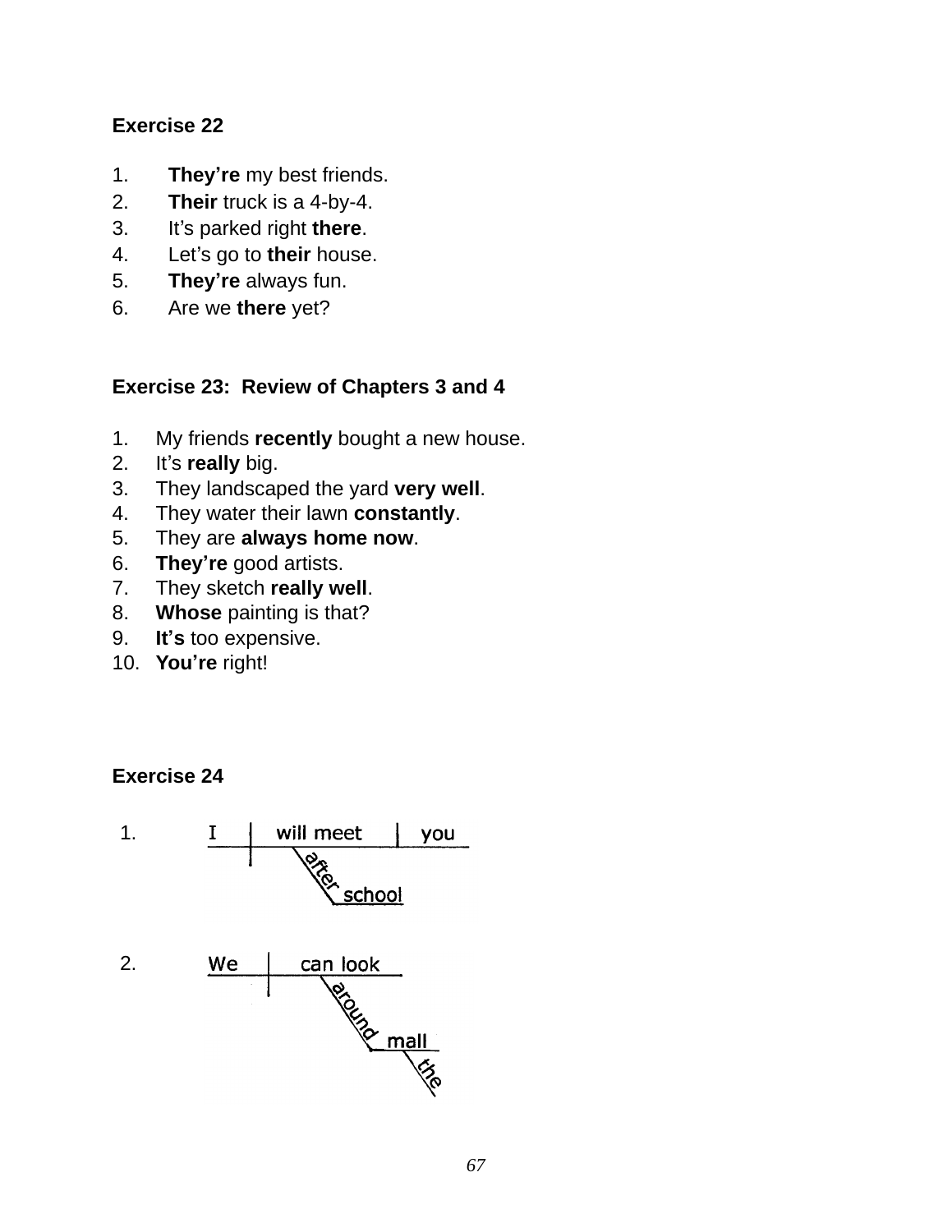

- 1. Good grammar for native English speakers **is** my goal.
- 2. Parts of speech **are** important.
- 3. Two chapters in this book **deal** with apostrophes.
- 4. Diagrams in each chapter **show** the grammar.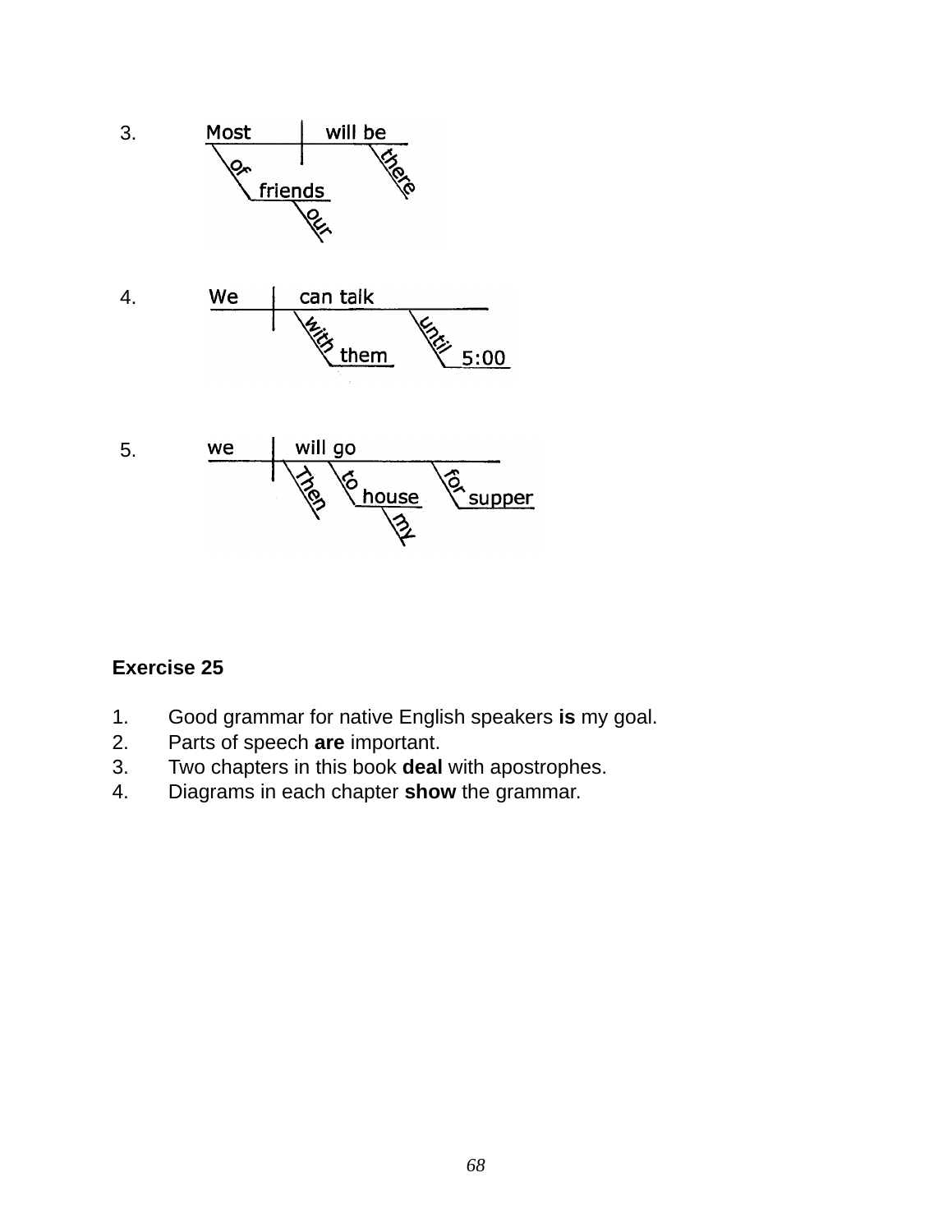

- 1. There's no place like home.
- 2. There's too much traffic on the strip during rush hour.
- 3. There **are** fewer pay phones these days.
- 4. There **are** more people with cell phones.
- 5. There's no free lunch.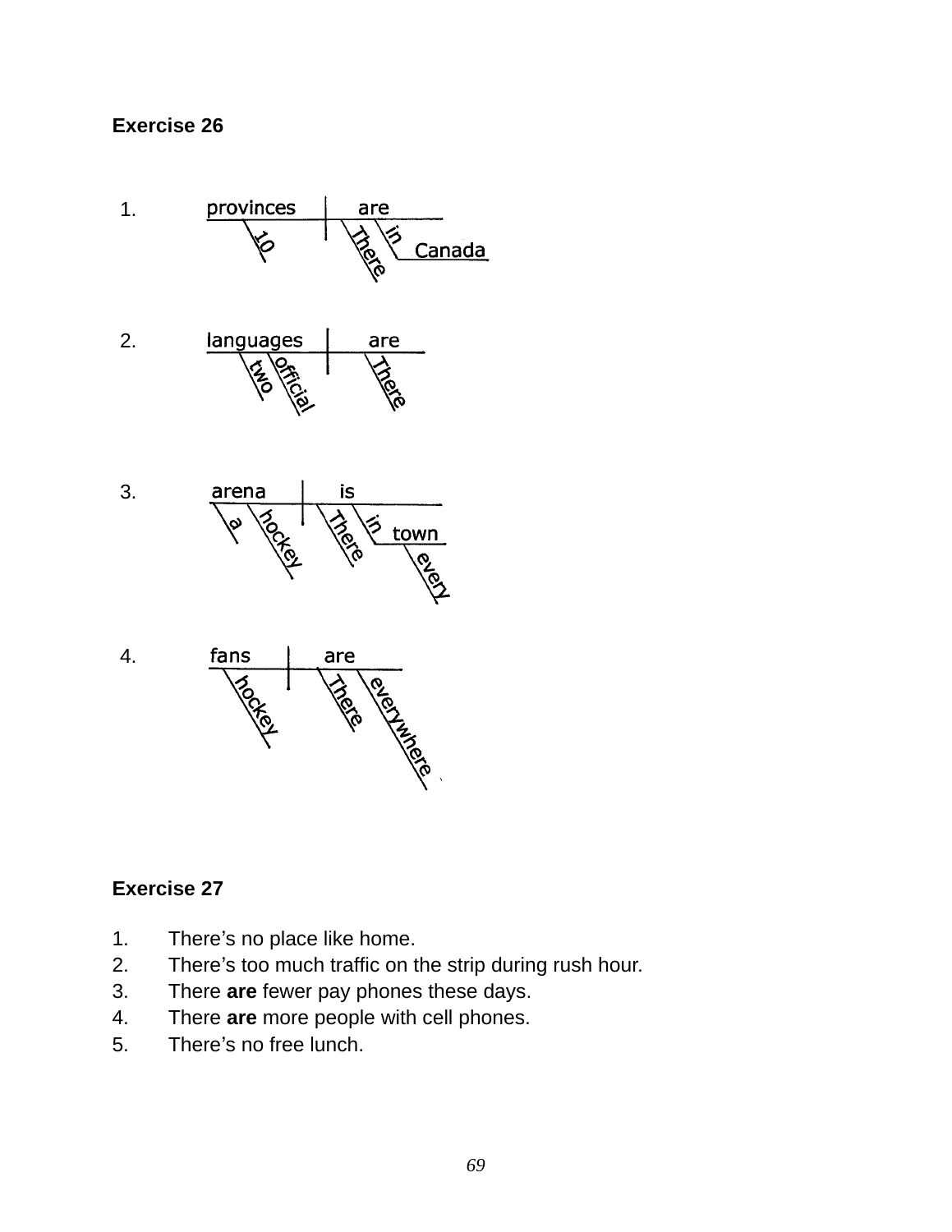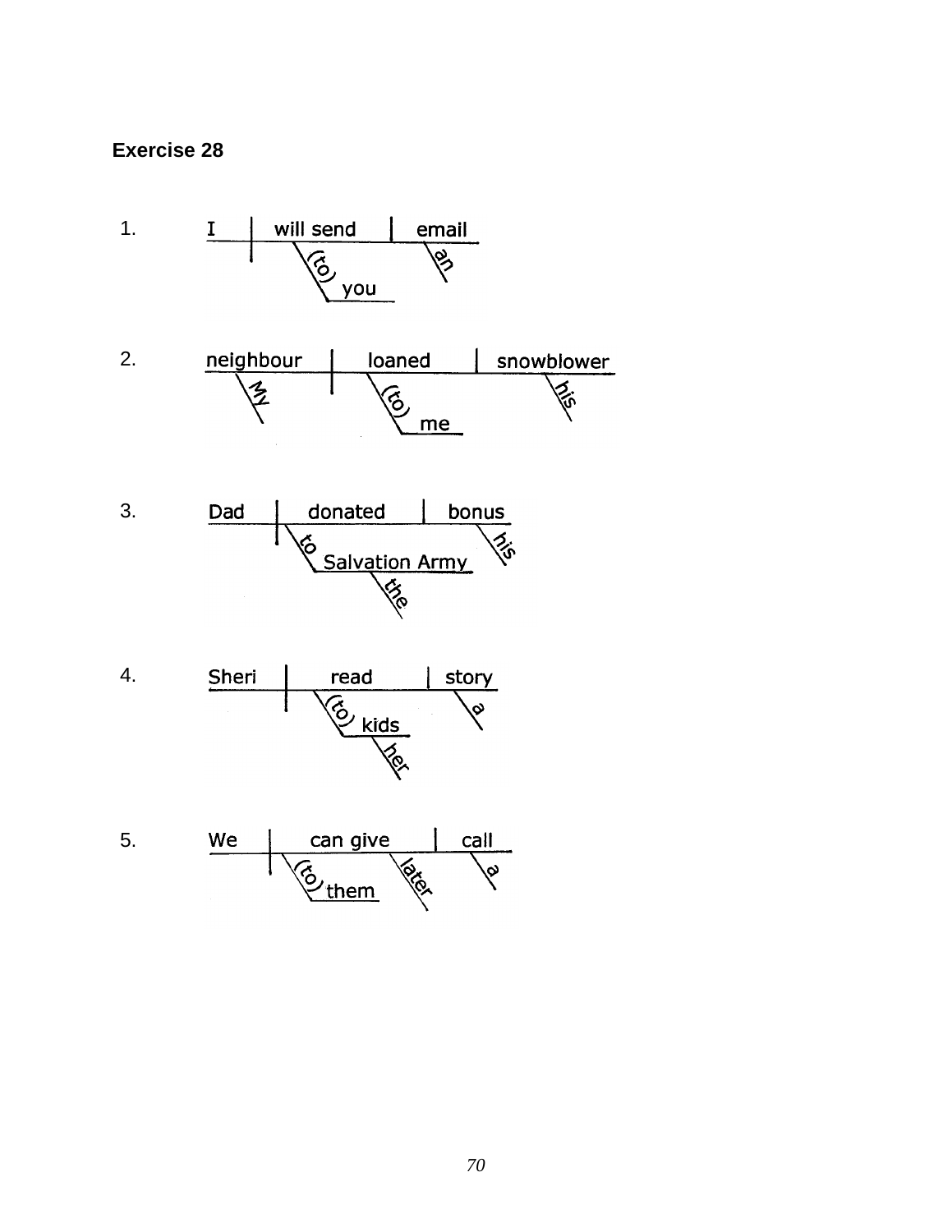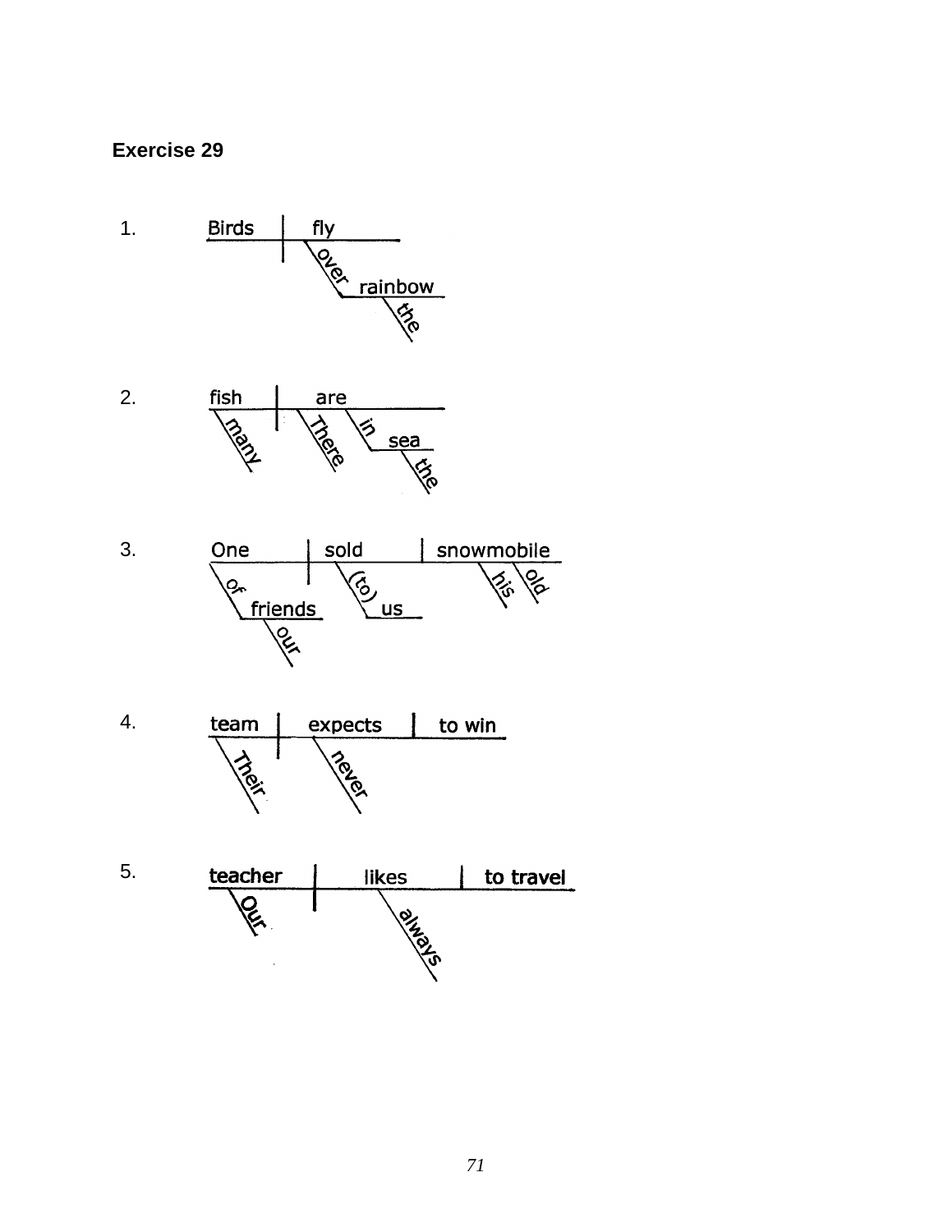- 1. Let's go **to** a movie.
- 2. I'd like **to** see a thriller.
- 3. Thrillers are **too** scary.
- 4. Also popcorn is **too** expensive at the theatre.
- 5. Let's go **to** the lake instead.
- 6. Do you like **to** swim?

## **Exercise 31**

- 1. Did you think **of** me on Valentine's Day?
- 2. I must **have** forgotten.
- 3. You should **have** reminded me.
- 4. You could **have** marked it on your calendar.
- 5. I'll buy you a box **of** chocolates tomorrow.

#### **Exercise 32**

- 1. Our folks gave my sister and **me** a trip to Hawaii.
- 2. We had **neither** swimsuits nor goggles.
- 3. **She** and I went shopping today.
- 4. Now we are **not only** excited but also equipped.
- 5. Dad and Mom got a big "thank you" from both **her** and **me**.

- 1. Both Orcas and wolves are predators**,** and they live in family groups.
- 2. The Orca family is called a pod**,** but the wolf family is called a pack.
- 3. They hunt in groups**;** therefore**,** they are able to kill animals larger than themselves.